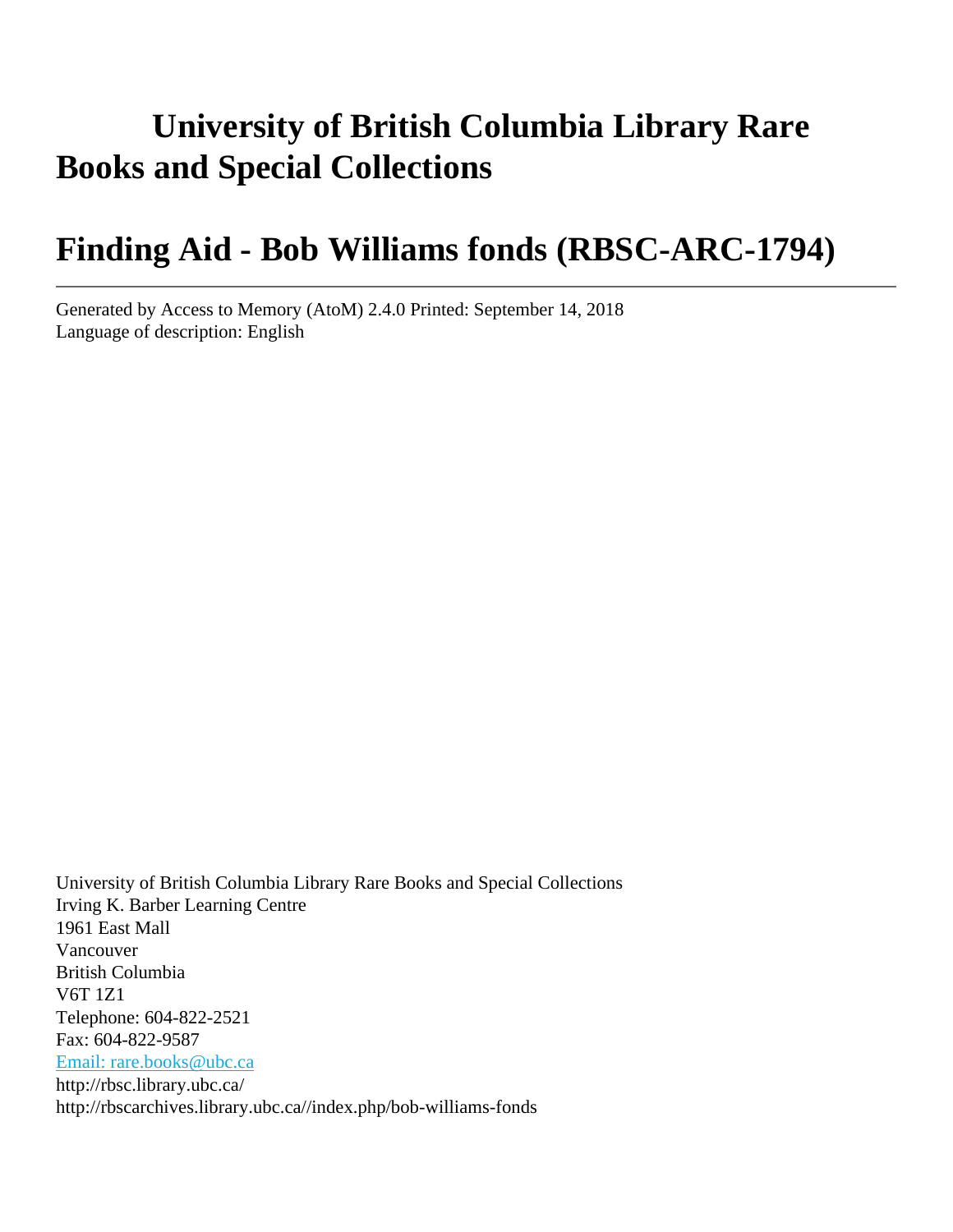# **Table of contents**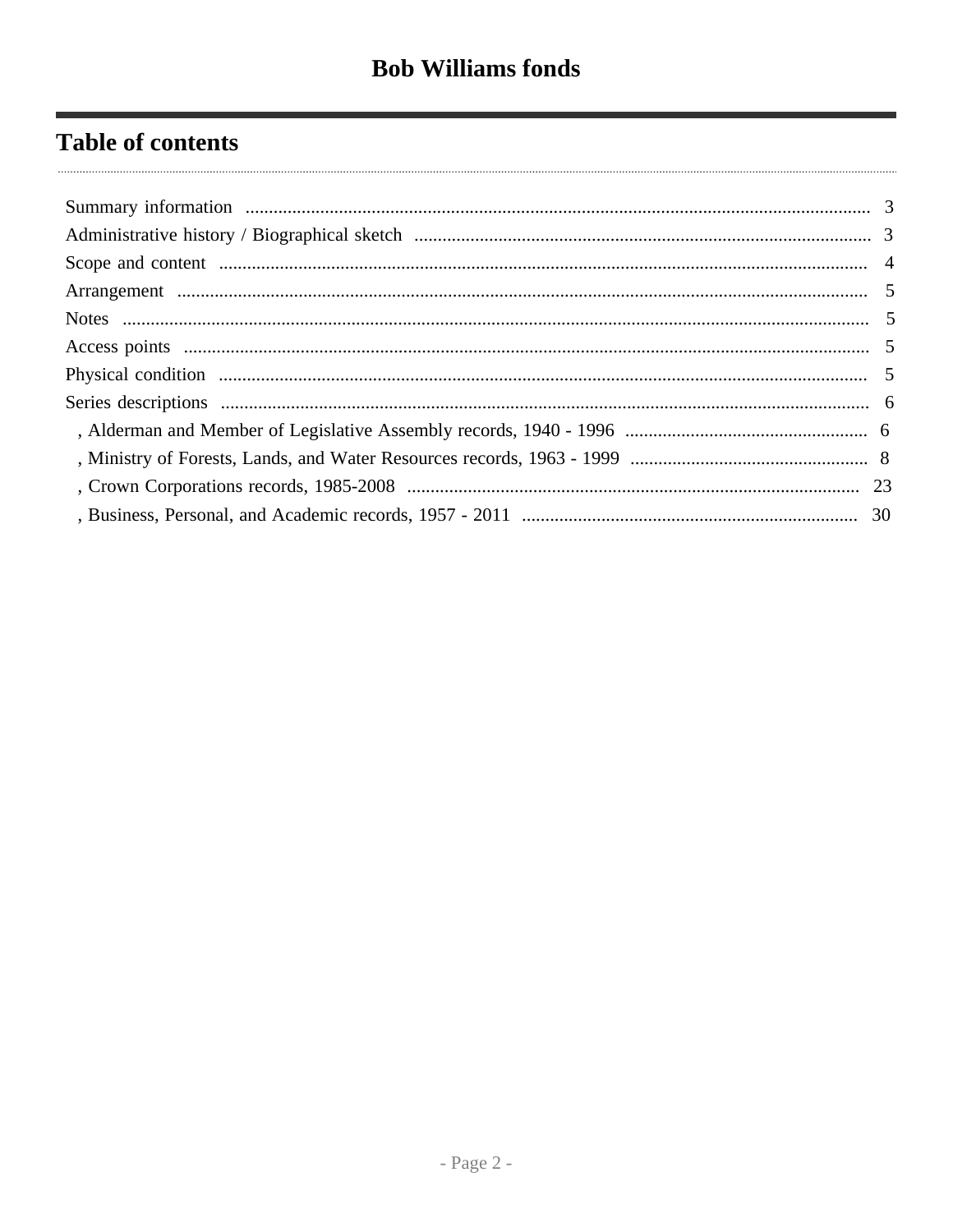| <b>Repository:</b>                           | University of British Columbia Library Rare Books and Special<br>Collections |
|----------------------------------------------|------------------------------------------------------------------------------|
| <b>Title:</b>                                | <b>Bob Williams fonds</b>                                                    |
| ID:                                          | RBSC-ARC-1794                                                                |
| Date:                                        | 1940-2011 (date of creation)                                                 |
| <b>Physical description:</b>                 | 5.9 metres of textual records and other material.                            |
| Dates of creation,<br>revision and deletion: | Fonds arranged and described by Claire Williams in summer of 2018.           |

# <span id="page-2-0"></span>**Summary information**

# <span id="page-2-1"></span>**Administrative history / Biographical sketch**

### **Note**

Robert Arthur Williams was born in East Vancouver, British Columbia in 1933. He attended Britannia High School in Vancouver, and then received his Bachelors of Arts in Economics and Geography from the University of British Columbia in 1955. He returned to U.B.C. where he earned his Masters of Sciences in Community and Regional Planning In 1958.

After graduation, Williams worked as an independent consultant and contractor providing work and services in municipal and community planning. He also taught as a lecturer at his Alma Mater in the School of Community and Regional Planning (SCARP), and later, at Simon Fraser University. Williams' political career began in 1965 when he was elected Alderman to the city of Vancouver. In 1966 he was elected to be a Member of Legislative Assembly (M.L.A.) for the district of Vancouver East. He worked in this office until 1971.

In 1972 Dave Barrett appointed Williams as the Minister of Forest, Lands, and Water Resources. During this time, he helped to establish the Environment and Land Use Committee which worked to greatly expand park area in British Columbia, and change the pricing of natural resources. He also established the Burns Lake Native Development Corporation, and was responsible for several crown corporations including B.C. Hydro, B.C. Housing, B.C. Cellulose, Canadian Cellulose, Plateau Mills, Kootenay Forest Products, and Ocean Falls Corporation. In 1976 he established the British Columbia Institute for Economic Policy Analysis.

After his tenure as Minister, Williams continued to work in the private sector, becoming a local business owner. In 1984, he was once more elected as M.L.A. and served in office for eight consecutive years. In 1990 Williams became chair of the Insurance Corporation of British Columbia (ICBC), and also became a member of the board of directors of Vancity Credit Union. On December 6, 1991, he was appointed as Deputy Minister to the Crown Corporations Secretariat, and in 1993 continued in a similar role as Secretary to the Crown Corporations Committee Executive Council. During this time Williams worked to transform Surrey Place Mall into Surrey City Centre, and also participated in a joint project with government officials of St. Petersburg, Russia, assisting them with land management.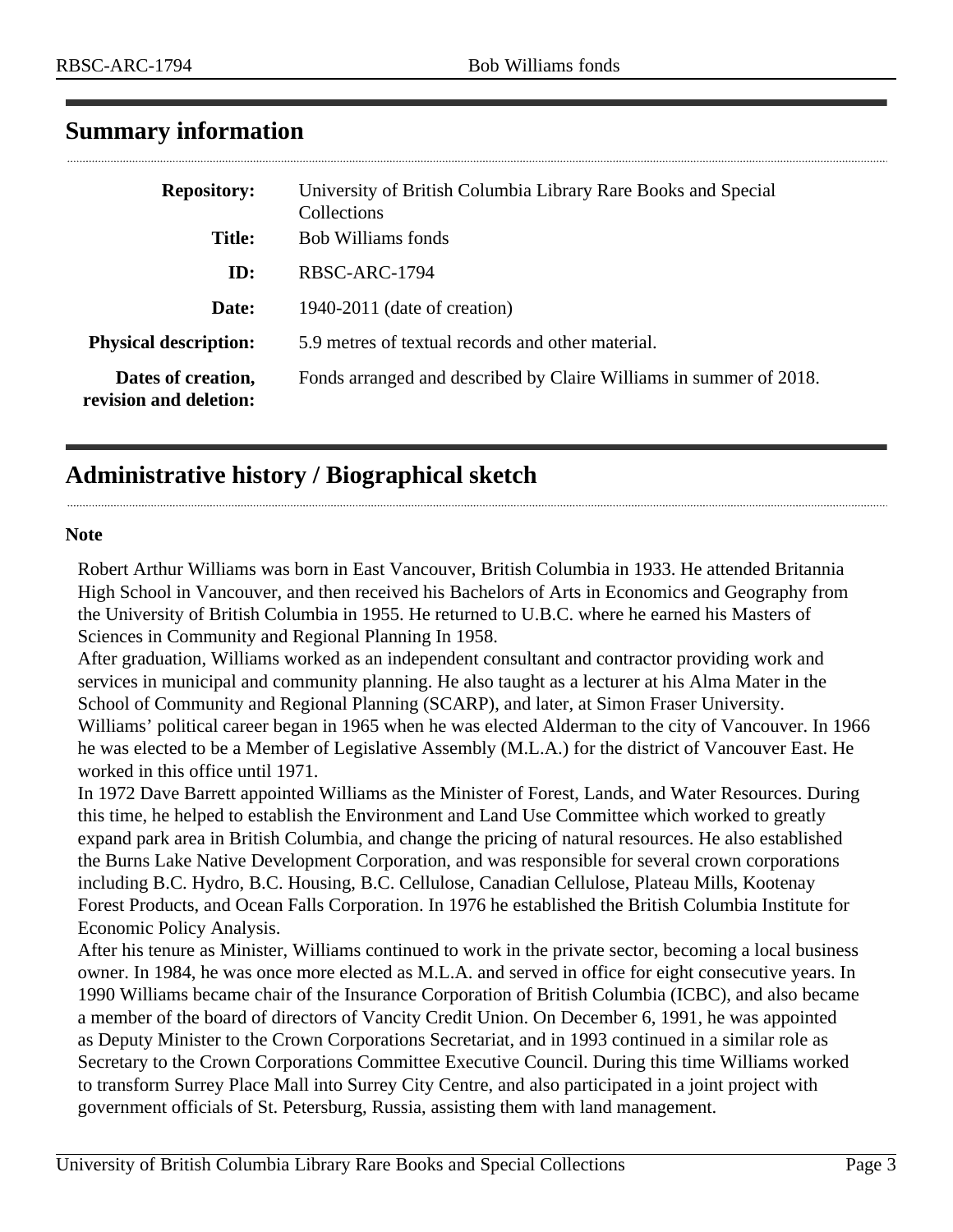From 2004 to 2006 Williams served on the Vancouver City Planning Commission, and from 2007 to 2017 he again returned to the Vancity Board of Directors. In 2017 Williams was awarded an honorary doctor of laws from Simon Fraser University. Williams is currently living in Vancouver, and continues to participate in community projects and studies.

# **Custodial history**

Records were in the custody of historian Benjamin Isitt prior to their transfer to Rare Books and Special Collections.

# <span id="page-3-0"></span>**Scope and content**

The fonds reflects the efforts of Bob Williams' political and business career. Records in the fonds relate to Williams's various roles: teacher, M.L.A., community planning consultant, Minister, chair of ICBC, and Secretary of Crown Corporations. As such, the records relate both to Williams' personal career as well as British Columbia's governmental systems of resource management, transportation, forestry, energy, housing, and recreation. Correspondence is featured throughout the fonds; other records types include reports, studies, speeches, notes, legal agreements, bills, acts, notebooks, daily journals, travel memorabilia, presentation materials, photographs, VHS tapes, audio cassettes, optical discs, news clippings, scrapbooks, and transcripts of interviews. The fonds is comprised of four series; Alderman and Member of Legislative Assembly records, Ministry of Forests, Lands, and Water Resources Records series, Crown Corporations Records series, and Business, Personal, and Academic Records series. The Alderman and Member of Legislative Assembly Records consists of material related to Williams' roles as Alderman of the City of Vancouver and later as M.L.A. for East Vancouver. Records include letters, faxes, telegrams, newspaper clippings, reports, speeches, notes and other related material. The Ministry of Forests Lands and Water Resources Records series relates to Williams's time spent on the provincial cabinet working under the government of Dave Barret. Records consist primarily of correspondence, especially between Williams and major corporations and individuals in the forest industry. Other records include reports, studies, news clippings, bills and acts, speeches, presentation materials, and transcripts.

The Crown Corporations records series is comprised of documents stemming from Williams' activities as chair of ICBC, and his work in the Crown Corporations. Many records relate to the construction of Surrey City Centre. Record types include correspondence, reports, legal documents, and news clippings. The Business, Personal and Academic Records series contains records related Williams' business career, personal memories and diaries, pictures and travel memorabilia, and his experiences meeting other politicians. Record types include planning consultant studies, correspondence, interviews, and materials from his academic career including course outlines and reading lists.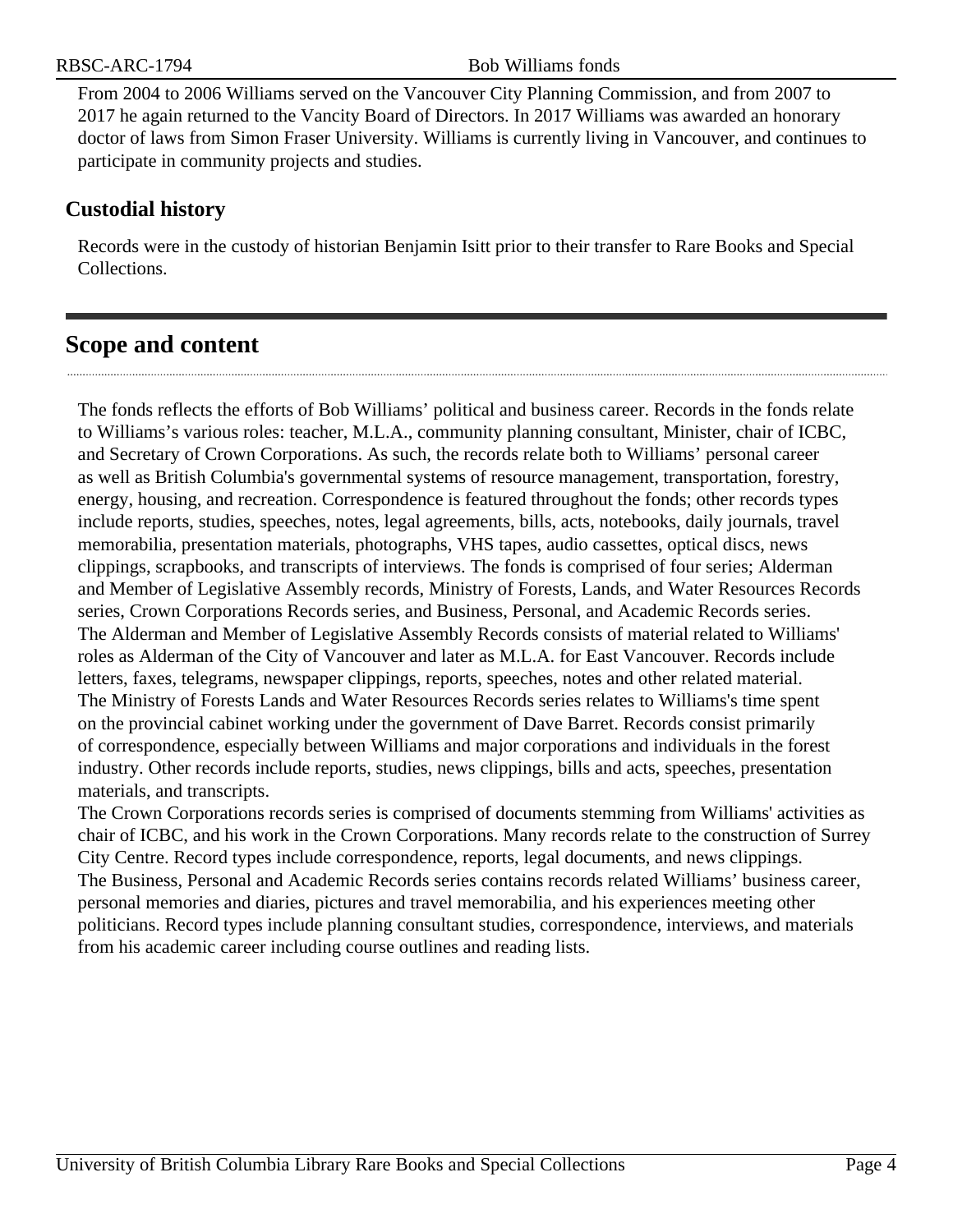# <span id="page-4-1"></span>**Notes**

# **Title notes**

# <span id="page-4-3"></span>**Physical condition**

Documents have undergone remediation, researchers may find water damage.

# **Immediate source of acquisition**

All records were donated by Bob Williams.

## <span id="page-4-0"></span>**Arrangement**

Where identifiable, original order has been maintained. Many of the records arrived in disarray and have been rearranged by the archivist. All records are reflected in the intellectual arrangment described above, and some records in the same series are physically located in different locations in order to retain original order. Where present, file names have been preserved. In order to retain original order and original file titles, some files include a scope and content note or supplied title element in order to accurately describe contents.

# **Finding aids**

A finding aid complete to the file level is available in this database.

## **Related material**

Interview with Bob Williams; available at University of Victoria. https://dspace.library.uvic.ca/handle/1828/3232

## **Accruals**

No further accruals are expected.

## **Other notes**

- **Publication status:** published
- **Physical description**: 58 photographs; 3 VHS Video Cassettes; 1 audio discs. Vinyl; 6 audio cassette tapes; 2 optical discs; 7 oversized maps; 2 oversized development plans.

# <span id="page-4-2"></span>**Access points**

- Multiple media (documentary form)
- Forestry (subject)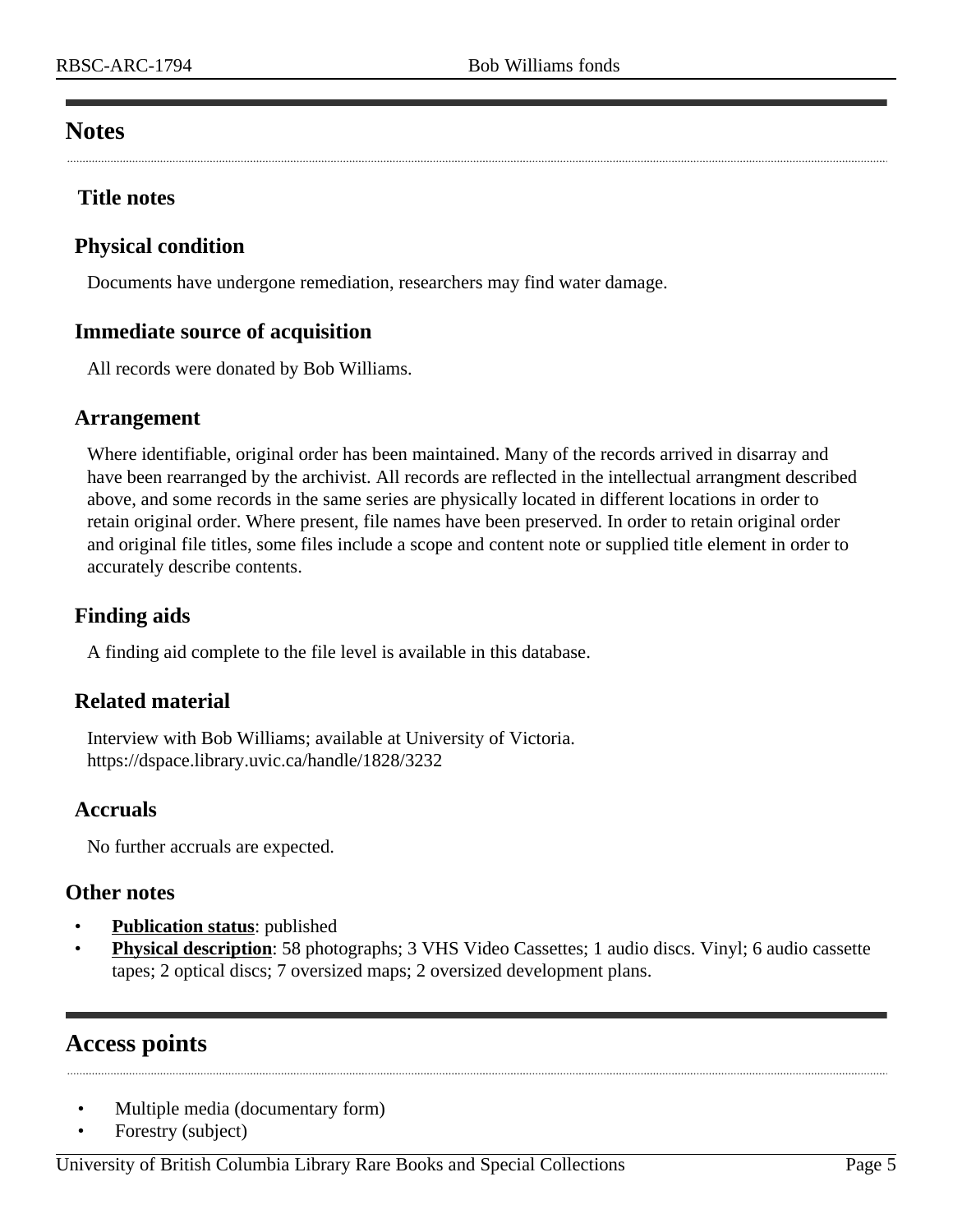- Politicians (subject)
- British Columbia (place)
- Vancouver (B.C.) (place)

# <span id="page-5-0"></span>**Series descriptions**

# <span id="page-5-1"></span>**Alderman and Member of Legislative Assembly records**

Date: 1940 - 1996 (date of creation)

### Scope and content:

The series consists of records created and received during Williams' position as Alderman for the City of Vancouver, and as a Member of Legislative Assembly (MLA) from 1966-1975, and from 1984 to 1992. Records in the series relate to the local political issues of the time including those of affordable housing, and use of natural resources and public lands. Many records are also related to the New Democratic Party, of which Williams was a member, and include election and endorsement material. Record types in the series include correspondence, articles, subject files, speeches, notes and related material.

Physical description: 50 cm of textual records.

Access points:

• Textual record (documentary form)

### Publication status:

published

| File / item list |                                        |           |               |           |
|------------------|----------------------------------------|-----------|---------------|-----------|
| Ref code         | Title                                  | Dates     | Access status | Container |
| RBSC-            | File - Arthur Turner                   | 1940-1962 |               |           |
| ARC-1794-01-01   |                                        |           |               |           |
| RBSC-            | File - [Notes, financial records, and  | 1965-1972 |               |           |
| ARC-1794-01-03   | correspondence]                        |           |               |           |
| RBSC-            | File - [Member of Legislative Assembly | 1967      |               |           |
| ARC-1794-01-04   | Correspondence] (1 of 2)               |           |               |           |
| RBSC-            | File - [Member of Legislative Assembly | 1967      |               |           |
| ARC-1794-01-05   | Correspondence] (2 of 2)               |           |               |           |
| RBSC-            | File - Landbank                        | 1968      |               |           |
| ARC-1794-01-06   |                                        |           |               |           |
| RBSC-            | File - Members of Legislative Assembly | 1967-1968 |               |           |
| ARC-1794-01-07   | Caucus                                 |           |               |           |
| RBSC-            | File - Member of Legislative Assembly  | 1970      |               |           |
| ARC-1794-01-08   | Correspondence January 27 -March 30    |           |               |           |
|                  | 1970 inclusive                         |           |               |           |
| RBSC-            | File - An act regarding conflicts of   | 1972      |               |           |
| ARC-1794-01-09   | interest                               |           |               |           |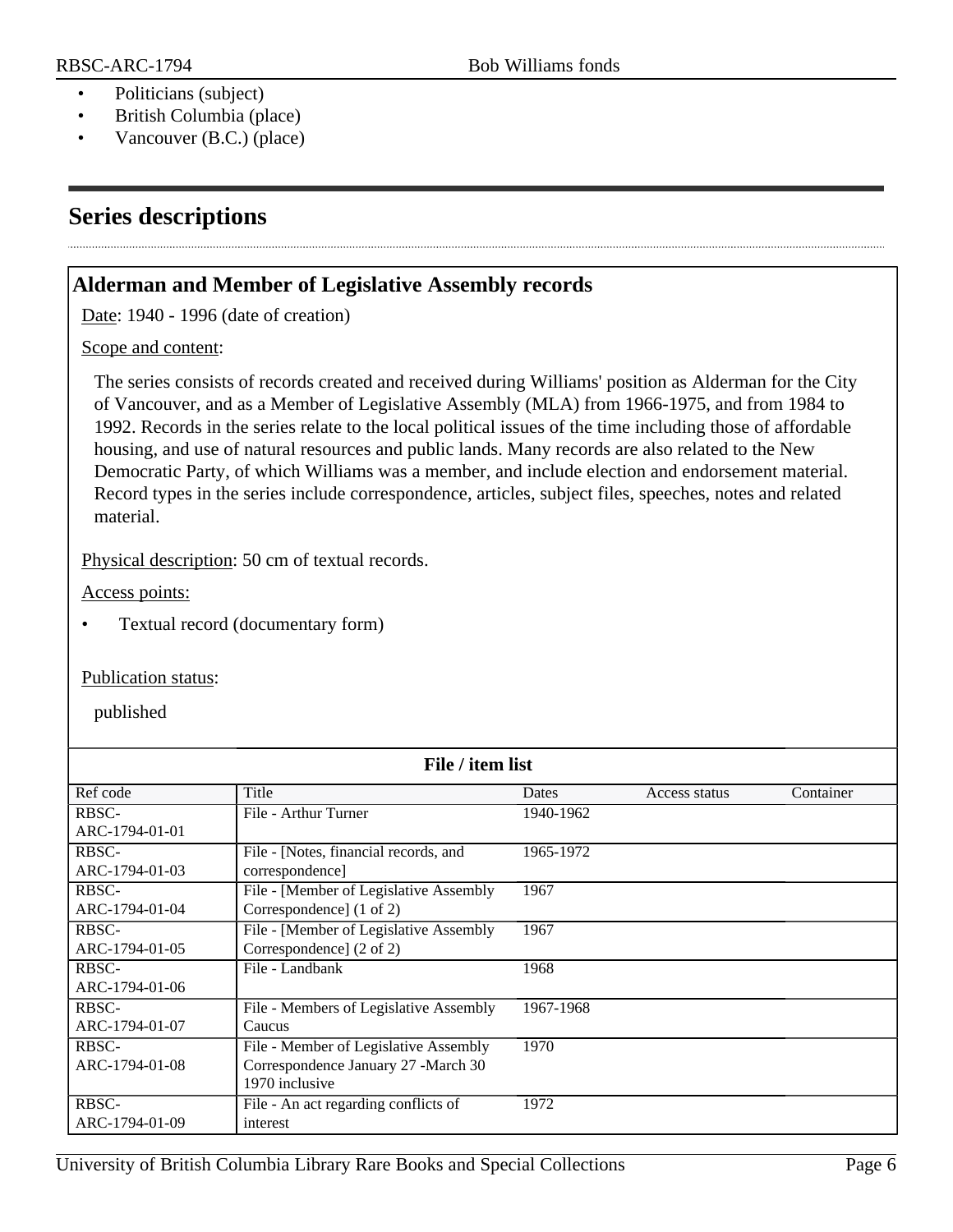| RBSC-ARC-1794              |                                                                                           | <b>Bob Williams fonds</b>   |
|----------------------------|-------------------------------------------------------------------------------------------|-----------------------------|
| RBSC-<br>ARC-1794-01-10    | File - Legislature speech after 1972 win                                                  | 1972                        |
| RBSC-<br>ARC-1794-02-02    | File - [Newsclippings]                                                                    | 1985-1986                   |
| RBSC-<br>ARC-1794-03-14    | File - An investigation into allegations of<br>administrative favouritism                 | 1989                        |
| RBSC-<br>ARC-1794-03-17    | File - [Article, newsclipping and notes]                                                  | 1970-1971                   |
| RBSC-<br>ARC-1794-07-03    | File - Forests                                                                            | 1970-1972                   |
| RBSC-<br>ARC-1794-17-13    | File - [Newsclippings, files and notes]                                                   | 1961-1975                   |
| RBSC-<br>ARC-1794-17-13-01 | Item - Edison Diamond Discs                                                               | $[19-]$                     |
| RBSC-<br>ARC-1794-17-14    | File - Aldermanic press release CPR<br>yards on Burrard inlet                             | 1964                        |
| RBSC-<br>ARC-1794-17-15    | File - Civic action slate                                                                 | 1964                        |
| RBSC-<br>ARC-1794-17-16    | File - Highways                                                                           | 1967                        |
| RBSC-<br>ARC-1794-18-05    | File - [Copy of Property taxation and<br>urban development proposal and press<br>release] | 1964                        |
| RBSC-<br>ARC-1794-19-10    | File - [Copy of speech and notes]                                                         | 1975                        |
| RBSC-<br>ARC-1794-19-25    | File - [New approach to public land<br>management in British Columbia]                    | 1989                        |
| RBSC-<br>ARC-1794-19-26    | File - [Proposal for a transition planning<br>process]                                    | 1989                        |
| RBSC-<br>ARC-1794-19-27    | File - [Letter to Honourable Glen Clark,<br>minister of employment and investment]        | [between 1991]<br>and 1996] |
| RBSC-<br>ARC-1794-19-29    | File - [Draft of the role and prerogatives<br>of the premier]                             | 1989                        |
| RBSC-<br>ARC-1794-19-30    | File - [Draft of departmental<br>organization]                                            | 1990                        |
| RBSC-<br>ARC-1794-19-39    | File - [Memorandum from Mike Harcourt<br>to Colin Gabelman]                               | 1989                        |
| RBSC-<br>ARC-1794-20-07    | File - [Notes for meeting in Langley]                                                     | 1977                        |
| RBSC-<br>ARC-1794-20-08    | File - [Notes on speech given at Vernon<br>Professional Foresters' Conference]            | 1980                        |
| RBSC-<br>ARC-1794-20-10    | File - [Speech -- Esquimalt NDP annual<br>general meeting]                                | 1980                        |
| RBSC-<br>ARC-1794-20-16    | File - [Copies of speeches]                                                               | 1969                        |
| RBSC-<br>ARC-1794-20-17    | File - [Copies of budget debate]                                                          | 1969                        |
| RBSC-<br>ARC-1794-20-18    | File - [Copies of throne speech debate]                                                   | 1969                        |
| RBSC-<br>ARC-1794-20-19    | File - [Copy of budget debate]                                                            | 1967                        |
| RBSC-<br>ARC-1794-28-03    | File - Parks [Notes, speeches, and<br>agreements]                                         | 1963-1968                   |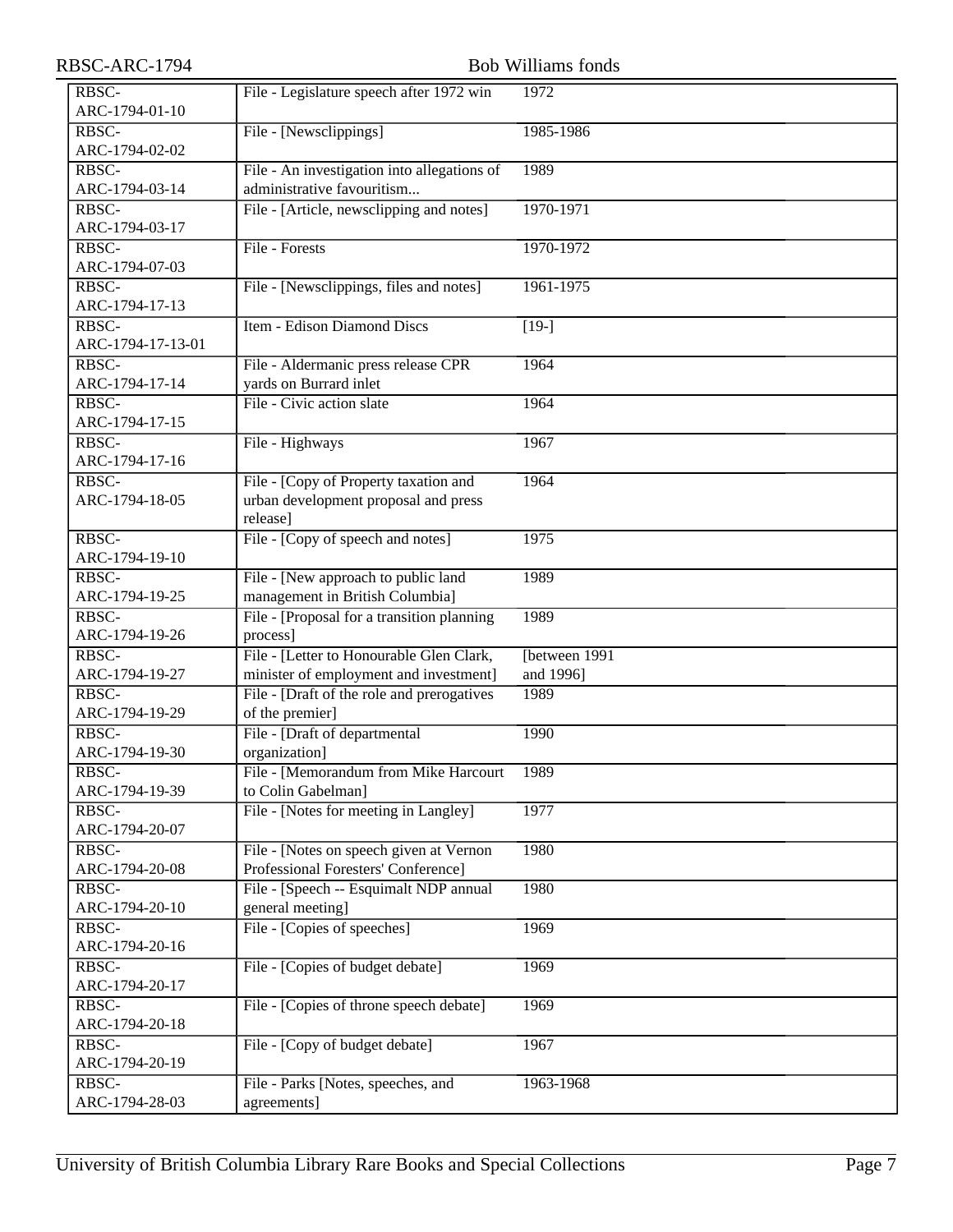| RBSC-ARC-1794           | <b>Bob Williams fonds</b>                                               |           |
|-------------------------|-------------------------------------------------------------------------|-----------|
| RBSC-<br>ARC-1794-30-06 | File - Early campaign NDP material                                      | 1991      |
| RBSC-<br>ARC-1794-30-07 | File - Mayor and council information                                    | 1985-1991 |
| RBSC-<br>ARC-1794-30-08 | File - Early campaign NDP material                                      | 1975-2000 |
| RBSC-<br>ARC-1794-30-09 | File - Early campaign NDP material                                      | 1974-2000 |
| RBSC-<br>ARC-1794-30-10 | File - Early campaign NDP material                                      | 1972-2000 |
| RBSC-<br>ARC-1794-31-01 | File - Williams - NDP leadership<br>endorsement                         | 1969      |
| RBSC-<br>ARC-1794-31-02 | File - New Democratic Party                                             | 1965-1967 |
| RBSC-<br>ARC-1794-31-03 | File - N.D.P. Policy Committee                                          | 1967      |
| RBSC-<br>ARC-1794-31-04 | File - [Correspondence, news clipping<br>and notes]                     | 1975-1993 |
| RBSC-<br>ARC-1794-31-05 | File - [Election material, correspondence,<br>news clippings and notes] | 1969-1991 |
| RBSC-<br>ARC-1794-31-06 | File - [Legal agreements,<br>correspondence, news articles]             | 1969      |
| RBSC-<br>ARC-1794-31-07 | File - [Legal agreements,<br>correspondence, news articles and notes]   | 1960-1965 |
| RBSC-<br>ARC-1794-31-13 | File - Plan of Trans Canada Highway                                     | 1966-1967 |
| RBSC-<br>ARC-1794-35-02 | File - [Notes, correspondence and<br>newsclippings]                     | 1968-1969 |
| RBSC-<br>ARC-1794-35-03 | File - Manitoba                                                         | 1970      |
| RBSC-<br>ARC-1794-35-04 | File - Mason Gaffney                                                    | 1968      |
| RBSC-<br>ARC-1794-48-10 | File - [Benefits of Military Spending / by<br>Mason Gaffney]            | 1971      |

# <span id="page-7-0"></span>**Ministry of Forests, Lands, and Water Resources records**

Date: 1963 - 1999 (date of creation)

Scope and content:

The series consists of records related to Williams' role in the Provincial Cabinet under the Dave Barret government, as well as research materials related to the natural resources of the province. Many of the records pertain to the management of the forestry industry, and in particular, governmental relations with privately owned lumber, pulp, and paper companies. Other subjects include Williams' relations with various provincial and federal government departments, and his work in conservancy and natural resources, including records of the Environment and Land Use Committee and the British Columbia Institute for Economic Policy Analysis.

Record types include correspondence, speeches, notes, reports, news-clippings, acts and bills, presentation materials, and records of individual energy and forestry companies.

Physical description: ca. 3.1 metres of textual records and other material.

Access points: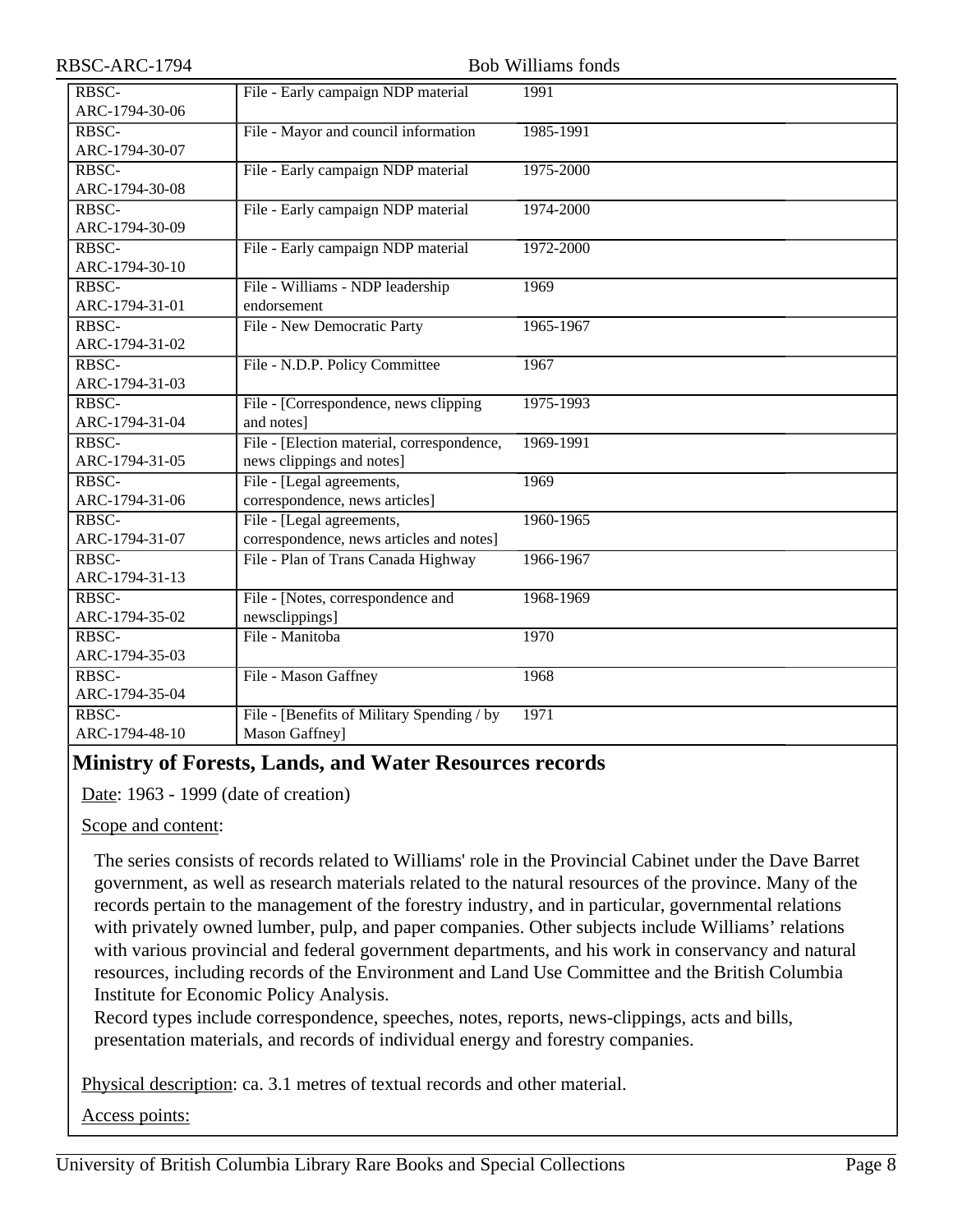• Multiple media (documentary form)

Publication status:

published

Physical description:

9 photographs. 1 audio discs. Vinyl. 4 oversized maps.

| File / item list |                                                        |            |               |           |
|------------------|--------------------------------------------------------|------------|---------------|-----------|
| Ref code         | Title                                                  | Dates      | Access status | Container |
| RBSC-            | File - [Monthly Planner]                               | 1973       |               |           |
| ARC-1794-01-11   |                                                        |            |               |           |
| RBSC-            | File - [Notes, reports, and publication]               | 1974       |               |           |
| ARC-1794-01-12   |                                                        |            |               |           |
| RBSC-            | File - [Daily Journal]                                 | 1974       |               |           |
| ARC-1794-01-13   |                                                        |            |               |           |
| RBSC-            | File - [Copies of articles]                            | 1975       |               |           |
| ARC-1794-01-14   |                                                        |            |               |           |
| RBSC-            | File - [Speech notes and other material]               | 1975       |               |           |
| ARC-1794-03-01   |                                                        |            |               |           |
| RBSC-            | File - [Issue of Lumberman magazine                    | 1975       |               |           |
| ARC-1794-03-02   | and notes]                                             |            |               |           |
| RBSC-            | File - [Copy of report of the                          | 1956-1970  |               |           |
| ARC-1794-03-03   | Commissioner and other material]                       |            |               |           |
| RBSC-            | File - [Copy of report/ by Jaakko Poyro                | 1975       |               |           |
| ARC-1794-03-04   | $&$ Co]                                                |            |               |           |
| RBSC-            | File - [Review and copy of brief/                      | 1975       |               |           |
| ARC-1794-03-05   | by Interior Forest Labour Relations                    |            |               |           |
| RBSC-            | Association]<br>File - [Report, study, and letter from | 1974-1975  |               |           |
| ARC-1794-03-06   | Lorne Sivertson]                                       |            |               |           |
| RBSC-            | File - [Issue of Canadian Pulp and Paper               | May 1974   |               |           |
| ARC-1794-03-07   | magazine and note]                                     |            |               |           |
| RBSC-            | File - [Notes and record of Liason]                    | $[197-?]$  |               |           |
| ARC-1794-03-08   | committee on resource use]                             |            |               |           |
| RBSC-            | File - [Copies of speeches]                            | 1977       |               |           |
| ARC-1794-03-09   |                                                        |            |               |           |
| RBSC-            | File - [Copy of report and proposal of                 | $[197-?]$  |               |           |
| ARC-1794-03-10   | seminar]                                               |            |               |           |
| RBSC-            | File - [Correspondence and other                       | 1970-1976  |               |           |
| ARC-1794-03-11   | material]                                              |            |               |           |
| RBSC-            | File - [Saskatchewan forest products                   | 1971-1977  |               |           |
| ARC-1794-03-12   | annual reports, notes, and other material]             |            |               |           |
| RBSC-            | File - [Summary of the recommendations]                | 1978       |               |           |
| ARC-1794-03-13   | of the Pearse Report and other material]               |            |               |           |
| RBSC-            | File - [Letter, article, and transcript of             | 1991, 1999 |               |           |
| ARC-1794-03-15   | speech]                                                |            |               |           |
| RBSC-            | File - [Drafts of speeches]                            | $[197-?]$  |               |           |
| ARC-1794-03-16   |                                                        |            |               |           |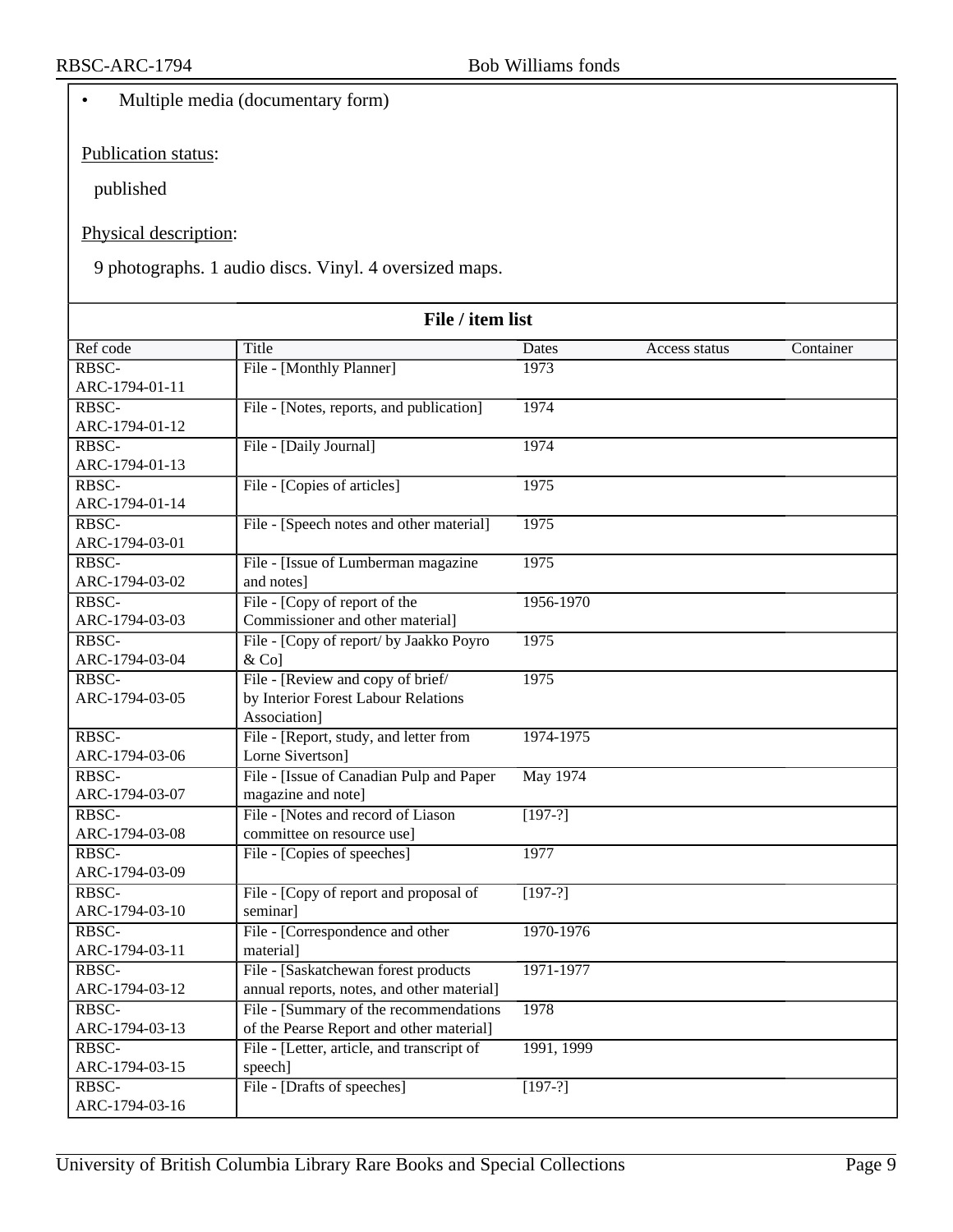| RBSC-ARC-1794  | <b>Bob Williams fonds</b>                                            |                |
|----------------|----------------------------------------------------------------------|----------------|
| RBSC-          | File - Memorandum on the CN                                          | 1973           |
| ARC-1794-04-01 | agreement                                                            |                |
| RBSC-          | File - Slocan Valley Community Forest                                | 1974           |
| ARC-1794-04-02 | Management Project -- A Report to the                                |                |
|                | People                                                               |                |
| RBSC-          | File - Slocan Valley Community Forest                                | 1974           |
| ARC-1794-04-03 | Management Project-- Final Report                                    |                |
| RBSC-          | File - Canadian Forest Products, Ltd.                                | 1975           |
| ARC-1794-04-04 |                                                                      |                |
| RBSC-          | File - Crown Zellerbach                                              | 1975           |
| ARC-1794-04-05 |                                                                      |                |
| RBSC-          | File - [Press release, correspondence, and                           | 1976-1978      |
| ARC-1794-04-06 | copy of Bill 14 -- Forest Act]                                       |                |
| RBSC-          | File - [Review of forest legislation and                             | 1978           |
| ARC-1794-04-07 | letter from W.S. King, M.L.A.]                                       |                |
| RBSC-          | File - [Articles/ by Alan Chambers]                                  | 1979-1980      |
| ARC-1794-04-08 |                                                                      |                |
| RBSC-          | File - [Newsclippings and notes related to                           | 1978-1980      |
| ARC-1794-04-09 | forest legislation]                                                  |                |
| RBSC-          | File - Does competition matter? -- Notes                             | January 9 1980 |
| ARC-1794-04-10 | for an address by Peter H. Pearse                                    |                |
| RBSC-          | File - The conservation of the forest land                           | 1981           |
| ARC-1794-04-11 | base                                                                 |                |
| RBSC-          | File - [Partial transcript of Second                                 | $[197-?]$      |
| ARC-1794-04-12 | Reading of Bill 171, Timber Products<br>Stabilization Act and notes] |                |
| RBSC-          | File - [Timber Products Stabilization                                |                |
| ARC-1794-04-13 | Act-- woodchips regulation, and a                                    | $[197-?]$      |
|                | basis for determining the value of                                   |                |
|                | woodchips]                                                           |                |
| RBSC-          | File - Timber Products Stabilization Act                             | 1974           |
| ARC-1794-04-14 |                                                                      |                |
| RBSC-          | File - [Press release, notes,                                        | 1974           |
| ARC-1794-04-15 | correspondence and other material]                                   |                |
| RBSC-          | File - [Notes regarding British Columbia                             | $[197-?]$      |
| ARC-1794-04-16 | <b>Resources Investment Corporation]</b>                             |                |
| RBSC-          | File - [Notes and article from Planning]                             | [1997?]        |
| ARC-1794-04-17 | Institute of British Columbia]                                       |                |
| RBSC-          | File - Our Forest Policy Conundrum / by                              | 1998           |
| ARC-1794-04-18 | Peter H. Pearse                                                      |                |
| RBSC-          | File - Department of Energy, Mines, and                              | 1973-1975      |
| ARC-1794-05-01 | Resources                                                            |                |
| RBSC-          | File - Department of Environment (1 of                               | 1973           |
| ARC-1794-05-02 | 2)                                                                   |                |
| RBSC-          | File - Department of Environment (2 of                               | 1972-1973      |
| ARC-1794-05-03 | 2)                                                                   |                |
| RBSC-          | File - Department of Indian Affairs                                  | 1974-1975      |
| ARC-1794-05-04 |                                                                      |                |
| RBSC-          | File - Ministry of State                                             | 1973-1975      |
| ARC-1794-05-05 |                                                                      |                |
| RBSC-          | File - Department of Transport                                       | 1973-1975      |
| ARC-1794-05-06 |                                                                      |                |
| RBSC-          | File - Prime Minister                                                | 1974           |
| ARC-1794-05-07 |                                                                      |                |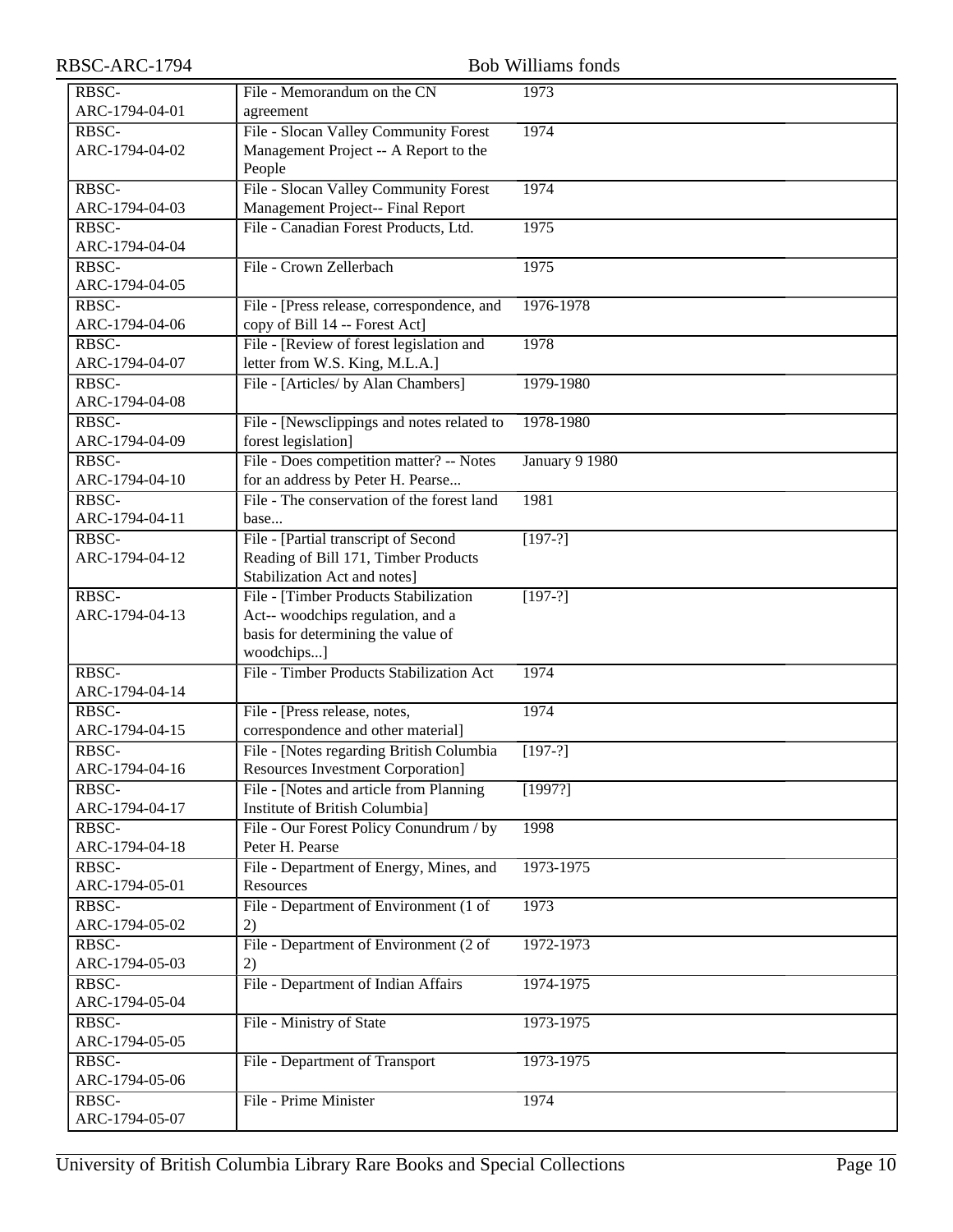| RBSC-ARC-1794           |                                                                   | <b>Bob Williams fonds</b> |
|-------------------------|-------------------------------------------------------------------|---------------------------|
| RBSC-                   | File - Department of External Affairs                             | 1974-1975                 |
| ARC-1794-05-08          |                                                                   |                           |
| RBSC-                   | File - Department of Environment (1 of                            | 1975                      |
| ARC-1794-05-09          | 2)                                                                |                           |
| RBSC-                   | File - Department of Environment (2 of                            | 1974-1975                 |
| ARC-1794-05-10          | 2)                                                                |                           |
| RBSC-                   | File - Urban Affairs                                              | 1975                      |
| ARC-1794-05-11          |                                                                   |                           |
| RBSC-                   | File - British Columbia Forest Products                           | 1972-1973                 |
| ARC-1794-05-12          |                                                                   |                           |
| RBSC-                   | File - British Columbia Railway                                   | 1972-1973                 |
| ARC-1794-06-01          |                                                                   |                           |
| RBSC-                   | File - Northwood                                                  | 1973                      |
| ARC-1794-06-02          |                                                                   |                           |
| RBSC-                   | File - Forest Products Board Bill 171 (1)                         | 1974-1975                 |
| ARC-1794-06-03          | of 2)                                                             |                           |
| RBSC-                   |                                                                   | 1974                      |
| ARC-1794-06-04          | File - Forest Products Board Bill 171 (2)<br>of 2)                |                           |
|                         |                                                                   |                           |
| RBSC-<br>ARC-1794-06-05 | File - Correspondence and post-cards<br>from Finland              | 1975                      |
| RBSC-                   |                                                                   |                           |
| ARC-1794-06-06          | File - Boag Foundation                                            | 1968-1970                 |
|                         |                                                                   |                           |
| RBSC-                   | File - Crown Zellerbach                                           | 1973                      |
| ARC-1794-06-07          |                                                                   |                           |
| RBSC-                   | File - Crestbrook Forest Industries Ltd.                          | 1973                      |
| ARC-1794-06-08          |                                                                   |                           |
| RBSC-                   | File - Evans Products Co.                                         | 1973                      |
| ARC-1794-06-09          |                                                                   |                           |
| RBSC-                   | File - Jaakko Pöyry and co.                                       | 1973-1975                 |
| ARC-1794-06-10          |                                                                   |                           |
| RBSC-                   | File - Council of Forest Industries of                            | 1972-1973                 |
| ARC-1794-07-01          | British Columbia (1 of 2)                                         |                           |
| RBSC-                   | File - Council of Forest Industries of                            | 1972-1973                 |
| ARC-1794-07-02          | British Columbia (2 of 2)                                         |                           |
| RBSC-                   | File - Pearse Bowden                                              | 1973-1974                 |
| ARC-1794-07-04          |                                                                   |                           |
| RBSC-                   | File - Press Releases -- Forest Service                           | 1973-1978                 |
| ARC-1794-07-05          |                                                                   |                           |
| RBSC-                   | File - MacMillan Bloedel Ltd. (1 of 2)                            | 1974                      |
| ARC-1794-07-06          |                                                                   |                           |
| RBSC-                   | File - MacMillan Bloedel Ltd. (2 of 2)                            | 1974                      |
| ARC-1794-07-07          |                                                                   |                           |
| RBSC-                   | File - Competition for Federal Timber in<br>the Pacific Northwest | 1973                      |
| ARC-1794-07-08          |                                                                   |                           |
| RBSC-                   | File - Prince Edward Island [Reports and                          | 1972                      |
| ARC-1794-09-06          | correspondence]                                                   |                           |
| RBSC-                   | File - [Correspondence and notes on                               | 1974                      |
| ARC-1794-10-01          | British Columbia Hydro and Power                                  |                           |
|                         | Authority]                                                        |                           |
| RBSC-                   | File - [British Columbia Energy                                   | 1973                      |
| ARC-1794-10-02          | Commission]                                                       |                           |
| RBSC-                   | File - [Notes for Speeches]                                       | $[197-?]$                 |
| ARC-1794-10-03          |                                                                   |                           |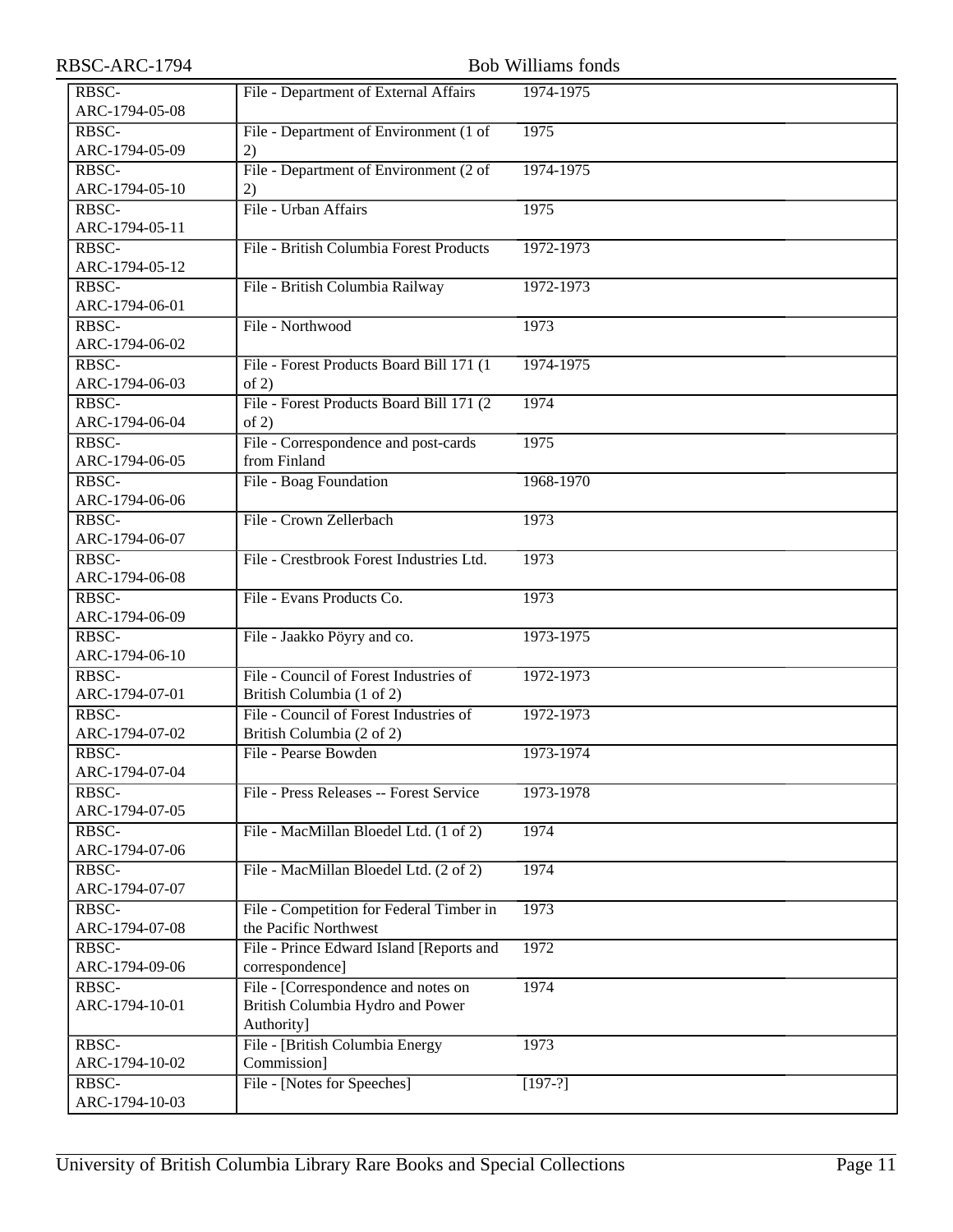| RBSC-ARC-1794           |                                                                                                               | <b>Bob Williams fonds</b> |
|-------------------------|---------------------------------------------------------------------------------------------------------------|---------------------------|
| RBSC-<br>ARC-1794-10-04 | File - Alcan [Correspondence and reports<br>of Aluminum Company of Canada]                                    | 1973                      |
| RBSC-<br>ARC-1794-10-05 | File - [Reports, correspondence, news<br>clippings on British Columbia Hydro and<br>Power Authority]          | 1975                      |
| RBSC-<br>ARC-1794-10-08 | File - [Columbia River Project Records]                                                                       | 1967                      |
| RBSC-<br>ARC-1794-10-09 | File - [British Columbia Hydro and<br>Power Authority budget requests,<br>correspondence and other materials] | 1974                      |
| RBSC-<br>ARC-1794-10-10 | File - [British Columbia Hydro and<br>Power Authority correspondence,<br>contract, and other material]        | 1974                      |
| RBSC-<br>ARC-1794-10-11 | File - [British Columbia Hydro and<br>Power Authority Columbia River project<br>records]                      | 1963-1966                 |
| RBSC-<br>ARC-1794-10-12 | File - [British Columbia Hydro and<br>Power Authority records] (1 of 2)                                       | 1966-1970                 |
| RBSC-<br>ARC-1794-10-13 | File - [British Columbia Hydro and<br>Power Authority records] (2 of 2)                                       | 1964-1968                 |
| RBSC-<br>ARC-1794-10-15 | File - [Reports, news clippings, and<br>correspondence on British Columbia<br>Hydro and Power Authority]      | 1971-1974                 |
| RBSC-<br>ARC-1794-10-17 | File - [Appraisal of the Kootenay Canal<br>Project/ by Gepac Consultants Ltd and<br>correspondence]           | 1972                      |
| RBSC-<br>ARC-1794-11-01 | File - B.C. Cellulose (1 of 4)                                                                                | 1974                      |
| RBSC-<br>ARC-1794-11-02 | File - B.C. Cellulose (2 of 4)                                                                                | 1975                      |
| RBSC-<br>ARC-1794-11-03 | File - B.C. Cellulose (3 of 4)                                                                                | 1973-1975                 |
| RBSC-<br>ARC-1794-11-04 | File - B.C. Cellulose (4 of 4)                                                                                | 1974                      |
| RBSC-<br>ARC-1794-11-05 | File - Ocean Falls (1 of 3)                                                                                   | 1975                      |
| RBSC-<br>ARC-1794-11-06 | File - Ocean Falls (2 of 3)                                                                                   | 1974-1975                 |
| RBSC-<br>ARC-1794-11-07 | File - Ocean Falls (3 of 3)                                                                                   | 1973                      |
| RBSC-<br>ARC-1794-11-08 | File - Proposal/ by Canadian Cellulose<br>Ltd.                                                                | 1975                      |
| RBSC-<br>ARC-1794-11-09 | File - Columbia Cellulose as a long-term<br>celanese investment / by Colcel                                   | 1969                      |
| RBSC-<br>ARC-1794-11-10 | File - Halsendockx, S.A. and Subsidiaries<br>informatino brochure (draft)                                     | 1973                      |
| RBSC-<br>ARC-1794-12-01 | File - Columbia Cellulose Company Ltd.<br>Preliminary Report / by Colcel                                      | 1969                      |
| RBSC-<br>ARC-1794-12-02 | File - B.C. Cellulose Ltd.                                                                                    | 1975                      |
| RBSC-<br>ARC-1794-12-03 | File - [Haseldonckx S.A. Minutes of<br>meetings of Board of Directors]                                        | 1972                      |
| RBSC-<br>ARC-1794-12-04 | File - Submission to the Royal<br>Commission on Forest Resources / by<br>Canadian Cellulose                   | 1975                      |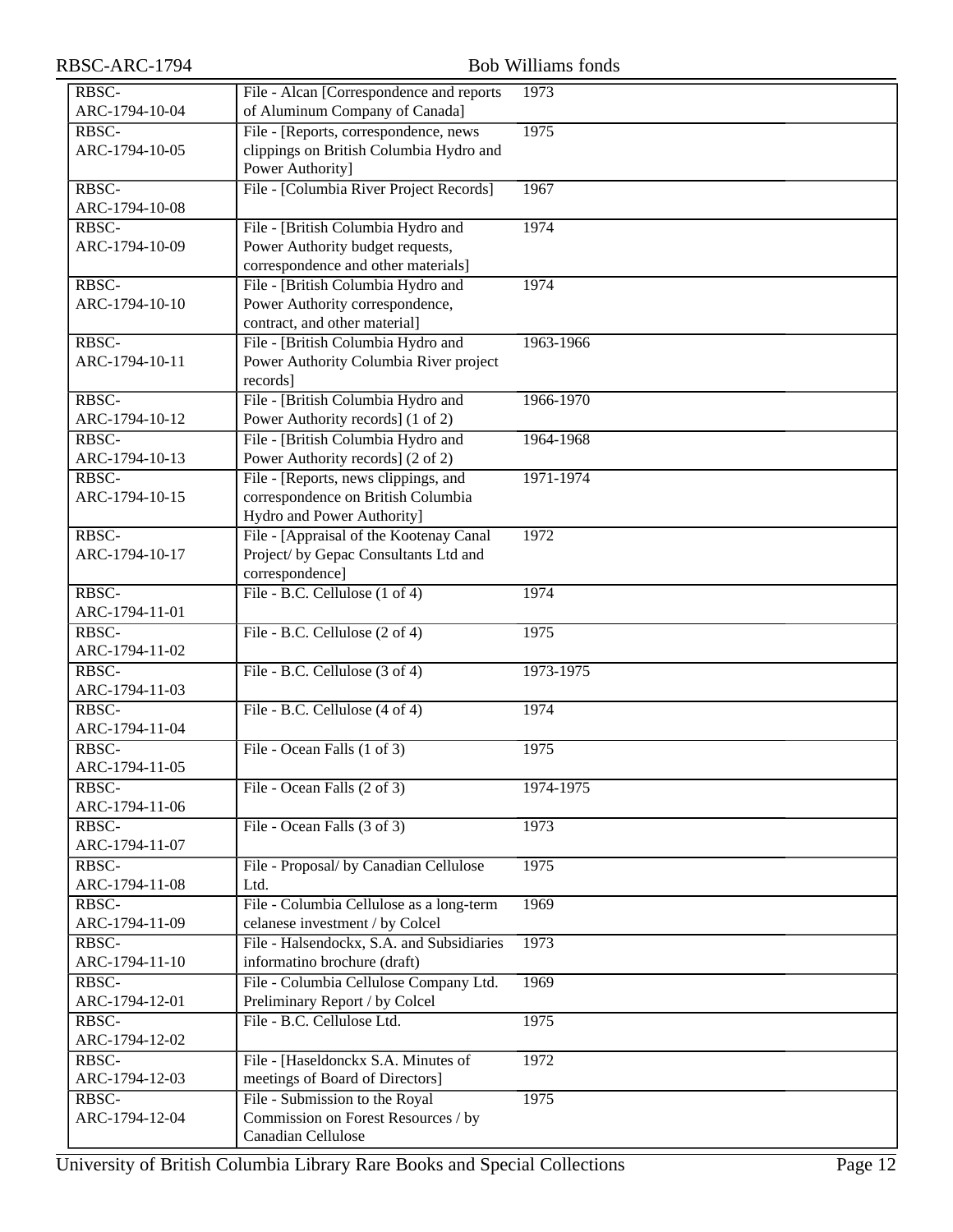| RBSC-ARC-1794           |                                             | <b>Bob Williams fonds</b> |
|-------------------------|---------------------------------------------|---------------------------|
| RBSC-                   | File - [Correspondence, newsclippings,      | 1975                      |
| ARC-1794-12-05          | proposals and other material]               |                           |
| RBSC-                   | File - [Correspondence and other material   | 1975                      |
| ARC-1794-12-06          | on Canadian Cellulose Company Ltd]          |                           |
| RBSC-                   | File - Kootenay Forest Products             | 1975                      |
| ARC-1794-12-07          |                                             |                           |
| RBSC-                   | File - [Correspondence and case study /     | 1977                      |
| ARC-1794-12-08          | by H.G. Beech and J.B. Stephenson]          |                           |
| RBSC-                   | File - An account of a unique philosophy    | 1963                      |
| ARC-1794-12-09          | in action/ by Bill Stephenson               |                           |
| RBSC-                   | File - Review of operations/ by Ocean       | 1973                      |
| ARC-1794-12-10          | <b>Falls Corporation</b>                    |                           |
| RBSC-                   | File - [Correspondence, speech, notes,      | 1974                      |
| ARC-1794-12-11          | and report]                                 |                           |
| RBSC-                   | File - B.C. Cellulose -legals and reports   | 1974                      |
| ARC-1794-12-12          | (1 of 2)                                    |                           |
| RBSC-                   | File - B.C. Cellulose -legals and reports   | 1974                      |
| ARC-1794-12-13          | $(2 \text{ of } 2)$                         |                           |
| RBSC-                   | File - Ocean Falls Corporation Feasibility  | 1975                      |
| ARC-1794-12-14          | Study / by H.A. Simons (international)      |                           |
|                         | Ltd.                                        |                           |
| RBSC-                   | File - British Columbia Cellulose Ltd.      | 1974                      |
| ARC-1794-12-15          |                                             |                           |
| RBSC-                   | File - [Notes on B.C. Cellulose]            | 1975                      |
| ARC-1794-12-16          |                                             |                           |
| RBSC-                   | File - Ocean Falls Correspondence           | 1973                      |
| ARC-1794-13-01          |                                             |                           |
| RBSC-                   | File - [Reports, correspondence and         | 1972-1973                 |
| ARC-1794-13-02          | other material / by Columbia Cellulose      |                           |
|                         | Company Ltd.]                               |                           |
| RBSC-                   | File - Northwood (1 of 3)                   | 1975                      |
| ARC-1794-13-03          |                                             |                           |
| RBSC-                   | File - Northwood (2 of 3)                   | 1975                      |
| ARC-1794-13-04          |                                             |                           |
| RBSC-                   | File - Northwood $(3 \text{ of } 3)$        | 1974                      |
| ARC-1794-13-05          |                                             |                           |
| RBSC-                   | File - Columbia River Treaty                | 1964-1975                 |
| ARC-1794-13-06          |                                             |                           |
| RBSC-                   | File - [Chapters of story from Ralph        | $[197-?]$                 |
| ARC-1794-13-07          | Loffmark]                                   |                           |
| RBSC-                   | File - Kootenay Canal Project (1 of 3)      | 1971 - 1972               |
| ARC-1794-14-01          |                                             |                           |
| RBSC-                   | File - Kootenay Canal Project (2 of 3)      | 1972 - 1974               |
| ARC-1794-14-02          |                                             |                           |
| RBSC-                   | File - Kootenay Canal Project (3 of 3)      | $1971 - 1974$             |
| ARC-1794-14-03          |                                             |                           |
| RBSC-                   | File - Blackcomb Mountain                   | $1973 - 1975$             |
| ARC-1794-14-04          |                                             |                           |
| RBSC-<br>ARC-1794-14-05 | File - Ocean Falls correspondence (1 of     | 1973                      |
| RBSC-                   | 2)                                          | 1973                      |
| ARC-1794-14-06          | File - Ocean Falls correspondence (2 of     |                           |
| RBSC-                   | 2)<br>File - Colcel correspondence (1 of 2) | 1972                      |
| ARC-1794-14-07          |                                             |                           |
|                         |                                             |                           |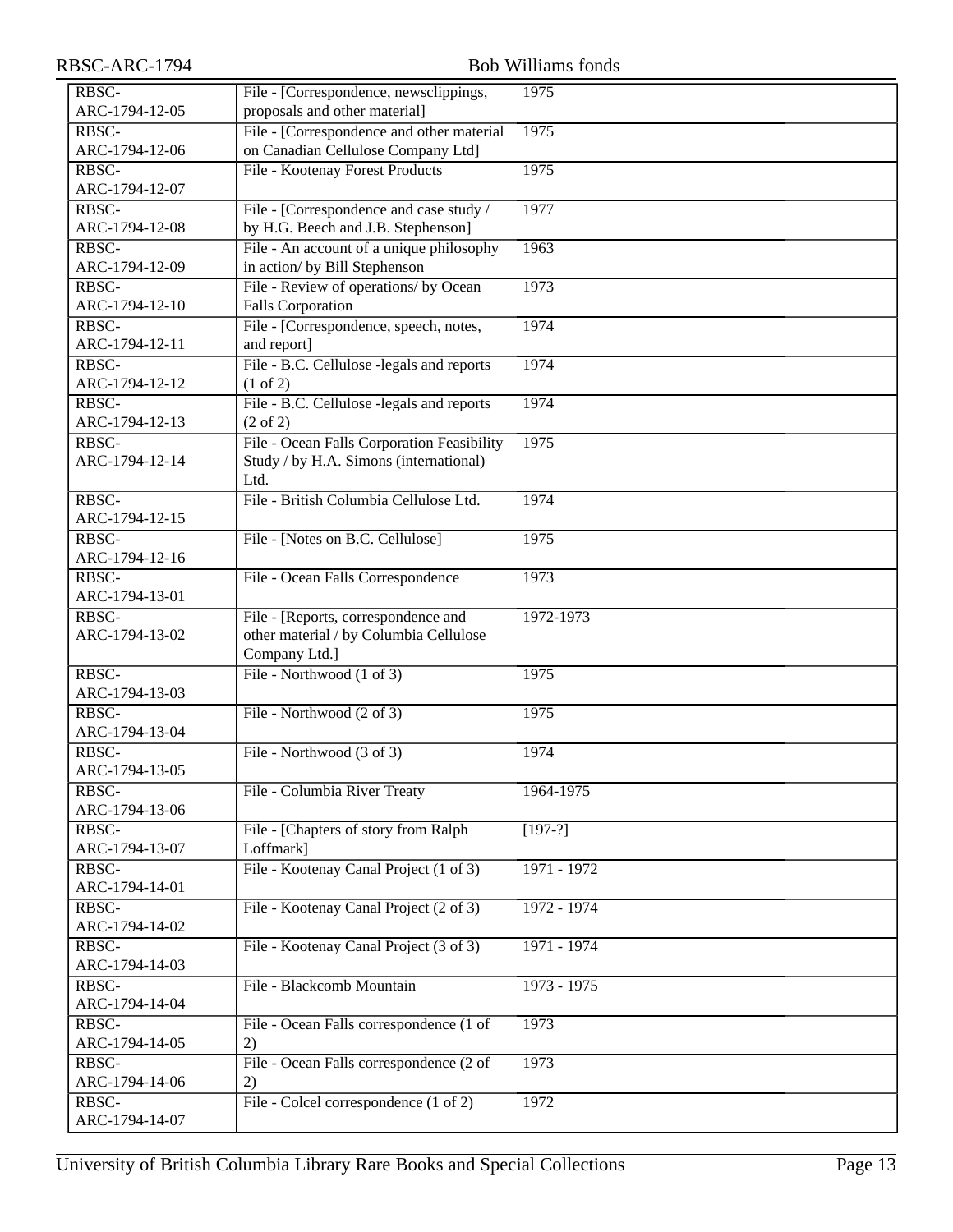| RBSC-ARC-1794 |
|---------------|
|---------------|

| RBSC-ARC-1794           |                                                                                                             | <b>Bob Williams fonds</b> |
|-------------------------|-------------------------------------------------------------------------------------------------------------|---------------------------|
| RBSC-<br>ARC-1794-14-08 | File - Colcel correspondence (2 of 2)                                                                       | 1972                      |
| RBSC-<br>ARC-1794-14-09 | File - Colcel Correspondence (1 of 2)                                                                       | 1973                      |
| RBSC-<br>ARC-1794-14-10 | File - Colcel Correspondence (2 of 2)                                                                       | 1973                      |
| RBSC-<br>ARC-1794-14-11 | File - Ocean Falls Project [feasability<br>study]                                                           | 1975                      |
| RBSC-<br>ARC-1794-15-01 | File - Kootenay Forest Products Ltd.<br>financial statements/ by Coopers &<br>Lybrand accountants           | 1975                      |
| RBSC-<br>ARC-1794-15-02 | File - [Cellulose companies<br>correspondence and other material]                                           | 1973-1975                 |
| RBSC-<br>ARC-1794-15-03 | File - The Alcan Story/ by Dietrich-<br>Collins Equipment Ltd.                                              | $[197-?]$                 |
| RBSC-<br>ARC-1794-15-04 | File - [Letter from W.C.R. Jones and Mr.<br>E.F. Vesak]                                                     | 1975                      |
| RBSC-<br>ARC-1794-15-05 | File - Kootenay Forest Products                                                                             | 1975                      |
| RBSC-<br>ARC-1794-15-06 | File - Cancel legals to April 1973                                                                          | 1972-1973                 |
| RBSC-<br>ARC-1794-15-07 | File - Cancel - correspondence                                                                              | 1974                      |
| RBSC-<br>ARC-1794-15-08 | File - Kootenay Forest Products -<br>Industrial Democracy / by Klaus<br>Offerman                            | 1977                      |
| RBSC-<br>ARC-1794-15-09 | File - An economic appraisal of the<br>interior operations of Colcel/ by F.L.C.<br>Reed and Associates Ltd. | 1972                      |
| RBSC-<br>ARC-1794-15-10 | File - [Correspondence, copies of speech,<br>and summary report on Columbia<br>Cellulose Ltd.]              | 1975                      |
| RBSC-<br>ARC-1794-15-11 | File - Report on the value of Kootenay<br>Forest Products Operations/ by Peat,<br>Marwick, Mitchell & Co.   | 1971                      |
| RBSC-<br>ARC-1794-15-12 | File - Canadian Cellulose Company<br>Limited-- a case study of the rational<br>question                     | [after $1982$ ]           |
| RBSC-<br>ARC-1794-15-13 | File - Kootenay Forest Products --<br>correspondence                                                        | 1974                      |
| RBSC-<br>ARC-1794-16-01 | File - Burns lake sawmill proposal and<br>application for timber / by Eurocan                               | 1973                      |
| RBSC-<br>ARC-1794-16-02 | File - Burns lake July - December 1974                                                                      | 1974                      |
| RBSC-<br>ARC-1794-16-03 | File - Burns Lake (1 of 2)                                                                                  | 1974                      |
| RBSC-<br>ARC-1794-16-04 | File - Burns Lake (2 of 2)                                                                                  | 1974                      |
| RBSC-<br>ARC-1794-16-05 | File - [Burns lake native development<br>corporation material]                                              | 1975                      |
| RBSC-<br>ARC-1794-16-06 | File - [Burns lake correspondence and<br>report]                                                            | 1976                      |
| RBSC-<br>ARC-1794-16-07 | File - A proposal regarding the<br>construction and operation of a Sawmill<br>at Burns Lake                 | 1974                      |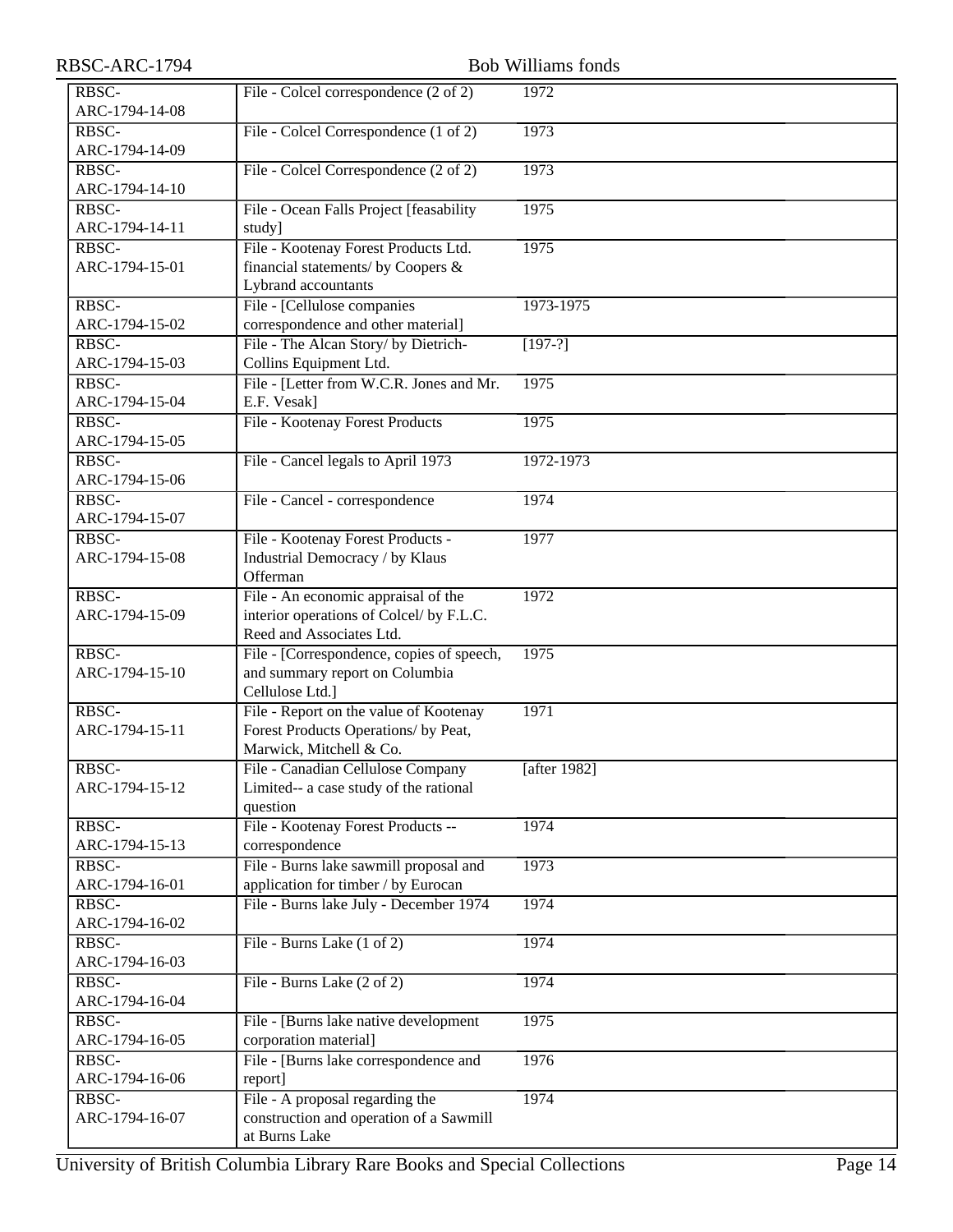| RBSC-ARC-1794           |                                             | <b>Bob Williams fonds</b> |
|-------------------------|---------------------------------------------|---------------------------|
| RBSC-                   | File - Province - Burns Lake Native         | 1974                      |
| ARC-1794-16-08          | <b>Development Corporation Supplemental</b> |                           |
|                         | Documents                                   |                           |
| RBSC-                   | File - Babine Forest Producst Ltd.          | 1974                      |
| ARC-1794-17-01          | Shareholders agreement                      |                           |
| RBSC-                   | File - Financing documents entered into     | 1974                      |
| ARC-1794-17-02          | between Province of British Columbia        |                           |
|                         | and Burns Lake Native Development           |                           |
|                         | Corporation                                 |                           |
| RBSC-                   | File - Bill 14 Forest Act / by T.M.         | 1978                      |
| ARC-1794-17-03          | Waterland                                   |                           |
| RBSC-                   | File - [Transcript of interview, notes, and | 1978                      |
| ARC-1794-17-04          | partial draft of book on forestry policy]   |                           |
| RBSC-                   | File - Forest tenures in British Columbia/  | 1974                      |
| ARC-1794-17-05          | by the force on Crown timber disposal       |                           |
| RBSC-                   | File - Taxation [notes]                     | $[197-?]$                 |
| ARC-1794-17-06          |                                             |                           |
| RBSC-                   | File - Forestry [notes] (1 of 3)            | $[197-?]$                 |
| ARC-1794-17-07          |                                             |                           |
| RBSC-                   | File - Forestry [notes] (2 of 3)            | $[197-?]$                 |
| ARC-1794-17-08          |                                             |                           |
| RBSC-                   | File - Forestry $(3 \text{ of } 3)$         | 1973-1975                 |
| ARC-1794-17-09          |                                             |                           |
| RBSC-                   | File - B.C. land commission                 | 1973                      |
| ARC-1794-17-10          | [correspondence, news-clipping, and         |                           |
|                         | legal agreements]                           |                           |
| RBSC-                   | File - Quarterly report-- review of         | 1975                      |
| ARC-1794-17-11<br>RBSC- | operations / by Ocean Falls corporation     |                           |
| ARC-1794-17-12          | File - Vancouver freeway proposal           | 1968                      |
| RBSC-                   | File - Columbia and Peace Rivers            | 1969-1975                 |
| ARC-1794-18-02          | [Newsclippings and correspondence]          |                           |
| RBSC-                   | File - Columbia river conf.                 | 1962-1976                 |
| ARC-1794-18-03          |                                             |                           |
| RBSC-                   | File - Columbia river                       | 1964-1970                 |
| ARC-1794-18-04          |                                             |                           |
| RBSC-                   | File - [Notes on forest industry]           | 1972                      |
| ARC-1794-18-07          |                                             |                           |
| RBSC-                   | File - [Letter from Andrew Peter to Dave    | 1978                      |
| ARC-1794-18-08          | Barrett]                                    |                           |
| RBSC-                   | File - Skaist Mines                         | 1972-1975                 |
| ARC-1794-18-09          |                                             |                           |
| RBSC-                   | File - [Study on sawmill location and       | 1974                      |
| ARC-1794-18-10          | newsclippings]                              |                           |
| RBSC-                   | File - E and N Land Grant                   | 1975                      |
| ARC-1794-18-11          |                                             |                           |
| RBSC-                   | File - [Letter from James. G. Moriner]      | 1975                      |
| ARC-1794-18-12          |                                             |                           |
| RBSC-                   | File - Inner city neighbourhood             | $[197-?]$                 |
| ARC-1794-18-14          | rejuvenation                                |                           |
| RBSC-                   | File - Prince Rupert Port                   | $[1974-1975]$             |
| ARC-1794-18-15          | [correspondence]                            |                           |
| RBSC-                   | File - Dease Lake [correspondence]          | 1974                      |
| ARC-1794-18-16          |                                             |                           |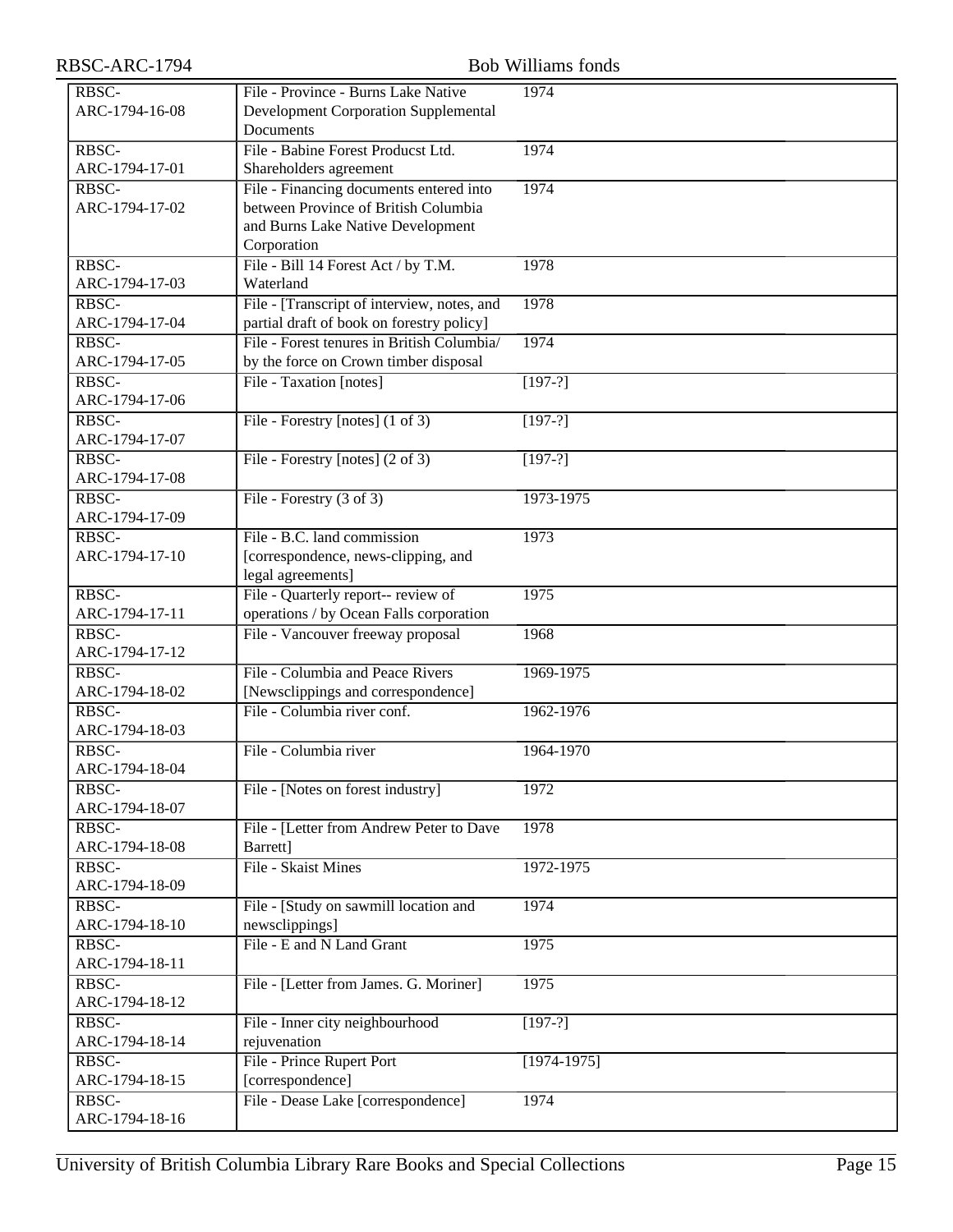| RBSC-ARC-1794                 | <b>Bob Williams fonds</b>                                         |           |
|-------------------------------|-------------------------------------------------------------------|-----------|
| RBSC-                         | File - [Draft of Bill 127 -- Department                           | 1975      |
| ARC-1794-19-01                | of Lands, Forests, and Water Resources                            |           |
|                               | amendment act]                                                    |           |
| RBSC-                         | File - [Chapter 10 -- Property endowment                          | 1993      |
| ARC-1794-19-06                | fund]                                                             |           |
| RBSC-                         | File - [Correspondence, newsclippings,                            | 1975      |
| ARC-1794-19-13                | and other materials on Princess                                   |           |
|                               | Marguerite]                                                       |           |
| RBSC-                         | File - [Notes]                                                    | $[197-?]$ |
| ARC-1794-19-15                |                                                                   |           |
| RBSC-                         | File - [Letter from Norman Pearson,                               | 1975      |
| ARC-1794-19-21                | Deputy Minister to Ken Mackay,                                    |           |
| RBSC-                         | Comptroller]                                                      |           |
| ARC-1794-19-38                | File - [Notes]                                                    | $[197-?]$ |
| RBSC-                         | File - [Speech-resource conference,                               | 1974      |
| ARC-1794-20-03                | Victoria, Victoria habitat symposium]                             |           |
| RBSC-                         | File - [Speech and correspondence]                                | 1975      |
| ARC-1794-20-04                |                                                                   |           |
| RBSC-                         | File - [Speech -- ICFP-- Nelson]                                  | 1976      |
| ARC-1794-20-05                |                                                                   |           |
| RBSC-                         | File - [Transcript of interviews with                             | 1981      |
| ARC-1794-20-11                | Norman J. Ruff]                                                   |           |
| RBSC-                         | File - [Proposed amendments to Bill 33]                           | 1968      |
| ARC-1794-21-05                |                                                                   |           |
| RBSC-                         | File - [Press release -- killing the                              | 1969      |
| ARC-1794-21-06                | Regional Planning Board-- A socred                                |           |
|                               | vendetta]                                                         |           |
| RBSC-                         | File - [Notes, speeches, and other                                | [1969?]   |
| ARC-1794-21-07                | material]                                                         |           |
| RBSC-<br>ARC-1794-21-07-26-09 | File - [Correspondence and legal<br>agreements-- British Columbia | 1975-1976 |
|                               | Steamship Company]                                                |           |
| RBSC-                         | File - Princess Marguerite Pictures                               | [1975!]   |
| ARC-1794-21-07-26-10          | Photostats                                                        |           |
| RBSC-                         | File - [Press releases for Princess                               | 1975      |
| ARC-1794-21-07-26-11          | Marguerite and Prince George]                                     |           |
| RBSC-                         | File - [Pacific national exhibition                               | 1975      |
| ARC-1794-21-07-26-12          | records]                                                          |           |
| RBSC-                         | File - [Copies of reports]                                        | 1968-1973 |
| ARC-1794-21-07-26-13          |                                                                   |           |
| RBSC-                         | File - [News clippings and notes]                                 | 1964-1975 |
| ARC-1794-27-01                |                                                                   |           |
| RBSC-                         | File - [Correspondence, notes, news]                              | 1975      |
| ARC-1794-27-02                | clippings-- Princess Marguerite and BC                            |           |
|                               | Hydro]                                                            |           |
| RBSC-<br>ARC-1794-27-03       | File - Princess Marguerite                                        | 1975      |
| RBSC-                         | File - [Press releases] (1 of 5)                                  | 1973-1975 |
| ARC-1794-27-07                |                                                                   |           |
| RBSC-                         | File - [Press releases] (2 of 5)                                  | 1973-1975 |
| ARC-1794-27-08                |                                                                   |           |
| RBSC-                         | File - [Press releases] (3 of 5)                                  | 1973-1975 |
| ARC-1794-27-09                |                                                                   |           |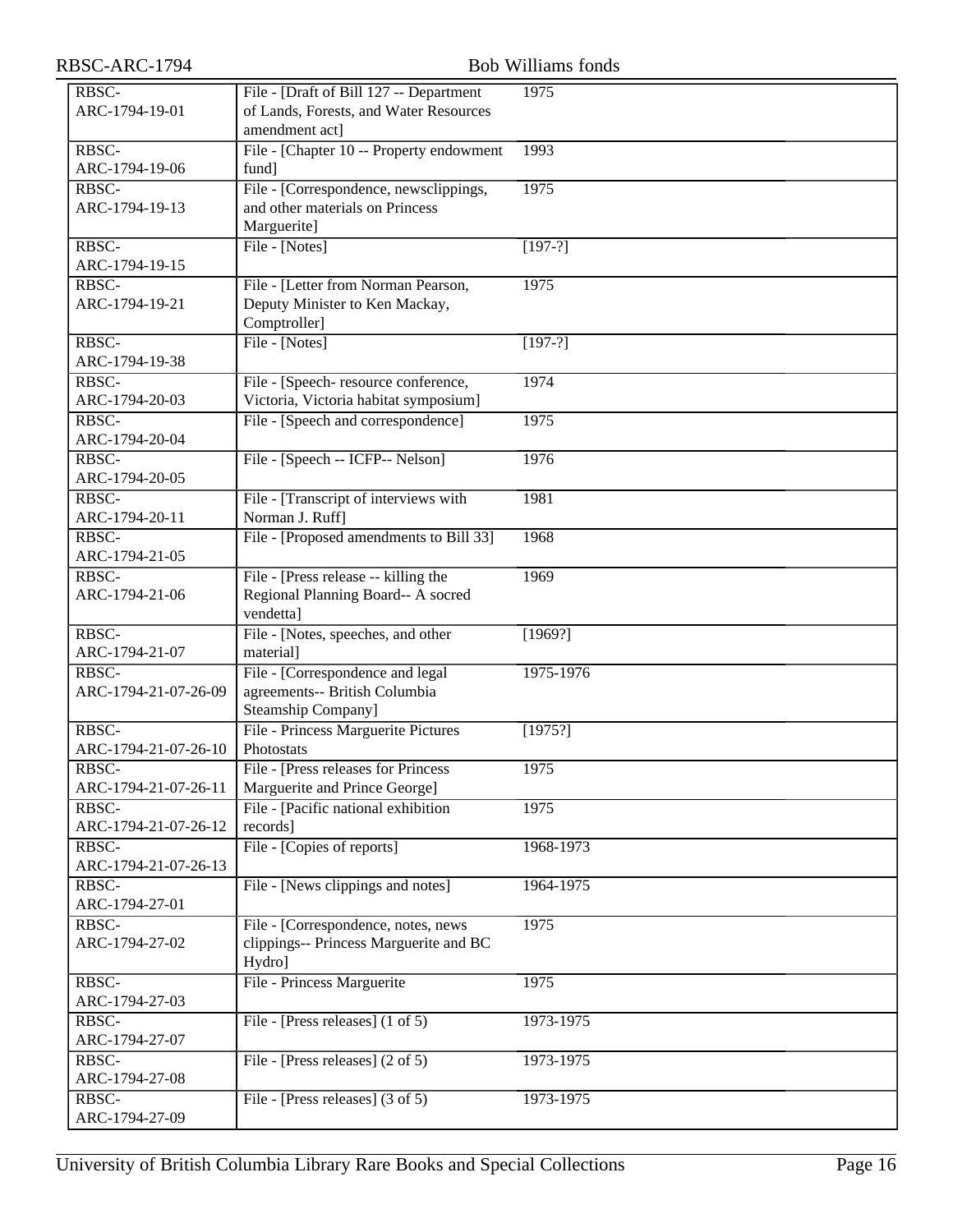| RBSC-ARC-1794                     |                                                                         | <b>Bob Williams fonds</b> |
|-----------------------------------|-------------------------------------------------------------------------|---------------------------|
| RBSC-                             | File - [Press releases] (4 of 5)                                        | 1973-1975                 |
| ARC-1794-27-10                    |                                                                         |                           |
| RBSC-                             | File - [Press releases] $(5 \text{ of } 5)$                             | 1973-1975                 |
| ARC-1794-28-01                    |                                                                         |                           |
| RBSC-                             | File - Kalmalka lake park proposal                                      | $\sqrt{197-?}$            |
| ARC-1794-28-04                    |                                                                         |                           |
| RBSC-                             | File - New parks                                                        | 1973                      |
| ARC-1794-28-09                    |                                                                         |                           |
| RBSC-                             | File - Naikooon park proposal                                           | 1973                      |
| ARC-1794-28-10                    |                                                                         |                           |
| RBSC-                             | File - [Proposals for new parks]                                        | 1973                      |
| ARC-1794-29-01                    |                                                                         |                           |
| RBSC-                             | File - [Correspondence and minutes of                                   | 1974                      |
| ARC-1794-32-01                    | meetings -environment and land use                                      |                           |
|                                   | committee]                                                              |                           |
| RBSC-                             | File - [Agendas and correspondence -                                    | 1974                      |
| ARC-1794-32-02                    | environment and land use committee]                                     |                           |
| RBSC-                             | File - [Reports, memorandums, agendas -                                 | 1974                      |
| ARC-1794-32-03                    | environment and land use committee]                                     |                           |
| RBSC-<br>ARC-1794-32-04           | File - [Notes for a speech, legal                                       | 1974                      |
|                                   | agreement, agenda, and minutes of<br>meetings- environment and land use |                           |
|                                   | committee]                                                              |                           |
| RBSC-                             | File - [Notes for a speech, legal                                       | 1974                      |
| ARC-1794-32-05                    | agreement, agenda, and minutes of                                       |                           |
|                                   | meetings - environment and land use                                     |                           |
|                                   | committee]                                                              |                           |
| RBSC-                             | File - Environment and land use                                         | 1974                      |
| ARC-1794-32-06                    | committee - general                                                     |                           |
| $R\overline{B}$ <sub>SC</sub> $-$ | File - [Correspondence, background                                      | 1975                      |
| ARC-1794-32-07                    | material, and report]                                                   |                           |
| RBSC-                             | File - [Agendas, notes and                                              | 1975                      |
| ARC-1794-32-08                    | correspondence of environment and land                                  |                           |
|                                   | use committee]                                                          |                           |
| RBSC-                             | File - Environment and land use                                         | 1975                      |
| ARC-1794-32-09                    |                                                                         |                           |
| RBSC-                             | File - [Minutes of meetings- environment                                | 1974                      |
| ARC-1794-32-10                    | and land use committee]                                                 |                           |
| RBSC-                             | File - Environment and land use                                         | 1973                      |
| ARC-1794-32-11                    | committee -- general (1 of 2)                                           |                           |
| RBSC-                             | File - Environment and land use                                         | 1973                      |
| ARC-1794-32-12                    | committee -- general (2 of 2)                                           |                           |
| RBSC-                             | File - Copper Smelter [memorandum -                                     | 1973                      |
| ARC-1794-33-01                    | pollution control branch]                                               |                           |
| RBSC-                             | File - Environment and land use                                         | 1973                      |
| ARC-1794-33-02                    | committee [agendas, minutes, and                                        |                           |
|                                   | correspondence] (1 of 5)<br>File - Environment and land use             |                           |
| RBSC-<br>ARC-1794-33-03           | committee [agendas, minutes, and                                        | 1973                      |
|                                   | correspondence] (2 of 5)                                                |                           |
| RBSC-                             | File - Environment and land use                                         | 1970-1973                 |
| ARC-1794-33-04                    | committee [agendas, minutes, and                                        |                           |
|                                   | correspondence] (3 of 5)                                                |                           |
|                                   |                                                                         |                           |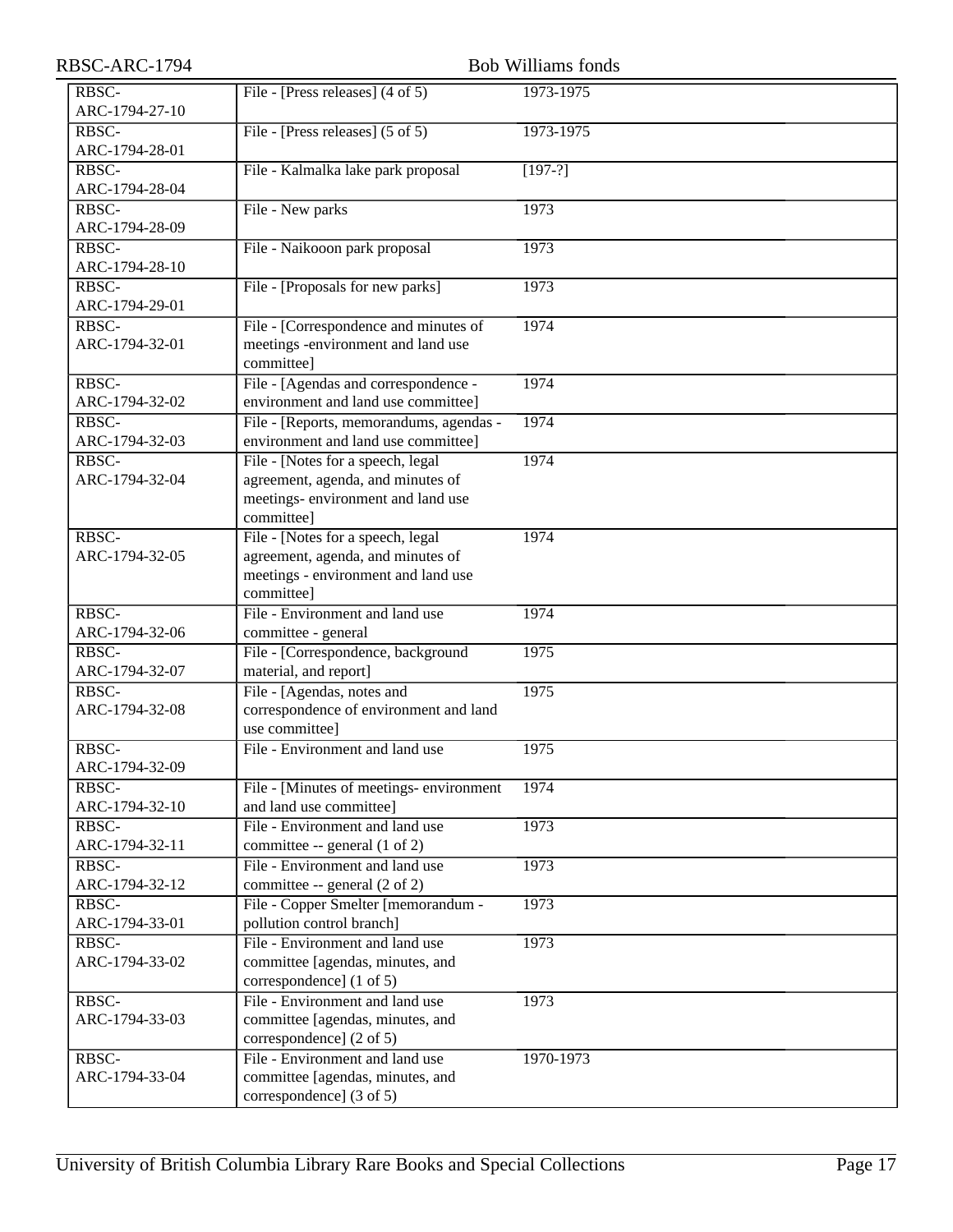| RBSC-ARC-1794           | <b>Bob Williams fonds</b>                            |                        |
|-------------------------|------------------------------------------------------|------------------------|
| RBSC-                   | File - Environment and land use                      | 1973                   |
| ARC-1794-33-05          | committee [agendas, minutes, and                     |                        |
|                         | correspondence] (4 of 5)                             |                        |
| RBSC-                   | File - Environment and land use                      | 1973                   |
| ARC-1794-33-06          | committee [agendas, minutes, and                     |                        |
|                         | correspondence] (5 of 5)                             |                        |
| RBSC-                   | File - Environment and land use                      | June-October           |
| ARC-1794-33-07          | committee minutes                                    | 1974                   |
| RBSC-                   | File - Environment and land use                      | September -            |
| ARC-1794-33-08          | committee minutes                                    | October 1974           |
| RBSC-                   | File - Environment and land use                      | October -              |
| ARC-1794-33-09          | committee minutes                                    | December 1974          |
| RBSC-                   | File - Environment and land use                      | May-November           |
| ARC-1794-33-10          | committee minutes                                    | 1974                   |
| RBSC-                   | File - Environment and land use                      | June -                 |
| ARC-1794-34-01          | committee minutes                                    | December 1974          |
| RBSC-                   | File - [Memorandums, reports, and                    | 1973-1974              |
| ARC-1794-34-02          | appeals of Environment and Land Use                  |                        |
|                         | Committee]                                           |                        |
| RBSC-<br>ARC-1794-34-03 | File - Environment and land use<br>committee minutes | April - August<br>1973 |
|                         |                                                      |                        |
| RBSC-<br>ARC-1794-34-04 | File - Environment and land use<br>committee minutes | July - August<br>1973  |
| RBSC-                   | File - [Correspondence, agendas, and                 | 1972-1974              |
| ARC-1794-34-05          | minutes of environment and land use                  |                        |
|                         | committee]                                           |                        |
| RBSC-                   | File - [Agendas and minutes of meetings]             | 1974                   |
| ARC-1794-34-06          | of environment and land use committee]               |                        |
| RBSC-                   | File - Purcell general correspondence (1             | 1974                   |
| ARC-1794-34-07          | of 2)                                                |                        |
| RBSC-                   | File - Purcell general correspondence (2)            | 1974                   |
| ARC-1794-34-08          | of 2)                                                |                        |
| RBSC-                   | File - [Purcell study- integrated resource]          | January 1974           |
| ARC-1794-34-09          | management for British Columbia's                    |                        |
|                         | Purcell Mountains / by Alan D.                       |                        |
|                         | Chambers]                                            |                        |
| RBSC-                   | File - B.C. Institute for economic policy            | 1974                   |
| ARC-1794-34-10          | analysis [correspondence and articles] (1            |                        |
|                         | of $3)$                                              |                        |
| RBSC-                   | File - B.C. Institute for economic policy            | 1974                   |
| ARC-1794-34-11          | analysis [correspondence and articles] (2            |                        |
|                         | of $3)$                                              |                        |
| RBSC-                   | File - B.C. Institute for economic policy            | 1973-1974              |
| ARC-1794-35-01          | analysis [correspondence and articles] (3            |                        |
|                         | of $3)$                                              |                        |
| RBSC-                   | File - British Columbia Institute for                | 1973                   |
| ARC-1794-35-05          | economic policy analysis                             |                        |
| RBSC-                   | File - British Columbia Institute for                | 1975                   |
| ARC-1794-35-06          | economic policy analysis                             |                        |
| RBSC-                   | File - Whistler                                      | 1974                   |
| ARC-1794-35-07<br>RBSC- | File - Whistler                                      |                        |
| ARC-1794-35-08          |                                                      | 1974                   |
| RBSC-                   | File - [Correspondence, reports, press               | 1974                   |
| ARC-1794-35-09          | releases and other material]                         |                        |
|                         |                                                      |                        |

University of British Columbia Library Rare Books and Special Collections Page 18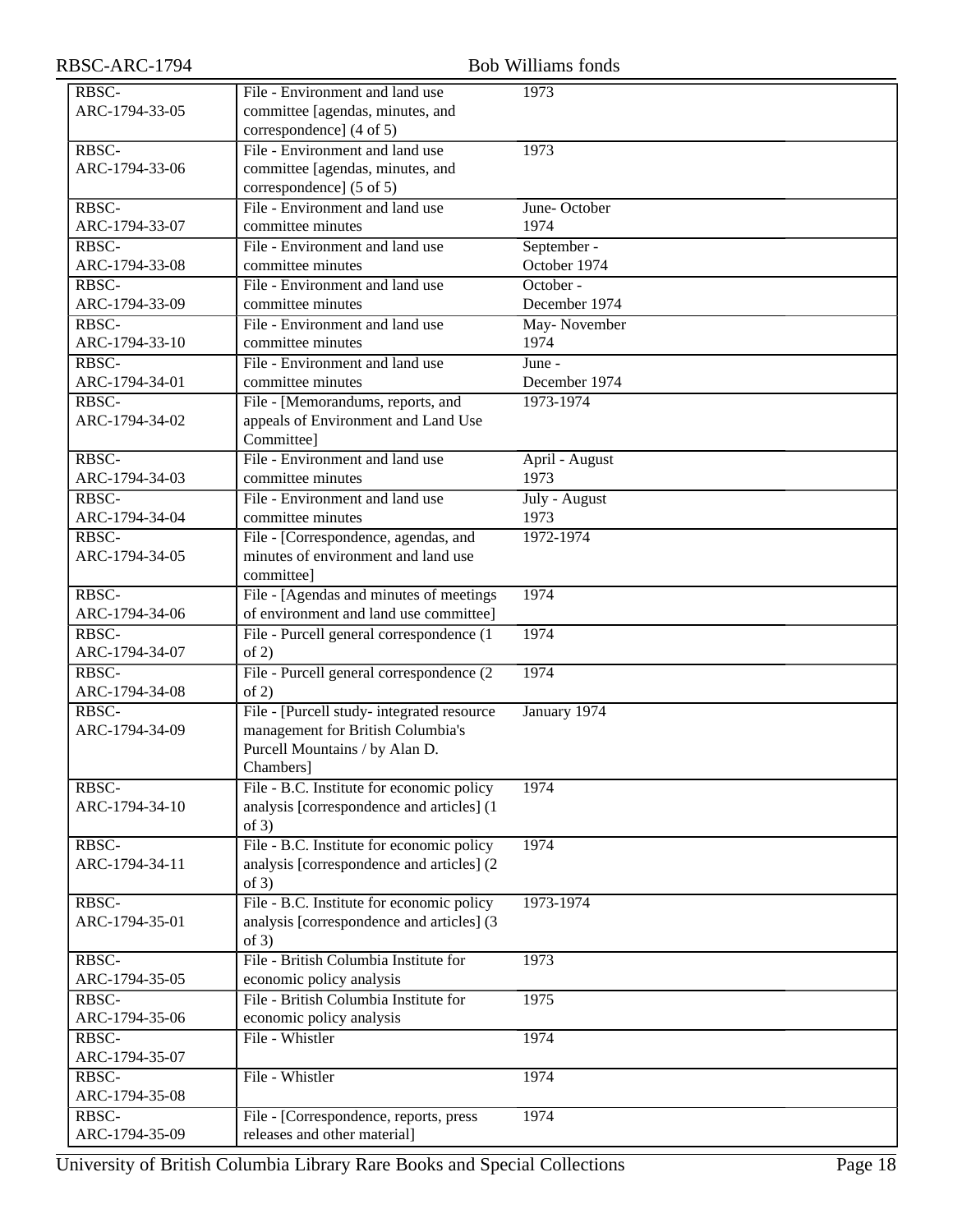| RBSC-ARC-1794           | <b>Bob Williams fonds</b>                |            |
|-------------------------|------------------------------------------|------------|
| RBSC-                   | File - Timber policy conference [program | April 1974 |
| ARC-1794-36-01          | and articles]                            |            |
| RBSC-                   | File - Environment and land use          | 1974       |
| ARC-1794-36-02          | committee [correspondence,               |            |
|                         | memorandum, and agendas]                 |            |
| RBSC-                   | File - Environment and land use          | 1974       |
| ARC-1794-36-03          | committee [memorandums, reports, and     |            |
|                         | minutes]                                 |            |
| RBSC-                   | File - [Correspondence, notes, press     | 1973-1975  |
| ARC-1794-36-04          | releases, and other material]            |            |
| RBSC-                   | File - [Press releases]                  | 1973-1974  |
| ARC-1794-36-05          |                                          |            |
| RBSC-                   | File - Canadian Forest Products          | 1975       |
| ARC-1794-36-06          | [correspondence, licence, and report]    |            |
| RBSC-                   | File - [Memorandums, minutes             | 1975       |
| ARC-1794-36-07          | of meetings, and correpsondence-         |            |
|                         | environment and land use committee]      |            |
| RBSC-                   | File - [Memorandums, minutes]            | 1975       |
| ARC-1794-36-08          | of meetings, and correpsondence-         |            |
|                         | environment and land use committee]      |            |
| RBSC-                   | File - [Memorandums, minutes]            | 1975       |
| ARC-1794-36-09          | of meetings, and correpsondence-         |            |
|                         | environment and land use committee]      |            |
| RBSC-                   | File - [Memorandums, minutes             | 1975       |
| ARC-1794-36-10          | of meetings, and correpsondence-         |            |
|                         | environment and land use committee]      |            |
| RBSC-                   | File - [Memorandums, minutes of          | 1974-1975  |
| ARC-1794-37-01          | meetings, and reports- environment and   |            |
|                         | land use committee]                      |            |
| RBSC-<br>ARC-1794-37-02 | File - Point Roberts                     | 1975       |
| RBSC-                   |                                          |            |
| ARC-1794-37-03          | File - Prince Rupert Port                | 1974       |
| RBSC-                   | File - Resource management               | 1974       |
| ARC-1794-37-04          |                                          |            |
| RBSC-                   | File - Environment and land use          | 1975       |
| ARC-1794-37-05          | committee [press releases and            |            |
|                         | memorandums]                             |            |
| RBSC-                   | File - Environment and land use          | 1973-1974  |
| ARC-1794-37-06          | committee - appeals                      |            |
| RBSC-                   | File - Environment and land use          | 1974       |
| ARC-1794-37-07          | committee [correspondence] (1 of 2)      |            |
| RBSC-                   | File - Environment and land use          | 1974       |
| ARC-1794-37-08          | committee [correspondence] (2 of 2)      |            |
| RBSC-                   | File - [Memorandums of environment       | 1975       |
| ARC-1794-37-09          | and land use committee]                  |            |
| RBSC-                   | File - [Agendas, minutes of meetings,    | 1975       |
| ARC-1794-37-10          | memorandums, reports and press releases  |            |
|                         | - environment and land use committee]    |            |
| RBSC-                   | File - [Agendas, minutes of meetings,    | 1975       |
| ARC-1794-37-11          | and correspondence- environment and      |            |
|                         | land use committee]                      |            |
| RBSC-                   | File - Agricultural reserves             | 1973-1974  |
| ARC-1794-38-01          |                                          |            |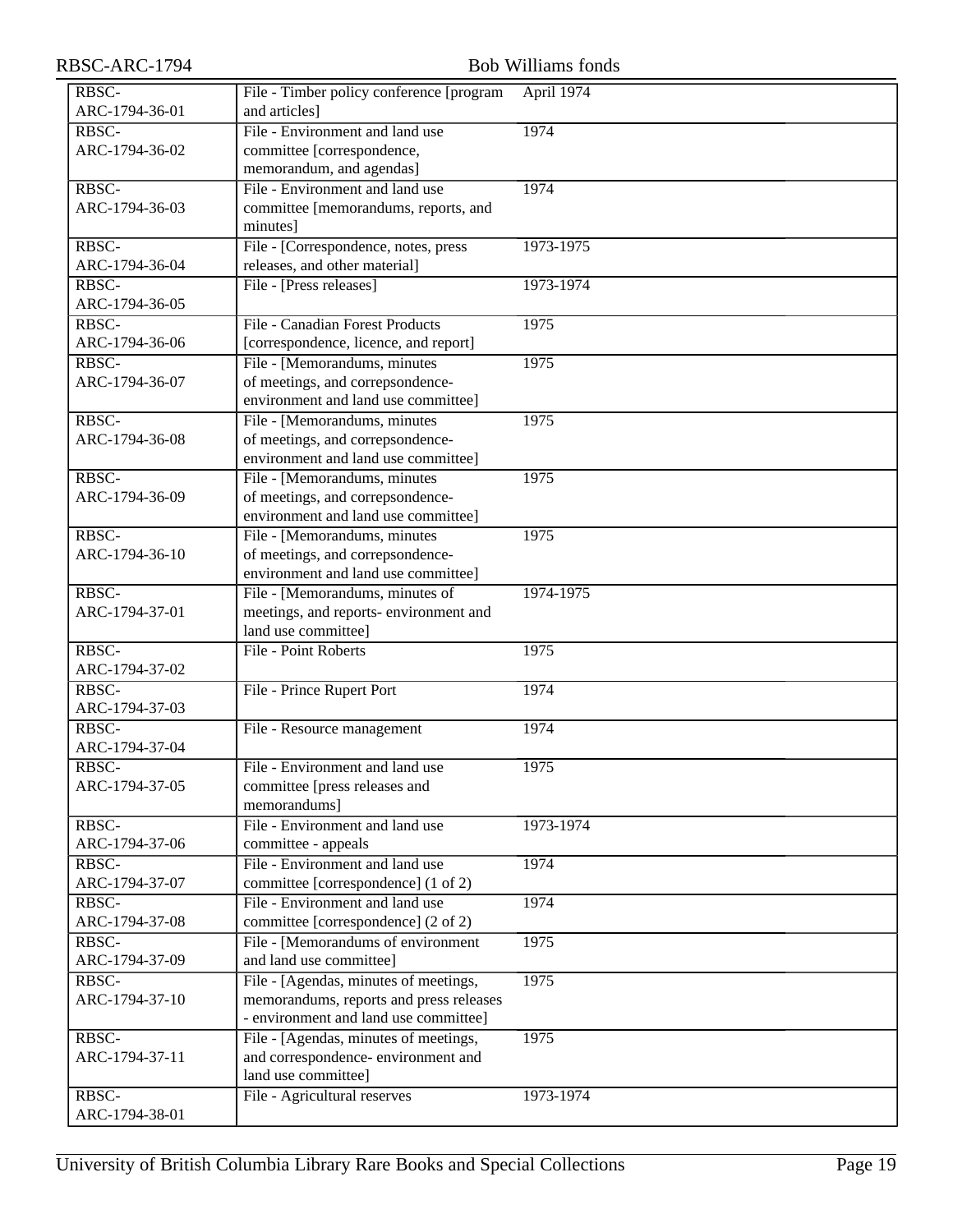| RBSC-ARC-1794           | <b>Bob Williams fonds</b>                                 |               |  |
|-------------------------|-----------------------------------------------------------|---------------|--|
| RBSC-                   | File - [Correspondence and                                | 1974          |  |
| ARC-1794-38-02          | memorandums-environment and land                          |               |  |
|                         | use committee] (1 of 2)                                   |               |  |
| RBSC-                   | File - [Correspondence and                                | 1974          |  |
| ARC-1794-38-03          | memorandums- environment and land                         |               |  |
|                         | use committee] (2 of 2)                                   |               |  |
| RBSC-                   | File - [Memorandums and minutes of                        | 1975          |  |
| ARC-1794-38-04          | meetings - environment and land use                       |               |  |
|                         | committee] (1 of 3)                                       |               |  |
| RBSC-                   | File - [Memorandums and minutes of                        | 1975          |  |
| ARC-1794-38-05          | meetings - environment and land use                       |               |  |
| RBSC-                   | committee] (2 of 3)<br>File - [Memorandums and minutes of | 1975          |  |
| ARC-1794-38-06          | meetings - environment and land use                       |               |  |
|                         | committee] (3 of 3)                                       |               |  |
| RBSC-                   | File - [Memorandums, minutes of                           | 1975          |  |
| ARC-1794-38-07          | meetings, and correspondence]                             |               |  |
| RBSC-                   | File - [Memorandums and minutes of                        | 1974-1975     |  |
| ARC-1794-38-08          | meetings -- environment and land use                      |               |  |
|                         | committee]                                                |               |  |
| RBSC-                   | File - [Memorandums, minutes of                           | 1974-1975     |  |
| ARC-1794-38-09          | meetings, and correspondence]                             |               |  |
| RBSC-                   | File - [Memorandums and minutes of                        | 1974-1975     |  |
| ARC-1794-38-10          | meetings -- environment and land use                      |               |  |
|                         | committee]                                                |               |  |
| RBSC-                   | File - [Memorandums, press releases, and                  | 1973-1975     |  |
| ARC-1794-38-11          | reports]                                                  |               |  |
| RBSC-                   | File - [Study on Purcell wilderness, notes                | 1974-1975     |  |
| ARC-1794-39-01          | and memorandums]                                          |               |  |
| RBSC-                   | File - [Study on Purcell wilderness, notes                | 1974          |  |
| ARC-1794-39-02          | and maps]                                                 |               |  |
| RBSC-                   | File - Betterment recapture                               | 1975          |  |
| ARC-1794-39-03          |                                                           |               |  |
| RBSC-                   | File - [Notes, news clippings, and                        | 1972-1978     |  |
| ARC-1794-39-04          | reports]                                                  |               |  |
| RBSC-                   | File - Canadian Cellulose-                                | June-December |  |
| ARC-1794-39-05          | correspondence June 1973 (1 of 2)                         | 1973          |  |
| RBSC-                   | File - Canadian Cellulose-                                | June-December |  |
| ARC-1794-39-06          | correspondence June 1973 (2 of 2)                         | 1973          |  |
| RBSC-<br>ARC-1794-39-07 | File - Ocean Falls (1 of 2)                               | 1971-1973     |  |
| RBSC-                   | File - Ocean Falls (2 of 2)                               | 1971-1973     |  |
| ARC-1794-39-08          |                                                           |               |  |
| RBSC-                   | File - British Columbia Cellulose-                        | 1974-1976     |  |
| ARC-1794-39-09          | Canadian Cellulose                                        |               |  |
| RBSC-                   | File - [Annual reports and notes on                       | 1960-1973     |  |
| ARC-1794-40-01          | Canadian and Columbia Cellulose                           |               |  |
|                         | companies]                                                |               |  |
| RBSC-                   | File - Plateau Mills-correspondence                       | 1973-1975     |  |
| ARC-1794-40-02          |                                                           |               |  |
| RBSC-                   | File - Eddy Match Company- Columbia                       | 1974          |  |
| ARC-1794-40-03          | Cellulose                                                 |               |  |
| RBSC-                   | File - Ocean Falls                                        | 1974-1975     |  |
| ARC-1794-40-04          |                                                           |               |  |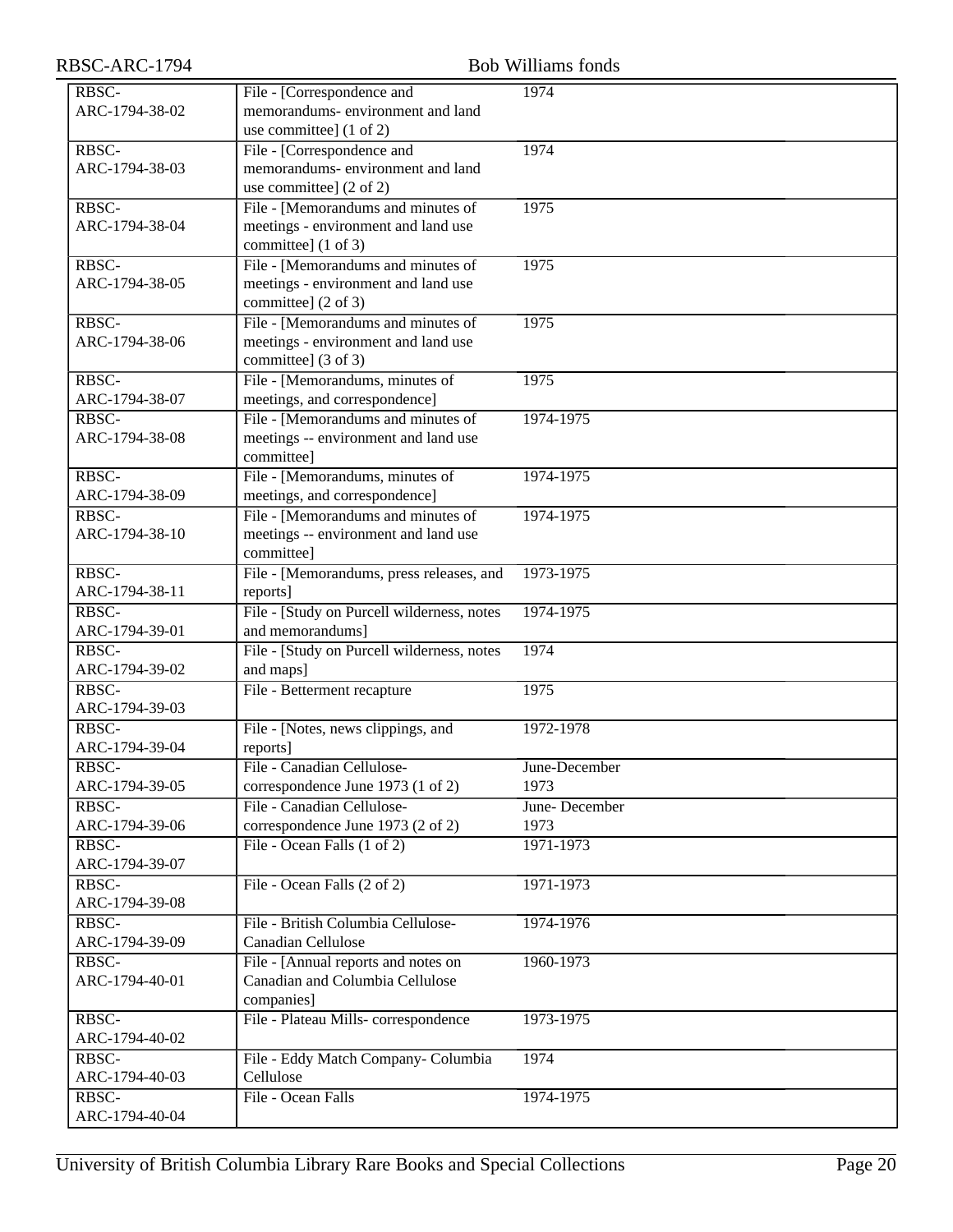| RBSC-ARC-1794           |                                             | <b>Bob Williams fonds</b> |
|-------------------------|---------------------------------------------|---------------------------|
| RBSC-                   | File - Columbia Cellulose -                 | 1974                      |
| ARC-1794-40-05          | correspondence (1 of 2)                     |                           |
| RBSC-                   | File - Columbia Cellulose -                 | 1974                      |
| ARC-1794-40-06          | correspondence (2 of 2)                     |                           |
| RBSC-                   | File - Kootenay Forest Products -           | 1973                      |
| ARC-1794-40-07          | correspondence                              |                           |
| RBSC-                   | File - British Columbia Cellulose -         | 1973                      |
| ARC-1794-40-08          | Canadian Cellulose legals                   |                           |
| RBSC-                   | File - Ocean Falls- crown zellerbach        | 1973                      |
| ARC-1794-40-09          | agreement                                   |                           |
| RBSC-                   | File - British Columbia Cellulose           | 1974                      |
| ARC-1794-40-10          | Company                                     |                           |
| RBSC-                   | File - British Columbia Cellulose           | 1974                      |
| ARC-1794-40-11          | Company                                     |                           |
| RBSC-                   | File - Pacific National Exhibition Ten      | 1974                      |
| ARC-1794-41-01          | Year Historical Summary                     |                           |
| RBSC-                   | File - Pacific National Exhibition (1 of 2) | 1974                      |
| ARC-1794-41-02          |                                             |                           |
| RBSC-                   | File - Pacific National Exhibition (2 of 2) | 1974                      |
| ARC-1794-41-03          |                                             |                           |
| RBSC-                   | File - Pacific National Exhibition notes,   | 1972-1973                 |
| ARC-1794-41-04          | briefs, reports                             |                           |
| RBSC-                   | File - Pacific National Exhibition (1 of 2) | 1973                      |
| ARC-1794-41-05          |                                             |                           |
| RBSC-                   | File - Pacific National Exhibition (2 of 2) | 1973                      |
| ARC-1794-41-06          |                                             |                           |
| RBSC-                   | File - [Notes and correspondence]           | 1975                      |
| ARC-1794-41-07          |                                             |                           |
| RBSC-                   | File - [Script for film, proposal, and      | 1973-1975                 |
| ARC-1794-41-08          | correspondence]                             |                           |
| RBSC-                   | File - [Notes and reports]                  | 1972-1973                 |
| ARC-1794-41-09          |                                             |                           |
| RBSC-                   | File - Northern Development                 | 1974                      |
| ARC-1794-41-10          |                                             |                           |
| RBSC-                   | File - Northern Development agreement       | 1974                      |
| ARC-1794-42-01          | forms                                       |                           |
| RBSC-                   | File - Northern Development                 | 1973                      |
| ARC-1794-42-02<br>RBSC- | File - [Correspondence and map-             | 1974-1975                 |
| ARC-1794-42-03          | northern railway agreement]                 |                           |
| RBSC-                   | File - [Railway agreements, reports and     | 1974                      |
| ARC-1794-42-04          | correspondence]                             |                           |
| RBSC-                   | File - Northern rail program                | 1973                      |
| ARC-1794-42-05          |                                             |                           |
| RBSC-                   | File - [Reports, correspondence, and        | 1970-1973                 |
| ARC-1794-42-06          | related material- northern rail program]    |                           |
| RBSC-                   | File - Northern Development chip            | 1973                      |
| ARC-1794-42-07          | agreement                                   |                           |
| RBSC-                   | File - Northern trip                        | 1974                      |
| ARC-1794-42-08          |                                             |                           |
| RBSC-                   | File - Northwest Development                | 1973-1975                 |
| ARC-1794-42-09          | Transportation (1 of 3)                     |                           |
| RBSC-                   | File - Northwest Development                | 1973                      |
| ARC-1794-43-01          | Transportation (2 of 3)                     |                           |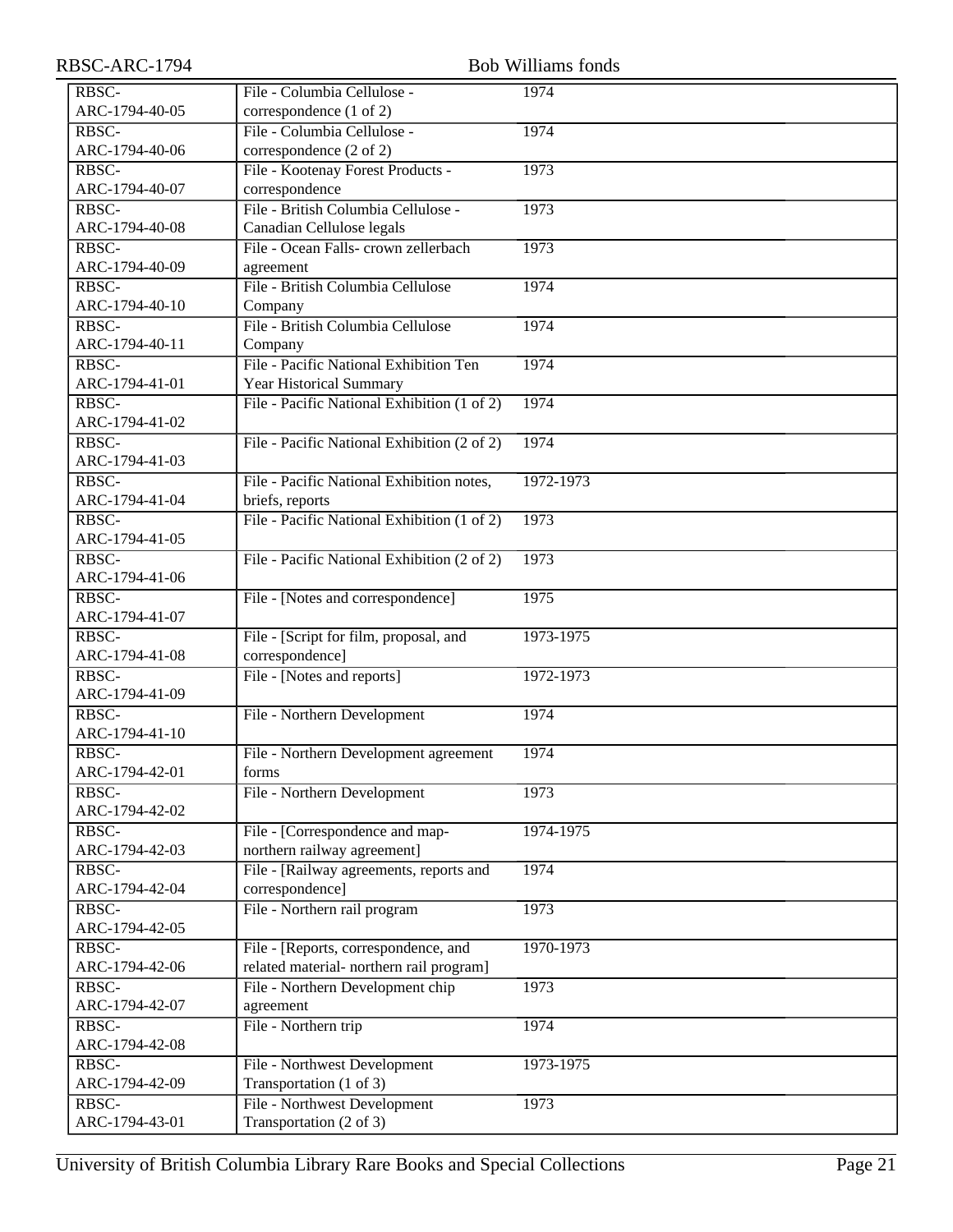| RBSC-ARC-1794  |                                            | <b>Bob Williams fonds</b> |
|----------------|--------------------------------------------|---------------------------|
| RBSC-          | File - Northwest Development               | 1973                      |
| ARC-1794-43-02 | Transportation (3 of 3)                    |                           |
| RBSC-          | File - Potential hydro-electric            | 1971                      |
| ARC-1794-43-03 | developments                               |                           |
| RBSC-          | File - Potential hydro-electric            | 1971                      |
| ARC-1794-43-04 | developments                               |                           |
| RBSC-          | File - David Cass-Beggs [articles and      | 1974-1975                 |
| ARC-1794-43-05 | correspndence]                             |                           |
| RBSC-          | File - Hydro [correspondence and news      | 1974                      |
| ARC-1794-43-06 | clippings]                                 |                           |
| RBSC-          | File - [Report on Columbia River Treaty]   | 1974                      |
| ARC-1794-43-07 |                                            |                           |
| RBSC-          | File - BC Hydro [correspondence and        | 1961-1972                 |
| ARC-1794-43-08 | article]                                   |                           |
| RBSC-          | File - Brinco                              | 1973                      |
| ARC-1794-43-09 |                                            |                           |
| RBSC-          | File - People in the way / by J.W. Wilson  | 1973                      |
| ARC-1794-43-10 |                                            |                           |
| RBSC-          | File - The Columbia river treaty / by Ian  | $[197-?]$                 |
| ARC-1794-44-01 | McDougall                                  |                           |
| RBSC-          | File - Dalhousie                           | 1973                      |
| ARC-1794-44-02 |                                            |                           |
| RBSC-          | File - [BC Hydro report and                | 1974                      |
| ARC-1794-44-03 | correspondence]                            |                           |
| RBSC-          | File - [News articles and notes -          | 1977                      |
| ARC-1794-44-04 | Columbia river]                            |                           |
| RBSC-          | File - Robson SQ [studies and reports]     | 1973                      |
| ARC-1794-46-03 |                                            |                           |
| RBSC-          | File - Victoria Accord (1 of 2)            | 1975                      |
| ARC-1794-46-04 |                                            |                           |
| RBSC-          | File - Victoria Accord (2 of 2)            | 1975                      |
| ARC-1794-46-05 |                                            |                           |
| RBSC-          | File - [Press release and correspondence - | 1973                      |
| ARC-1794-47-15 | BC rail]                                   |                           |
| RBSC-          | File - Forest company takeovers            | 1973                      |
| ARC-1794-47-23 |                                            |                           |
| RBSC-          | File - Railway deal with the feds [note]   | 1973                      |
| ARC-1794-47-22 |                                            |                           |
| RBSC-          | File - Terrace 73 - moved ministry here    | 1973                      |
| ARC-1794-47-24 | in summer [notes for speech]               |                           |
| RBSC-          | File - [Study on Saskatchewan Forest       | 1977                      |
| ARC-1794-47-33 | Products]                                  |                           |
| RBSC-          | File - [Notes for speech - truck loggers   | 1975                      |
| ARC-1794-47-39 | convention - and background material]      |                           |
| RBSC-          | File - Snafu's Doman's [Correspondence,    | 1984-1987                 |
| ARC-1794-47-40 | and news articles]                         |                           |
| RBSC-          | File - Forestry - slumpage [press rleases, | 1975                      |
| ARC-1794-48-01 | correspondence, news articles]             |                           |
| RBSC-          | File - Canadian national railway -         | 1973-1975                 |
| ARC-1794-48-02 | ashcroft clinton connection                |                           |
| RBSC-          | File - Arthur Erickson - Robson Square     | 1974                      |
| ARC-1794-48-03 |                                            |                           |
| RBSC-          | File - Forestry - Macmillan Bloedel Ltd.   | 1973-1975                 |
| ARC-1794-48-09 |                                            |                           |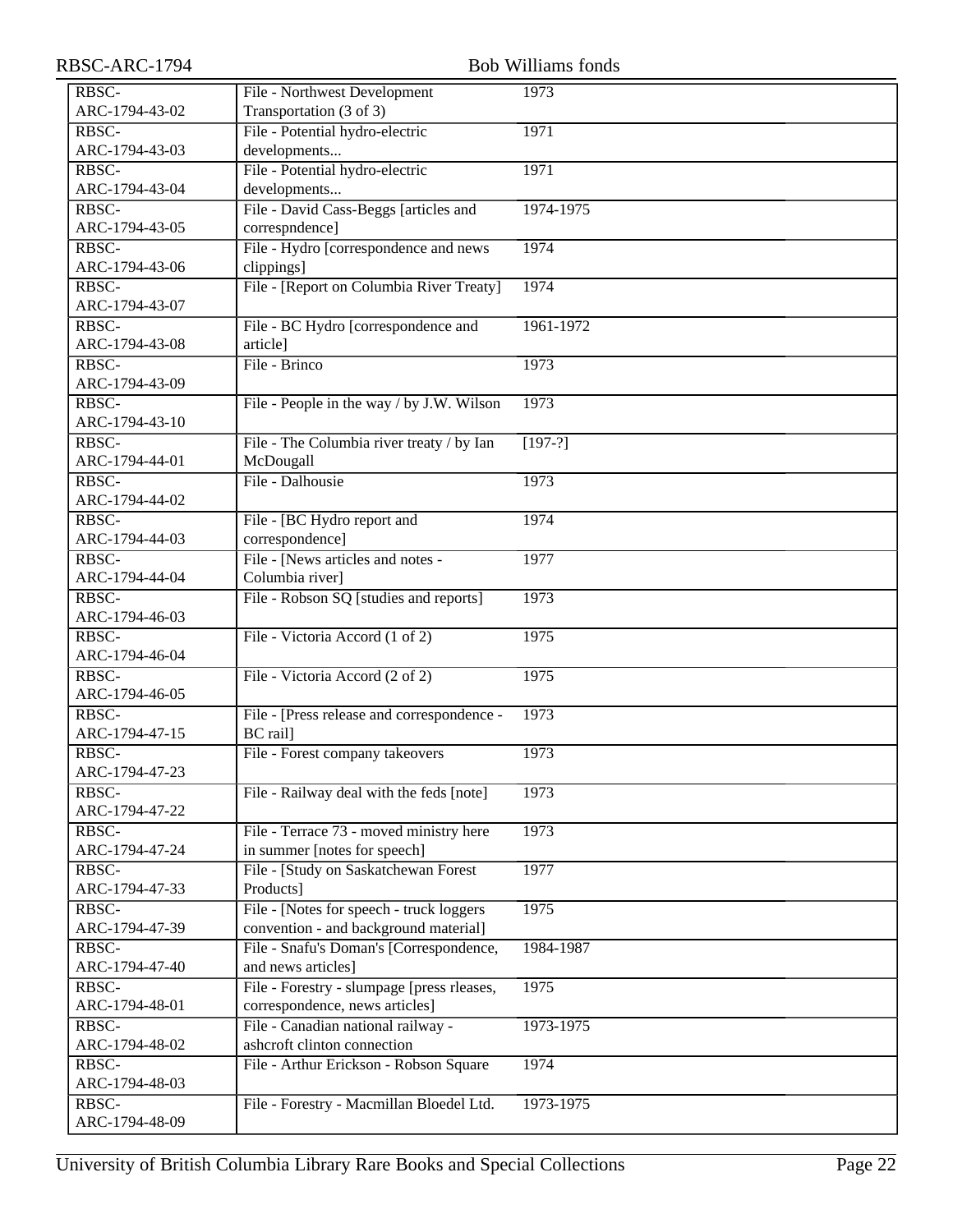| RBSC-ARC-1794 |                         | Bob Williams fonds                                       |           |  |
|---------------|-------------------------|----------------------------------------------------------|-----------|--|
|               | RBSC-<br>ARC-1794-48-11 | File - [Pamphlet of Princess Marguerite<br>inaugral year | 1975      |  |
|               | RBSC-<br>ARC-1794-49-06 | File - [Scrapbooks]                                      | 1974-1975 |  |

### <span id="page-22-0"></span>**Crown Corporations records**

Date: 1985-2008 (date of creation)

Scope and content:

The Crown Corporations Records series consists of materials related to Williams' tenure at ICBC, and his involvement on the Cabinet Committee on Crown Corporations. The records document his involvement on different projects within Crown Corporations, including the construction of Surrey City Centre, and a collaborative partnership with city officials from St. Petersburg, Russia, as well as China's Property Ownership laws in the late 1990's.

Record types include articles, project plans and reports, correspondence, newspaper clippings, notes, agendas, minutes, proposals, memorandums, and presentation materials.

Physical description: 1.6 metres of textual records and other material.

Publication status:

published

Physical description:

3 VHS cassette tapes. 2 optical discs. 1 photograph.

| File / item list |                                         |           |               |           |
|------------------|-----------------------------------------|-----------|---------------|-----------|
| Ref code         | Title                                   | Dates     | Access status | Container |
| RBSC-            | File - Insurance Corporation of British | 1992      |               |           |
| ARC-1794-02-03   | Columbia Cost of Doing Business Report  |           |               |           |
| RBSC-            | File - Planned Lifetime Advocacy        | 2000-2001 |               |           |
| ARC-1794-02-05   | <b>Network</b>                          |           |               |           |
| RBSC-            | File - [Resolutions of directors, trust | 2000-2001 |               |           |
| ARC-1794-02-07   | agreement, correspondence, and other    |           |               |           |
|                  | material]                               |           |               |           |
| RBSC-            | File - [International Business Machines | 1997-1998 |               |           |
| ARC-1794-02-08   | research records]                       |           |               |           |
| RBSC-            | File - [Correspondence and related      | 1998-2001 |               |           |
| ARC-1794-02-09   | material]                               |           |               |           |
| RBSC-            | File - Surrey City Centre Subsidiary    | 1998-1999 |               |           |
| ARC-1794-02-10   | Corporation                             |           |               |           |
| RBSC-            | File - Insurance Corporation of British | 2000-2001 |               |           |
| ARC-1794-02-11   | Columbia Properties, Ltd. Board of      |           |               |           |
|                  | Directors Meetings (1 of 2)             |           |               |           |
| RBSC-            | File - Insurance Corporation of British | 1999-2000 |               |           |
| ARC-1794-02-12   | Columbia Properties, Ltd. Board of      |           |               |           |
|                  | Directors Meetings (2 of 2)             |           |               |           |
| RBSC-            | File - Surrey City Centre Insurance     | 1999-2000 |               |           |
| ARC-1794-02-13   | Corporation of British Columbia         |           |               |           |
|                  | Relocation                              |           |               |           |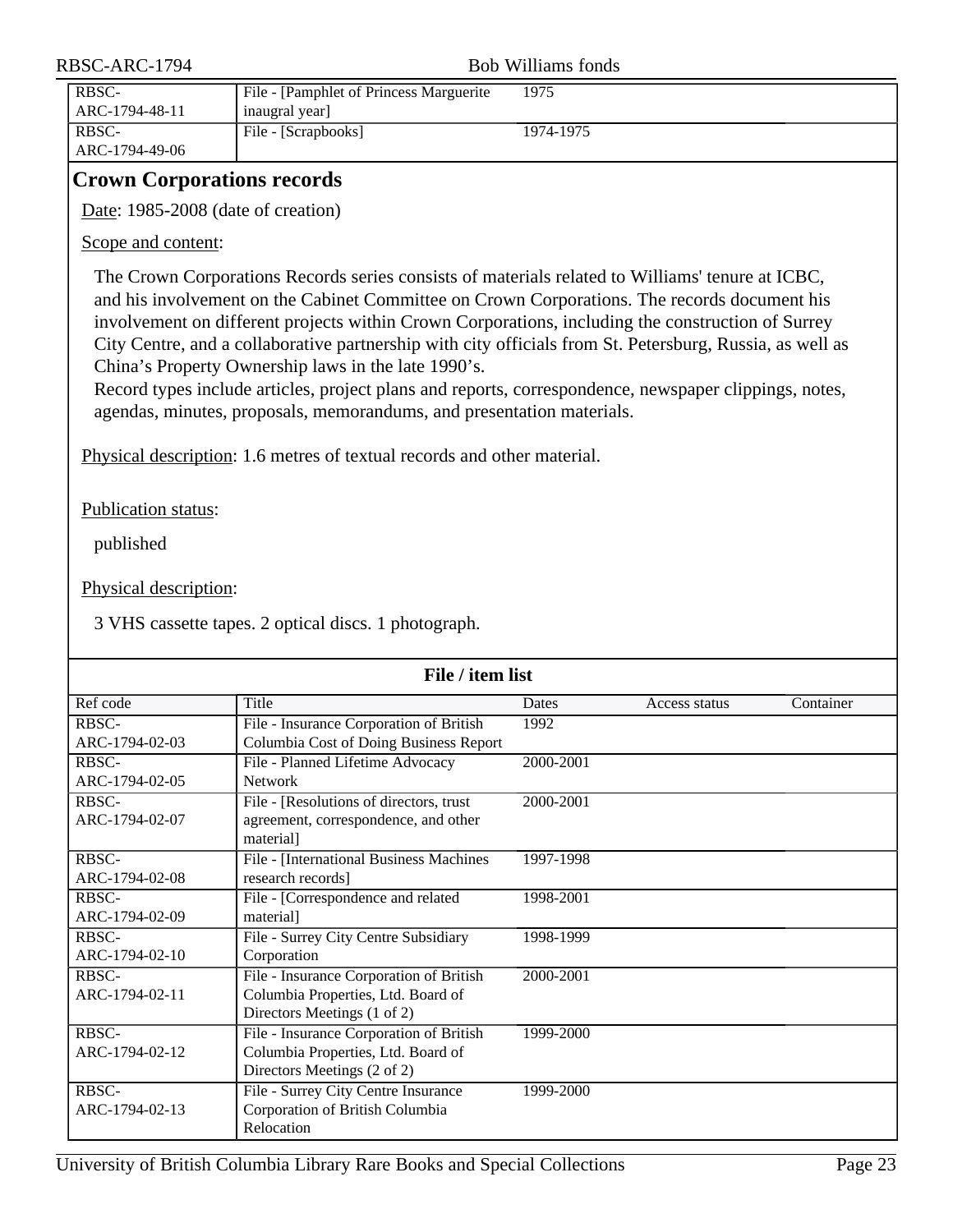| RBSC-ARC-1794           |                                                                                | <b>Bob Williams fonds</b> |
|-------------------------|--------------------------------------------------------------------------------|---------------------------|
| RBSC-                   | File - The ICBC Story                                                          | $[200-?]$                 |
| ARC-1794-02-14          |                                                                                |                           |
| RBSC-                   | File - [BC Hydro and Crown Corporation                                         | 1993                      |
| ARC-1794-10-14          | Secretariat Records]                                                           |                           |
| RBSC-                   | File - [Copy of Bill 3 -- Build BC act]                                        | 1993                      |
| ARC-1794-19-02          |                                                                                |                           |
| RBSC-                   | File - [Report on the housing market in                                        | 1993                      |
| ARC-1794-19-04          | metropolitan and rural British Columbia]                                       |                           |
| RBSC-                   | File - [Letter from Richard Bridge]                                            | 1993                      |
| ARC-1794-19-07          |                                                                                |                           |
| RBSC-                   | File - [Copy of letter regarding proposed                                      | 1991                      |
| ARC-1794-19-08          | agreement between Province of BC and<br><b>Fastlink Ferry Corporation]</b>     |                           |
| RBSC-                   | File - [Report on Crown Corporations]                                          | 1990                      |
| ARC-1794-19-09          |                                                                                |                           |
| RBSC-                   | File - [Toward a business plan for the                                         | 1993                      |
| ARC-1794-19-11          | transportation finance authority / by the                                      |                           |
|                         | Crown Corporations Secretariat]                                                |                           |
| RBSC-                   | File - [Notes on Crown Corporations]                                           | $[199-?]$                 |
| ARC-1794-19-12          | Secretariat]                                                                   |                           |
| RBSC-                   | File - [Letter from Catherine Robertson,                                       | 2000                      |
| ARC-1794-19-14          | <b>Bill Tieleman Weststar Communications]</b>                                  |                           |
| RBSC-                   | File - [Letter to Honourable Glen Clark]                                       | 1993                      |
| ARC-1794-19-16          |                                                                                |                           |
| RBSC-                   | File - [Infrastructure funding study/ by                                       | 1993                      |
| ARC-1794-19-17          | John Johnston]                                                                 |                           |
| RBSC-                   | File - [Notebook]                                                              | [1992?]                   |
| ARC-1794-19-18          |                                                                                |                           |
| RBSC-                   | File - [Annual report/ by Crown                                                | 1993                      |
| ARC-1794-19-19          | Corporations Secretariat]                                                      |                           |
| RBSC-                   | File - [Draft of Crown Corporations                                            | $[199-?]$                 |
| ARC-1794-19-20          | Secretariat Briefing note]                                                     |                           |
| RBSC-<br>ARC-1794-19-22 | File - [Fax to Judy MacCallum-- a new<br>approach to the Crown Corporations of | $[199-?]$                 |
|                         | <b>British Columbia]</b>                                                       |                           |
| RBSC-                   | File - [Crown Corporation administration                                       | 1986                      |
| ARC-1794-19-23          | in other provinces]                                                            |                           |
| RBSC-                   | File - [Business plan for Build BC draft]                                      | 1993                      |
| ARC-1794-19-24          |                                                                                |                           |
| RBSC-                   | File - [A submission to Premier Ujjal                                          | 2000                      |
| ARC-1794-19-28          | Dosanjh]                                                                       |                           |
| RBSC-                   | File - [Letter from Louis Boone to                                             | 1991                      |
| ARC-1794-19-31          | transition team]                                                               |                           |
| RBSC-                   | File - [Drafts of office of the Premier and                                    | 1990                      |
| ARC-1794-19-32          | <b>Executive Council Operations</b> ]                                          |                           |
| RBSC-                   | File - [Summary of submissions]                                                | $[199-?]$                 |
| ARC-1794-19-33          | reministries and legislative committees]                                       |                           |
| RBSC-                   | File - [Letter to Gordon Campbell,                                             | 2001                      |
| ARC-1794-19-34          | Premier-Elect]                                                                 |                           |
| RBSC-                   | File - [Notes on caucus meeting?]                                              | 1993                      |
| ARC-1794-19-35          |                                                                                |                           |
| RBSC-                   | File - [Ministry of Finance and corporate                                      | 1993                      |
| ARC-1794-19-36          | relations briefing note/ by Doug Pearce]                                       |                           |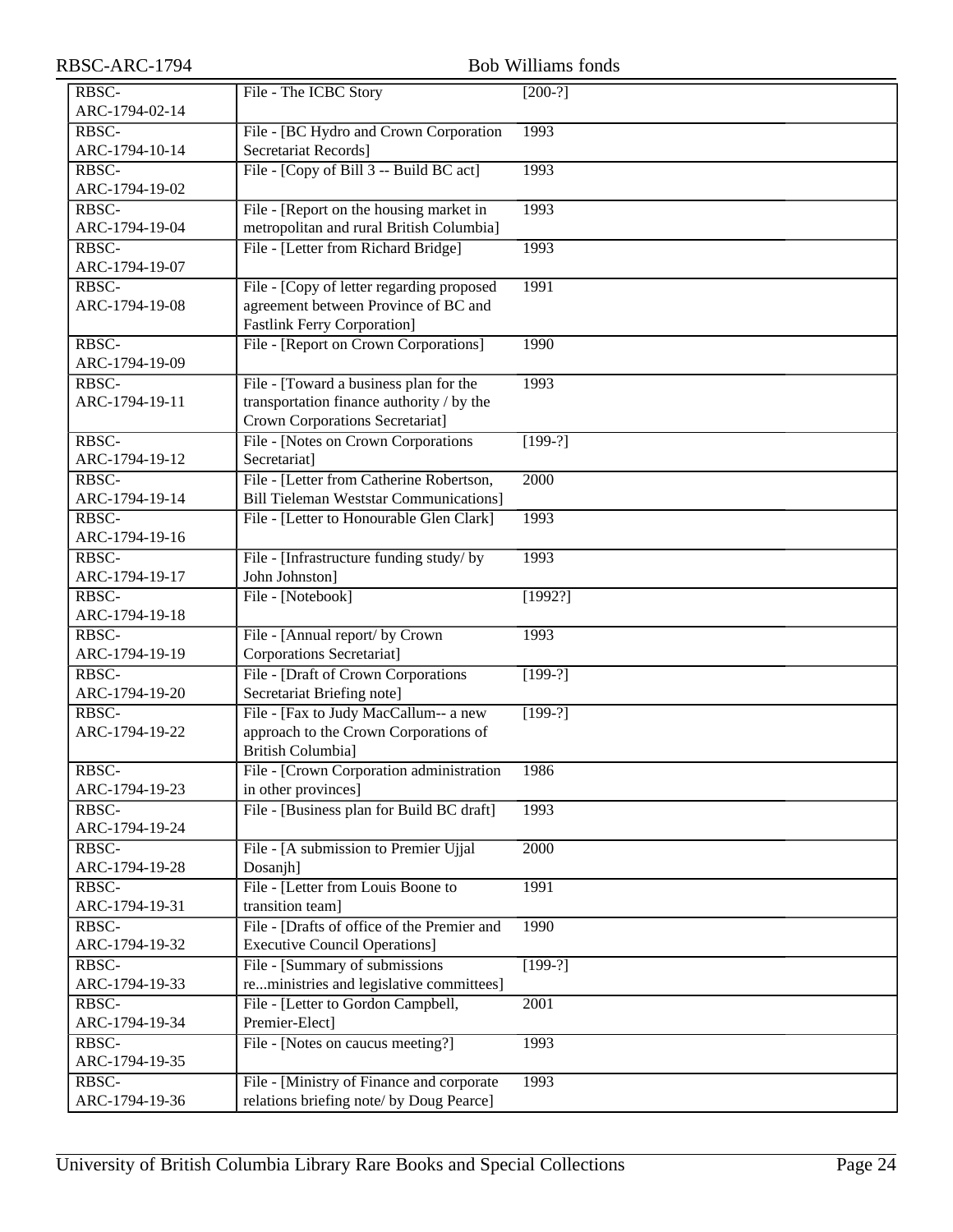| RBSC-ARC-1794           |                                                                | <b>Bob Williams fonds</b> |
|-------------------------|----------------------------------------------------------------|---------------------------|
| RBSC-                   | File - [Correspondence and other                               | 1991                      |
| ARC-1794-19-37          | material]                                                      |                           |
| RBSC-                   | File - [Draft of presentation to Russian                       | 1993                      |
| ARC-1794-21-01          | mayors]                                                        |                           |
| RBSC-                   | File - [Speech--ecograd--St. Petersberg]                       | 1993                      |
| ARC-1794-21-02          |                                                                |                           |
| RBSC-                   | File - Cail Consulting-- management                            | 2000                      |
| ARC-1794-21-08          | reorganization                                                 |                           |
| RBSC-                   | File - [Notes and newsclippings]                               | [2001?]                   |
| ARC-1794-21-09          |                                                                |                           |
| RBSC-                   | File - [Reports, studies, presentations]                       | 1985-2001                 |
| ARC-1794-21-10          |                                                                |                           |
| RBSC-                   | File - [Briefing materials -- visioning]                       | 2000                      |
| ARC-1794-21-11          | session/ICBC corporate strategic                               |                           |
|                         | services]                                                      |                           |
| RBSC-                   | File - [A competitive strategy for ICBC /                      | 2000                      |
| ARC-1794-21-12          | Don McCormick]                                                 |                           |
| RBSC-                   | File - [Insurance Corporation of British                       | 1985-2000                 |
| ARC-1794-21-13          | Columbia cabinet submission and other                          |                           |
|                         | material                                                       |                           |
| RBSC-                   | File - Background materials [summaries,                        | 2000                      |
| ARC-1794-21-14          | reports, and proposals                                         |                           |
| RBSC-                   | File - [News articles, correspondence,                         | 2000-2001                 |
| ARC-1794-22-01          | agendas of meetings and other materials]                       |                           |
| RBSC-                   | File - [Function review of ICBC                                | 2000                      |
| ARC-1794-22-02          | departments/ by ICBC financial services]                       |                           |
| RBSC-                   | File - [Reports, plans, and                                    | 2001                      |
| ARC-1794-22-03          | correspondence]                                                |                           |
| RBSC-                   | File - [Study observations, news articles,                     | $\overline{200}1$         |
| ARC-1794-22-04          | correspondence]                                                |                           |
| RBSC-                   | File - [Consulting service documents]                          | 2001                      |
| ARC-1794-22-05          |                                                                |                           |
| RBSC-                   | File - [Mock-up of The Inside Story-                           | 2000                      |
| ARC-1794-22-06          | Social report / by ICBC]                                       |                           |
| RBSC-                   | File - [Letter from Gordon Campbell to                         | $\overline{2001}$         |
| ARC-1794-22-07          | Ujjal Dosanjh and letter from Williams to                      |                           |
|                         | Campbell]                                                      |                           |
| RBSC-                   | File - [Annual benchmarking 1999                               | April 2001                |
| ARC-1794-22-08          | operating results]                                             |                           |
| RBSC-<br>ARC-1794-22-09 | File - ICBC to co-op [Proposals and<br>presentation materials] | 2000                      |
| RBSC-                   | File - [Notebooks]                                             | [2001?]                   |
| ARC-1794-22-10          |                                                                |                           |
| RBSC-                   | File - [Correspondence and other                               | 2001                      |
| ARC-1794-22-11          | material]                                                      |                           |
| RBSC-                   | File - Executive Briefing                                      | 2001                      |
| ARC-1794-22-12          |                                                                |                           |
| RBSC-                   | File - [Submission to Cabinet Committee                        | 1998-1999                 |
| ARC-1794-23-02          | on Crown Corporations and initial review                       |                           |
|                         | of Tech B.C. Project]                                          |                           |
| RBSC-                   | File - [Notes, agenda, news release on                         | 2001                      |
| ARC-1794-23-03          | partnership with ICBC/PLAN]                                    |                           |
| RBSC-                   | File - [Central city project report,                           | [2000?]                   |
| ARC-1794-23-04          | correspondence, and news article]                              |                           |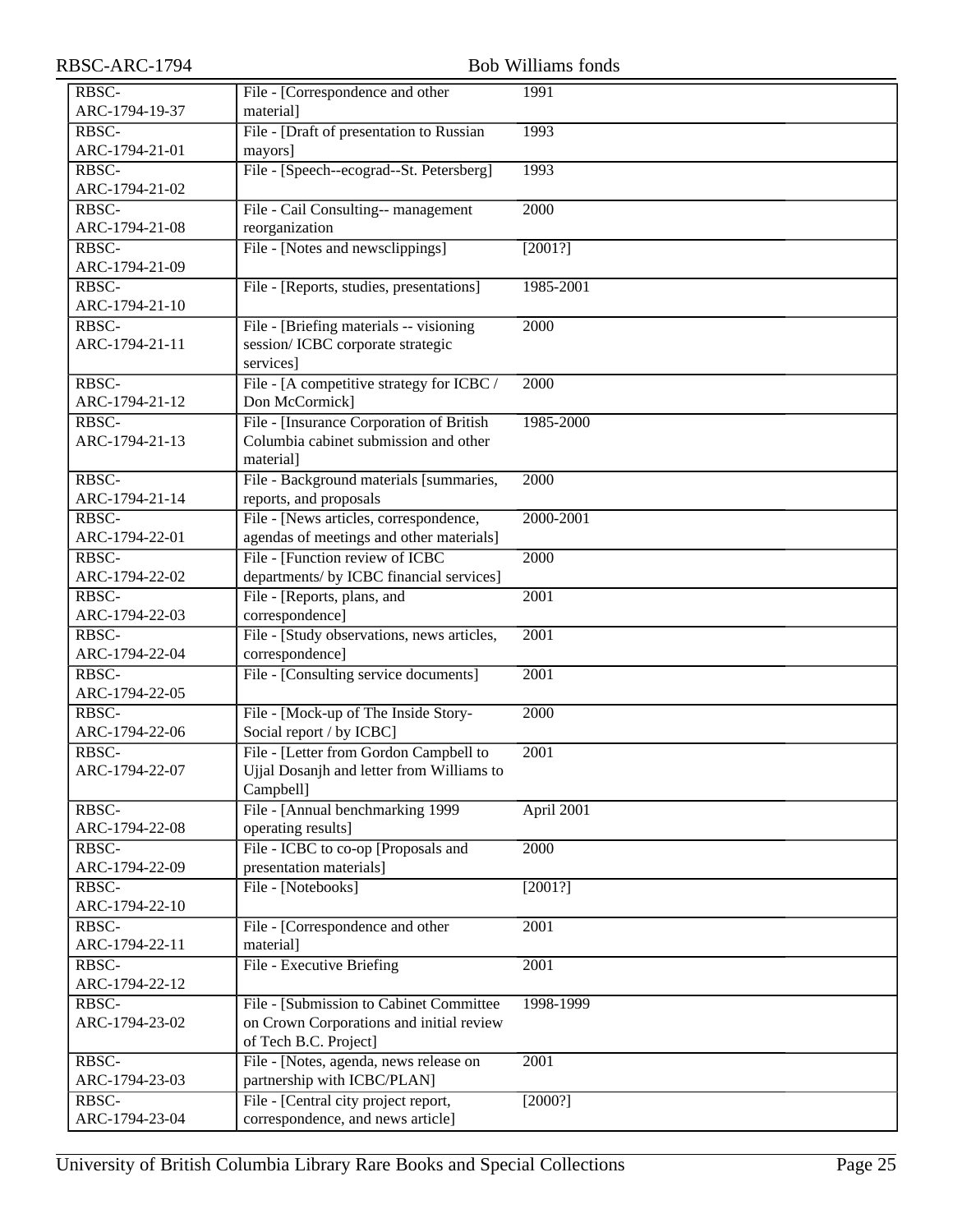| RBSC-ARC-1794 |
|---------------|
|---------------|

| RBSC-ARC-1794           | <b>Bob Williams fonds</b>                                      |              |  |
|-------------------------|----------------------------------------------------------------|--------------|--|
| RBSC-                   | File - Cabinet Committee on Crown                              | October 2000 |  |
| ARC-1794-23-05          | Corporations                                                   |              |  |
| RBSC-                   | File - [Reports and promotional materials                      | 1998-1999    |  |
| ARC-1794-23-06          | -- Surrey City Centre]                                         |              |  |
| RBSC-                   | File - Surrey place mall correspondence                        | 1999         |  |
| ARC-1794-23-07          |                                                                |              |  |
| RBSC-                   | File - Surrey Place mall miscellaneous                         | 1999         |  |
| ARC-1794-23-08          |                                                                |              |  |
| RBSC-                   | File - [Contract, evaluation, and                              | 1999         |  |
| ARC-1794-23-09          | agreement of purchase and sale of Surrey                       |              |  |
|                         | place]                                                         |              |  |
| RBSC-                   | File - ICBC properties ltd. -- John                            | 1999         |  |
| ARC-1794-23-10          | Ferguson [correspondence, notes and                            |              |  |
|                         | agreements]                                                    |              |  |
| RBSC-                   | File - Surrey place mall -- media                              | 1998-1999    |  |
| ARC-1794-23-11          |                                                                |              |  |
| RBSC-                   | File - [Central city promotional material]                     | [2002?]      |  |
| ARC-1794-23-12          |                                                                |              |  |
| RBSC-                   | File - Telus Building [news release and                        | 2000         |  |
| ARC-1794-23-13          | contract timelines]                                            |              |  |
| RBSC-                   | File - [Photographs and concept art--                          | 2001         |  |
| ARC-1794-23-14          | <b>Surrey City Central]</b>                                    |              |  |
| RBSC-                   | File - [Surrey city centre development                         | 1999         |  |
| ARC-1794-23-15          | notes and materials]                                           |              |  |
| RBSC-                   | File - [Surrey city centre phase 1 project                     | 5 June 2000  |  |
| ARC-1794-23-16          | report]                                                        |              |  |
| RBSC-                   | File - [Correspondence, reports, and other                     | 1990-2000    |  |
| ARC-1794-24-01          | material of Surrey City Centre]                                |              |  |
| RBSC-                   | File - Surrey Place Mall -- business plan                      | 1999         |  |
| ARC-1794-24-02          |                                                                |              |  |
| RBSC-                   | File - Surrey City Centre-- project                            | 2000         |  |
| ARC-1794-24-03          | reporting                                                      |              |  |
| RBSC-                   | File - Surrey City Centre-- Business Case                      | 1999         |  |
| ARC-1794-24-04          | $(1 \text{ of } 2)$                                            |              |  |
| RBSC-                   | File - Surrey City Centre-- Business Case                      | 1999         |  |
| ARC-1794-24-05          | $(2 \text{ of } 2)$                                            |              |  |
| RBSC-<br>ARC-1794-24-06 | File - [Notebooks]                                             | 2004-2008    |  |
|                         |                                                                |              |  |
| RBSC-<br>ARC-1794-24-07 | File - St. Petersburg Project -- Real<br><b>Estate Section</b> | 1993         |  |
| RBSC-                   | File - Russia project                                          | 1993         |  |
| ARC-1794-24-08          |                                                                |              |  |
| RBSC-                   | File - [Presentation material,                                 | 1993         |  |
| ARC-1794-24-09          | correspondence, agendas and minutes of                         |              |  |
|                         | meetings]                                                      |              |  |
| RBSC-                   | File - Letters for premier signatures                          | 1993         |  |
| ARC-1794-25-01          |                                                                |              |  |
| RBSC-                   | File - [Minutes of meetings, notes,                            | 1993         |  |
| ARC-1794-25-02          | agendas and other material]                                    |              |  |
| RBSC-                   | File - [Speech notes and presentation]                         | 1993         |  |
| ARC-1794-25-03          | materials]                                                     |              |  |
| RBSC-                   | File - [Notes, articles, agendas, and                          | 1993-1994    |  |
| ARC-1794-25-04          | correspondence]                                                |              |  |
|                         |                                                                |              |  |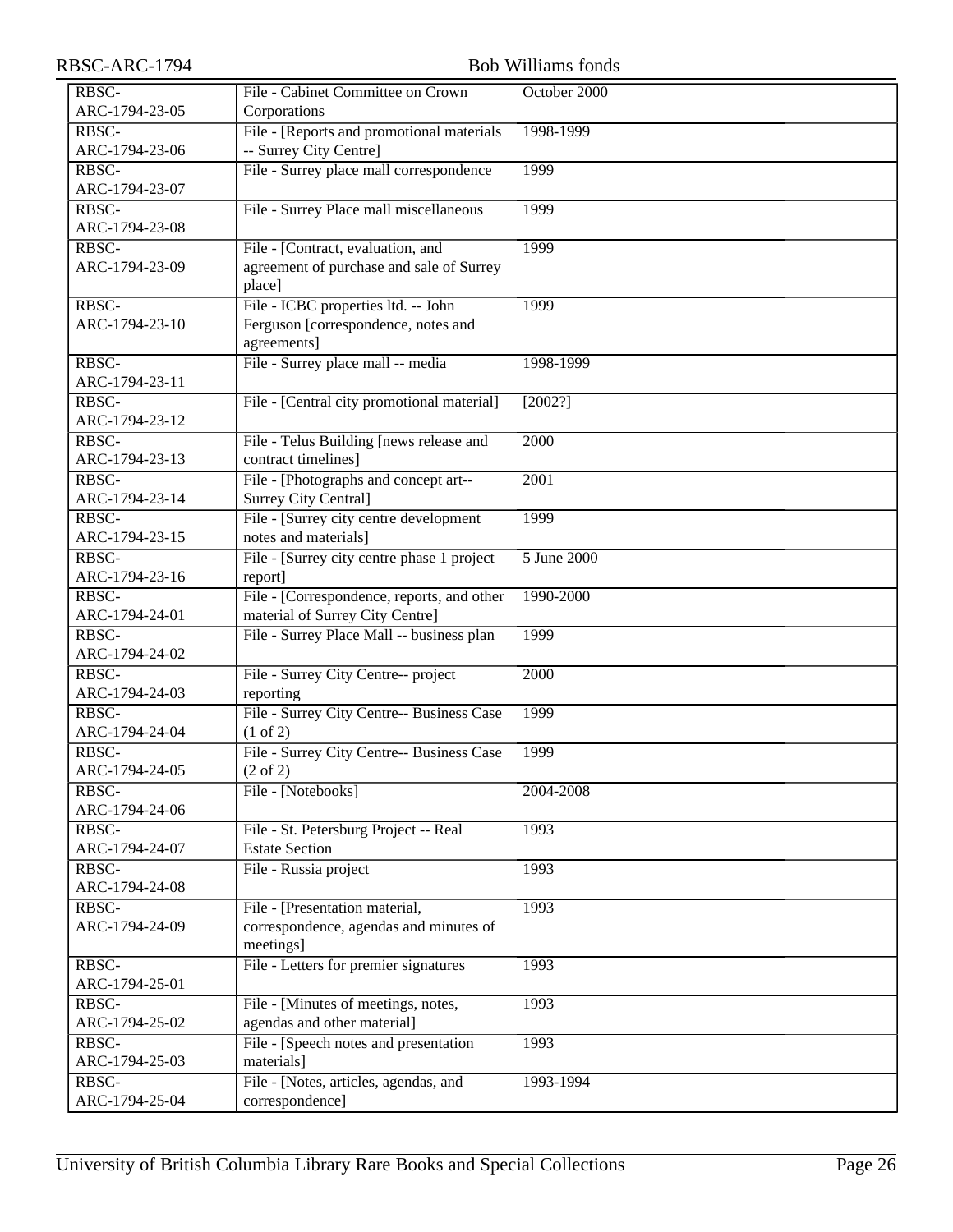| RBSC-ARC-1794           |                                             | <b>Bob Williams fonds</b> |
|-------------------------|---------------------------------------------|---------------------------|
| RBSC-                   | File - [Articles, minutes of meetings,      | 1993                      |
| ARC-1794-25-05          | project documents and correspondence]       |                           |
| RBSC-                   | File - St. Petersburg Project (1 of 2)      | 1993                      |
| ARC-1794-25-06          |                                             |                           |
| RBSC-                   | File - St. Petersburg Project (2 of 2)      | 1993                      |
| ARC-1794-25-07          |                                             |                           |
| RBSC-                   | File - [Practical methods for estimating]   | 1992                      |
| ARC-1794-25-08          | land rental value by Ted Gwartney]          |                           |
| RBSC-                   | File - [Project documents and notes -- St.] | 1993                      |
| ARC-1794-25-09          | Petersburg project]                         |                           |
| RBSC-                   | File - British Columbia -- St. Petersburg   | 1994                      |
| ARC-1794-25-10          | real estate management system               |                           |
| RBSC-                   | File - [Articles and legislation-- China    | 1991-1995                 |
| ARC-1794-26-01          | property ownership]                         |                           |
| RBSC-                   | File - [Correspondence and articles --      | 1992-1995                 |
| ARC-1794-26-02          | China property ownership]                   |                           |
| RBSC-                   | File - [Monographs/ by Roy L.               | 1993-1994                 |
| ARC-1794-26-03          | Prosterman and Tim Hanstad]                 |                           |
| RBSC-                   | File - [Articles and notes -- China]        | 1994                      |
| ARC-1794-26-04          | property ownership]                         |                           |
| RBSC-                   | File - [Notebooks] $(1 \text{ of } 3)$      | [1993?]                   |
| ARC-1794-26-05          |                                             |                           |
| RBSC-                   | File - [Notebooks] (2 of 3)                 | 1994                      |
| ARC-1794-26-06          |                                             |                           |
| RBSC-                   | File - [Notebooks] $(3 \text{ of } 3)$      | 1993                      |
| ARC-1794-26-07          |                                             |                           |
| RBSC-                   | File - Bond, Brad                           | 1992-1993                 |
| ARC-1794-29-02          |                                             |                           |
| RBSC-                   | File - Speeches                             | 1993                      |
| ARC-1794-29-03<br>RBSC- |                                             |                           |
| ARC-1794-29-04          | File - Beatty, Garry                        | 1993                      |
| RBSC-                   | File - Bates, Dr. David                     | 1993                      |
| ARC-1794-29-05          |                                             |                           |
| RBSC-                   | File - Williams, Robert (Personal)          | 1993                      |
| ARC-1794-29-06          |                                             |                           |
| RBSC-                   | File - Correspondence- Frank Blasetti       | 1991                      |
| ARC-1794-29-07          |                                             |                           |
| RBSC-                   | File - Northeast Coal                       | 1991-1992                 |
| ARC-1794-29-08          |                                             |                           |
| RBSC-                   | File - Alistair Crerar                      | 1991-1995                 |
| ARC-1794-29-09          |                                             |                           |
| RBSC-                   | File - Levi, Norm                           | 1993                      |
| ARC-1794-29-10          |                                             |                           |
| RBSC-                   | File - Forests                              | $[199-?]$                 |
| ARC-1794-29-11          |                                             |                           |
| RBSC-                   | File - Baker, Linda                         | 1992                      |
| ARC-1794-29-12          |                                             |                           |
| RBSC-                   | File - Eliesen, Marc (1 of 2)               | 1991-1993                 |
| ARC-1794-30-01          |                                             |                           |
| RBSC-                   | File - Eliesen, Marc (2 of 2)               | 1991-1993                 |
| ARC-1794-30-02          |                                             |                           |
| RBSC-                   | File - A new approach to Crown              | 1991                      |
| ARC-1794-30-03          | Corporations in B.C.                        |                           |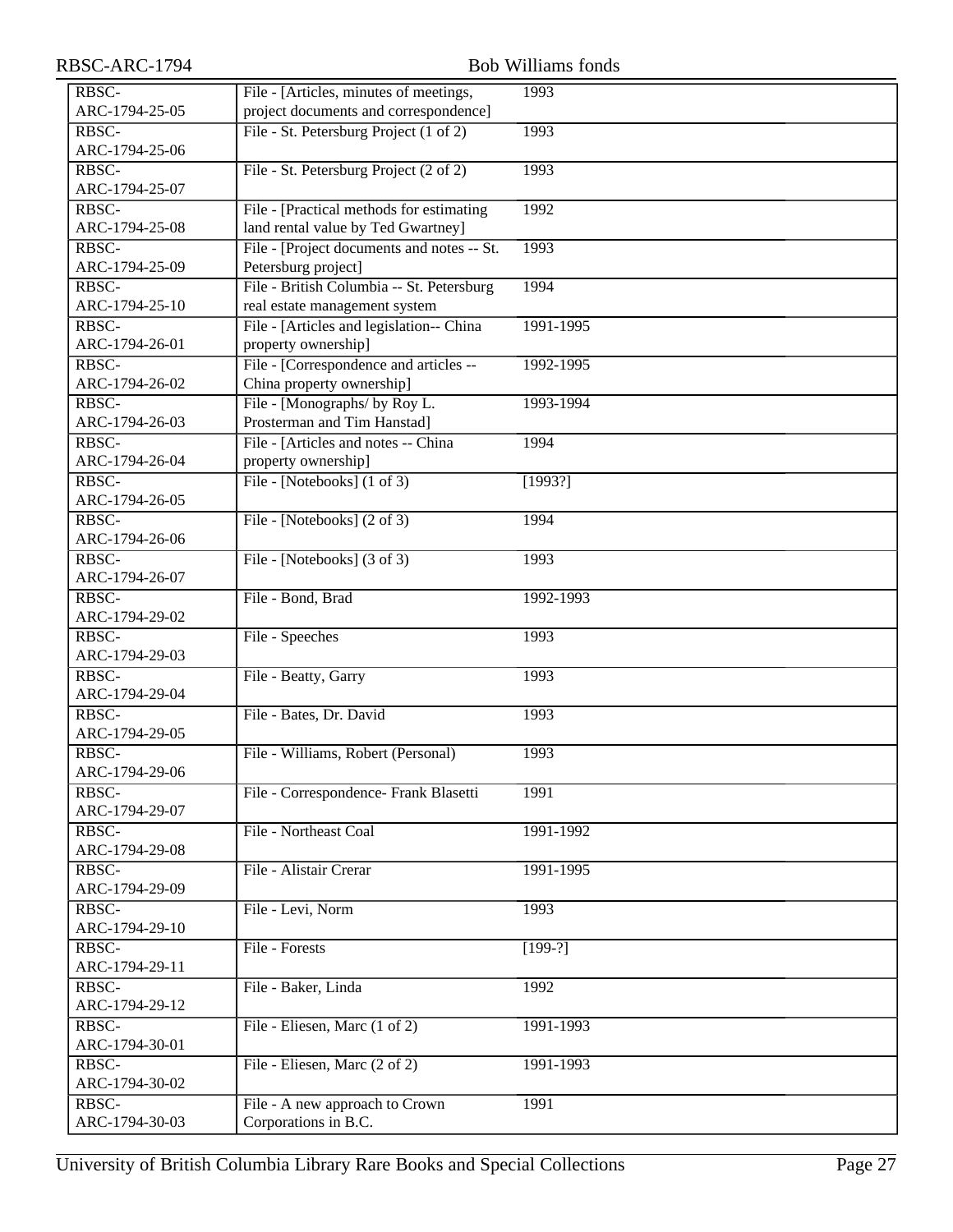| RBSC-ARC-1794  | <b>Bob Williams fonds</b>                  |           |  |
|----------------|--------------------------------------------|-----------|--|
| RBSC-          | File - Bawlf, R. Sam - archipelago         | 1990-1991 |  |
| ARC-1794-30-04 | research (1 of 2)                          |           |  |
| RBSC-          | File - Bawlf, R. Sam - archipelago         | 1990-1991 |  |
| ARC-1794-30-05 | research (2 of 2)                          |           |  |
| RBSC-          | File - [British Columbia, transit note,    | 1990-1991 |  |
| ARC-1794-44-05 | magazine, and book]                        |           |  |
| RBSC-          | File - [Publications of The Corporation of | 1992-1994 |  |
| ARC-1794-44-06 | London, St. Petersburg project materials]  |           |  |
| RBSC-          | File - Hydro-Eliesen                       | 1992      |  |
| ARC-1794-44-07 |                                            |           |  |
| RBSC-          | File - Hydro- initial meetings             | 1992      |  |
| ARC-1794-44-08 |                                            |           |  |
| RBSC-          | File - Hydro-rates                         | 1992      |  |
| ARC-1794-44-09 |                                            |           |  |
| RBSC-          | File - Transportation finance authority    | 1993      |  |
| ARC-1794-44-10 |                                            |           |  |
| RBSC-          | File - Downstream benefits                 | 1992      |  |
| ARC-1794-44-11 |                                            |           |  |
| RBSC-          | File - Columbia Basin initiatve            | 1992      |  |
| ARC-1794-44-12 |                                            |           |  |
| RBSC-          | File - Insurance Corporation of British    | 1993      |  |
| ARC-1794-44-13 | Columbia                                   |           |  |
| RBSC-          | File - British Columbia rail- Westel       | 1993      |  |
| ARC-1794-44-14 |                                            |           |  |
| RBSC-          | File - Transit                             | 1992      |  |
| ARC-1794-44-15 |                                            |           |  |
| RBSC-          | File - Transit - Wendell Cox Report        | 1992      |  |
| ARC-1794-45-01 |                                            |           |  |
| RBSC-          | File - [Notes, memorandums, minutes of     | 1992      |  |
| ARC-1794-45-02 | meetings - BC Hydro and forestry]          |           |  |
| RBSC-          | File - Hydro and etc. [notes,              | 1992      |  |
| ARC-1794-45-03 | correspondence, agreements]                |           |  |
| RBSC-          | File - Whistler resort profile             | 1991-1992 |  |
| ARC-1794-45-04 |                                            |           |  |
| RBSC-          | File - B.C. Ferries corporation            | 1993      |  |
| ARC-1794-45-05 | preliminary planning report                |           |  |
| RBSC-          | File - British Columbia - St. Petersburg   | 1994      |  |
| ARC-1794-45-06 | Project budget proposal                    |           |  |
| RBSC-          | File - British Columbia - St. Petersburg   | 1994      |  |
| ARC-1794-45-07 | Real Estate Management System              |           |  |
| RBSC-          | File - British Columbia - St. Petersburg   | 1994      |  |
| ARC-1794-45-08 | Real Estate Management System              |           |  |
| RBSC-          | File - [B.C. Hydro news articles]          | 2007-2008 |  |
| ARC-1794-45-09 |                                            |           |  |
| RBSC-          | File - The warhorses tour-- hydro-- grand  | 2007-2008 |  |
| ARC-1794-46-01 | theft                                      |           |  |
| RBSC-          | File - Crown corporations secretariat -    | 1991-1994 |  |
| ARC-1794-46-02 | origins general [annual report, journal]   |           |  |
| RBSC-          | File - BC Ferries                          | 1991      |  |
| ARC-1794-46-06 |                                            |           |  |
| RBSC-          | File - [Memorandum, article, and notes]    | 1992-1993 |  |
| ARC-1794-46-07 |                                            |           |  |
| RBSC-          | File - [Policy options magazine and        | 1992-1993 |  |
| ARC-1794-46-08 | social policy article]                     |           |  |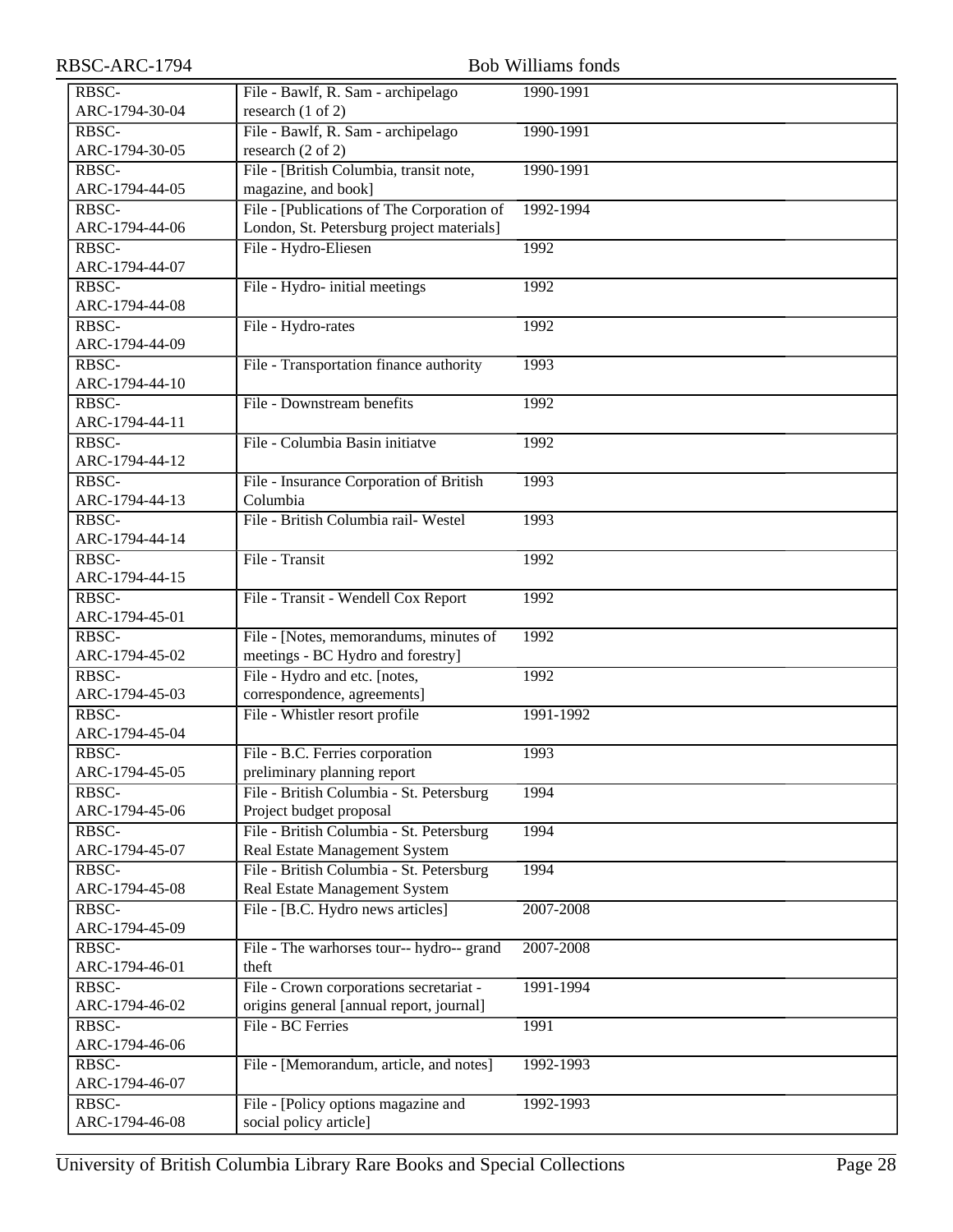| RBSC-ARC-1794  | <b>Bob Williams fonds</b>                            |           |  |
|----------------|------------------------------------------------------|-----------|--|
| RBSC-          | File - [Annual reports by Crown                      | 1992-1993 |  |
| ARC-1794-47-01 | Corporations secretariat]                            |           |  |
| RBSC-          | File - [Memorandums and reports on                   | 1992      |  |
| ARC-1794-47-02 | strategic planning]                                  |           |  |
| RBSC-          | File - Cabinet committee minutes (1 of 2)            | 1992      |  |
| ARC-1794-47-03 |                                                      |           |  |
| RBSC-          | File - Cabinet committee minutes (2 of 2)            | 1992      |  |
| ARC-1794-47-04 |                                                      |           |  |
| RBSC-          | File - [Records of British Columbia ferry            | 1994      |  |
| ARC-1794-47-05 | options and cabinet briefing note]                   |           |  |
| RBSC-          | File - Crown corporations secretariat                | 1993      |  |
| ARC-1794-47-06 | regarding hydro and Columbia Basin                   |           |  |
|                | Trust                                                |           |  |
| RBSC-          | File - John De Wolf                                  | 1993      |  |
| ARC-1794-47-07 |                                                      |           |  |
| RBSC-          | File - Visas                                         | 1994      |  |
| ARC-1794-47-08 |                                                      |           |  |
| RBSC-          | File - St. Petersburg-final report.                  | 1994      |  |
| ARC-1794-47-09 |                                                      |           |  |
| RBSC-          | File - Property rights                               | $[199-?]$ |  |
| ARC-1794-47-10 |                                                      |           |  |
| RBSC-          | File - St. Petersburg accord agreement               | 1994      |  |
| ARC-1794-47-11 |                                                      |           |  |
| RBSC-          | File - ICBC as a co-op                               | 2000      |  |
| ARC-1794-47-20 |                                                      |           |  |
| RBSC-          | File - Speech UBC, MBA group                         | 2001      |  |
| ARC-1794-47-21 |                                                      |           |  |
| RBSC-          | File - Report in matter of allegations               | 1996      |  |
| ARC-1794-47-25 | relating to certain payments                         |           |  |
| RBSC-          | File - Report in matter of allegations               | 1996      |  |
| ARC-1794-47-26 | relating to certain payments                         |           |  |
| RBSC-          | File - Background on the takeover of                 | 1991      |  |
| ARC-1794-47-31 | Plateau Mills Vanderhoof                             |           |  |
| RBSC-          | File - Speech at Whistler - Whistler                 | 2009      |  |
| ARC-1794-47-32 | forum                                                |           |  |
| RBSC-          | File - ICBC properties                               | 2004      |  |
| ARC-1794-47-34 |                                                      |           |  |
| RBSC-          | File - Annual report- Crown Corporations             | 1992-1993 |  |
| ARC-1794-47-35 | Secretariat                                          |           |  |
| RBSC-          | File - Lower mainland regional passenger             | 1993      |  |
| ARC-1794-47-36 | rail-costs, revenues, ridership, and                 |           |  |
| RBSC-          | impacts<br>File - [Copy of final report on reforming | 1998      |  |
| ARC-1794-48-12 | electricity market / by Dr. Mark Jaccard]            |           |  |
| RBSC-          | File - BC Hydro restructuring -                      | 2000      |  |
| ARC-1794-48-13 | miscellaneous papers                                 |           |  |
| RBSC-          | File - BC Hydro restructuring - Ontario              | 2000      |  |
| ARC-1794-48-14 |                                                      |           |  |
| RBSC-          | File - BC Hydro restructuring proposal               | 2000      |  |
| ARC-1794-48-15 |                                                      |           |  |
| RBSC-          | File - BC Hydro restructuring proposed               | 2000      |  |
| ARC-1794-48-16 | legislation                                          |           |  |
| RBSC-          | File - BC Hydro restructuring - slide                | [2000?]   |  |
| ARC-1794-48-17 | presentation                                         |           |  |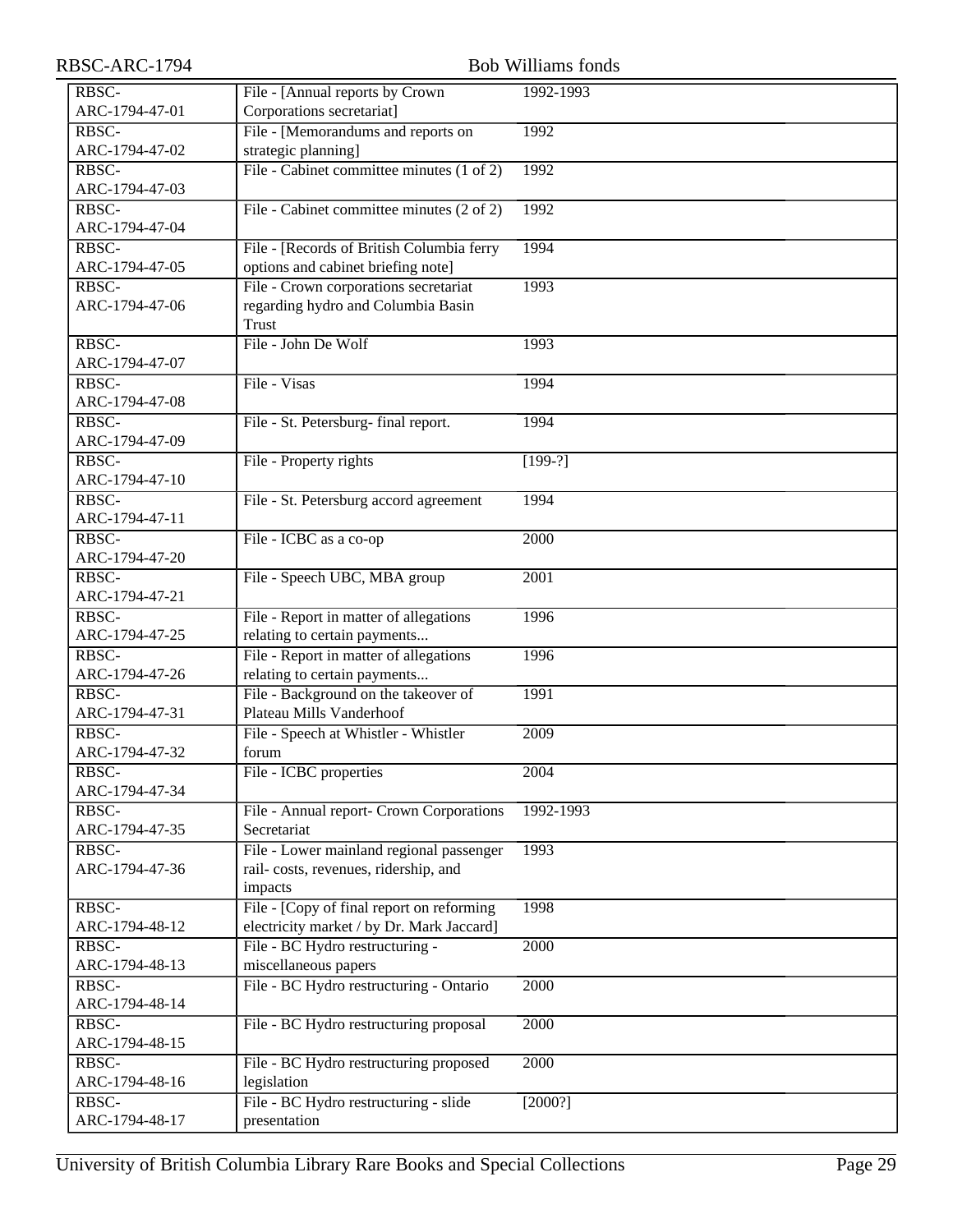### Bob Williams fonds

| RBSC-                       | File - BC Hydro restructuring - USA                   | 1999-2000 |
|-----------------------------|-------------------------------------------------------|-----------|
| ARC-1794-48-18              |                                                       |           |
| RBSC-                       | File - BC Hydro restructuring -                       | 1999-2000 |
| ARC-1794-48-19              | correspondence                                        |           |
| RBSC-                       | File - BC Hydro restructuring - various               | 1999-2001 |
| ARC-1794-48-20              | reports                                               |           |
| RBSC-                       | File - British Columbia - St. Petersburg              | 1994      |
|                             | ARC-1794-49-01[Content speak estate management system |           |
| of binder of detailed       | orientation binder                                    |           |
| working materials - by      |                                                       |           |
| sector] $(1 \text{ of } 2)$ |                                                       |           |
| RBSC-                       | File - [Contents of binder of detailed]               | 1993-1994 |
| ARC-1794-49-02              | working materials - by sector] (1 of 2)               |           |
| RBSC-                       | File - [Contents of binder of detailed]               | 1993-1994 |
| ARC-1794-49-03              | working materials - by sector $(2 \text{ of } 2)$     |           |

# <span id="page-29-0"></span>**Business, Personal, and Academic records**

Date: 1957 - 2011 (date of creation)

### Scope and content:

The Business, Personal, and Academic Records series contains materials related to Williams' business endeavors working as a town planning consultant, his tenure as a member of the board of VanCity Credit Union, and his academic work as both a student and a professor.

Records consist primarily of copies of reports and studies Williams created working as a town planner in British Columbia. Correspondence and handwritten notes are also featured throughout the series, along with course materials such as syllabi and assignments.

Physical description: 70 cm of textual records and other material.

### Access points:

• Multiple media (documentary form)

### Publication status:

published

### Physical description:

6 audio-cassette tapes. 48 photographs. 3 oversized maps. 1 oversized development plan.

| File / item list |                                            |           |               |           |
|------------------|--------------------------------------------|-----------|---------------|-----------|
| Ref code         | Title                                      | Dates     | Access status | Container |
| RBSC-            | File - [Abstract of thesis and letter from | 1958      |               |           |
| ARC-1794-01-02   | Eric Beecroft]                             |           |               |           |
| RBSC-            | File - [Materials for teaching]            | 1980-1981 |               |           |
| ARC-1794-02-01   |                                            |           |               |           |
| RBSC-            | File - Self Determination                  | 1996-1998 |               |           |
| ARC-1794-02-04   |                                            |           |               |           |
| RBSC-            | File - VanCity Capital Corporation         | 1999      |               |           |
| ARC-1794-02-06   |                                            |           |               |           |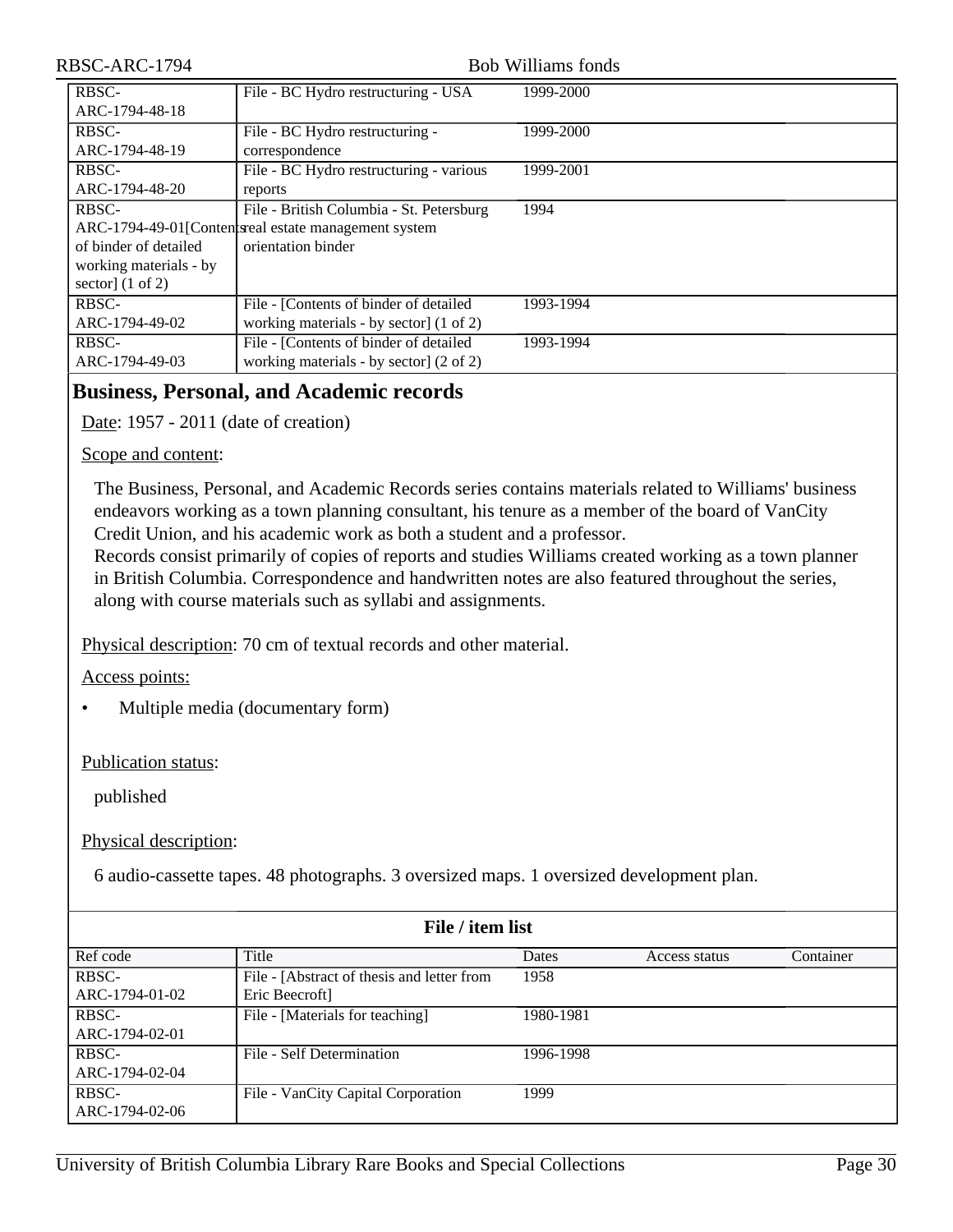| RBSC-ARC-1794  |                                                    | <b>Bob Williams fonds</b> |
|----------------|----------------------------------------------------|---------------------------|
| RBSC-          | File - Kelowna Waterfront Renewal -- A             | 1965                      |
| ARC-1794-07-09 | Preliminary Review                                 |                           |
| RBSC-          | File - The Esplanade Scheme                        | 1965                      |
| ARC-1794-07-10 |                                                    |                           |
| RBSC-          | File - Regional District of Kootenay               | 1968                      |
| ARC-1794-07-11 | Boundary -- 1968 Planning Study                    |                           |
| RBSC-          | File - Improving Local Zoning Bylaws               | 1964                      |
| ARC-1794-08-01 |                                                    |                           |
| RBSC-          | File - Subdivision and Land Use Plan               | 1964                      |
| ARC-1794-08-02 |                                                    |                           |
| RBSC-          | File - Nanaimo Waterfront Preliminary              | 1964                      |
| ARC-1794-08-03 | Study                                              |                           |
| RBSC-          | File - Nakusp                                      | 1965                      |
| ARC-1794-08-04 |                                                    |                           |
| RBSC-          | File - Cowichan Planning Study                     | 1966                      |
| ARC-1794-08-05 |                                                    |                           |
| RBSC-          | File - Comprehensive Plan of Pasco                 | 1963                      |
| ARC-1794-08-06 |                                                    |                           |
| RBSC-          | File - A Renewal Project for Trail, and            | 1965-1966                 |
| ARC-1794-08-07 | Downtown Duncan -- the Need for                    |                           |
| RBSC-          | Renewal<br>File - Salmon Arm Planning Study        | 1971                      |
| ARC-1794-08-08 |                                                    |                           |
| RBSC-          | File - A Planning Study for Coldstream,            | 1966-1968                 |
| ARC-1794-08-09 | Cloverdale: An Urban Renewal Scheme,               |                           |
|                | District of Surrey Apartment Study                 |                           |
|                | Recommendations                                    |                           |
| RBSC-          | File - Renewal in the Gulch, and Gibson's          | 1965-1966                 |
| ARC-1794-08-10 | Landing                                            |                           |
| RBSC-          | File - Trail Zoning, Rebuilding A                  | 1965                      |
| ARC-1794-08-11 | Neighbourhood, and A Recreation Plan               |                           |
|                | for Salmon Arm                                     |                           |
| RBSC-          | File - Real Estate Values in Vancouver,            | 1954-1961                 |
| ARC-1794-08-12 | A New Industrial Town for the Lower                |                           |
|                | Fraser Valley, and Property Taxation and           |                           |
|                | <b>Urban Development</b>                           |                           |
| RBSC-          | File - How to Plan Your Village, The               | 1953-1972                 |
| ARC-1794-09-01 | Development of Northern British                    |                           |
|                | Columbia, Iskut-Stikine Transportation             |                           |
| RBSC-          | Study<br>File - Iskut-Stikine Transportation Study | 1967-1969                 |
| ARC-1794-09-02 | and Rossland--An Urban Renewal Study               |                           |
| RBSC-          | File - Regional District of Kootenay               | 1970                      |
| ARC-1794-09-03 | Boundary --1970 Planning Study                     |                           |
| RBSC-          | File - Park, mine, community -- A                  | 1966                      |
| ARC-1794-09-04 | townsite location study                            |                           |
| RBSC-          | File - New Songhees planning study, A              | 1966                      |
| ARC-1794-09-05 | planning study for Coldstream                      |                           |
| RBSC-          | File - Boundary Bay Development                    | 1959-1961                 |
| ARC-1794-09-07 | [Newsclippings, correspondence and                 |                           |
|                | reports] (1 of 2)                                  |                           |
| RBSC-          | File - Boundary Bay Development                    | 1960                      |
| ARC-1794-09-08 | [Reports and plan] (2 of 2)                        |                           |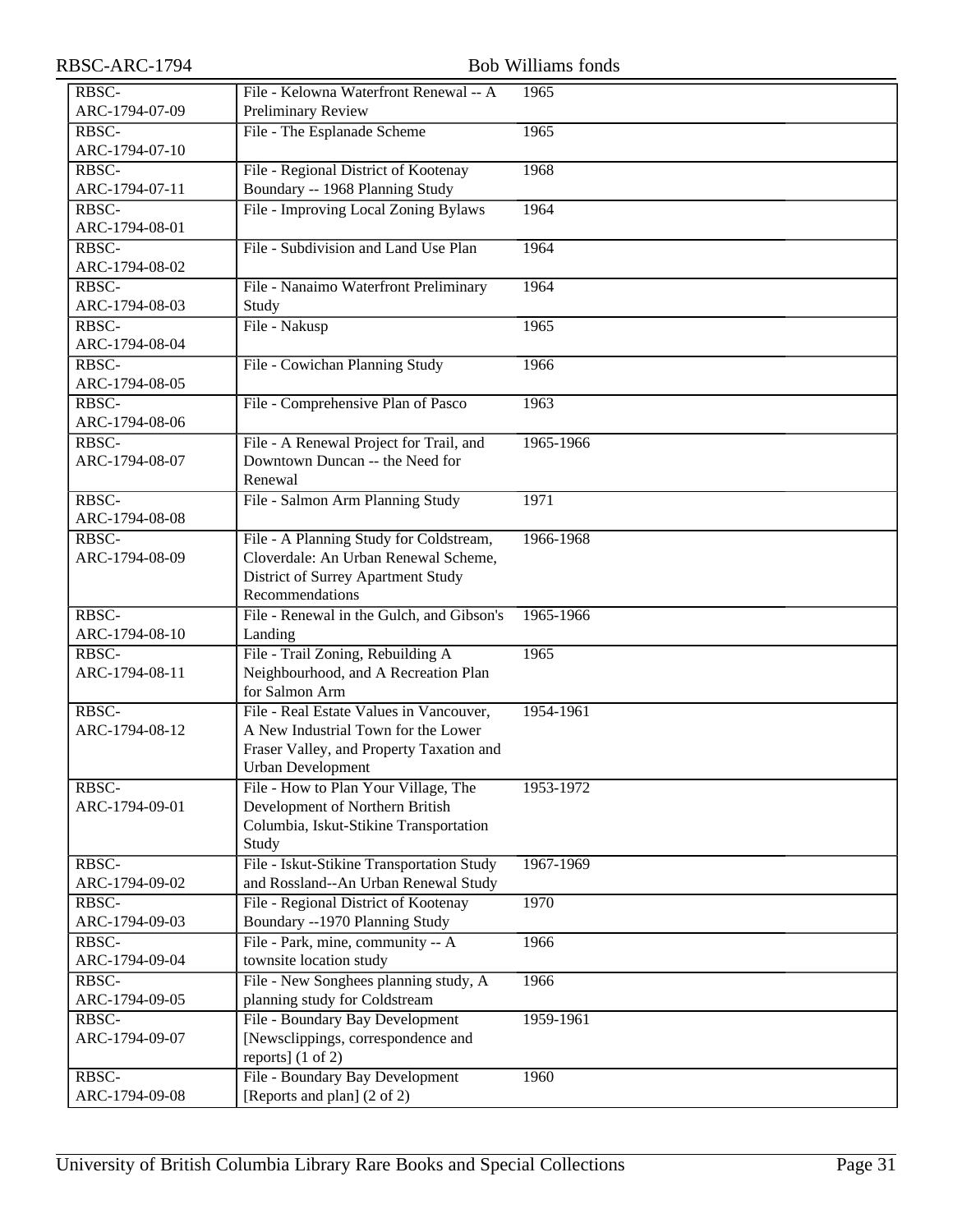| RBSC-ARC-1794           |                                             | <b>Bob Williams fonds</b> |
|-------------------------|---------------------------------------------|---------------------------|
| RBSC-                   | File - [Report on sale of British           | 1993                      |
| ARC-1794-10-06          | Columbia's Hydro and Power Authority        |                           |
|                         | Head Office]                                |                           |
| RBSC-                   | File - [Lost in Transmission-- A            | 2007                      |
| ARC-1794-10-07          | comprehensive critique of the British       |                           |
|                         | Columbia energy plan]                       |                           |
| RBSC-                   | File - Report on Hydro-Electric             | 1965-1967                 |
| ARC-1794-10-16          | project Iskut River/ by G.E. Crippen &      |                           |
|                         | Associates Ltd.                             |                           |
| RBSC-                   | File - Liquid gold-- energy privatization   | 2007                      |
| ARC-1794-18-01          | in British Columbia / by John Calvert       |                           |
| RBSC-                   | File - [Copy of House & Home                | 1960                      |
| ARC-1794-18-06          | magazine]                                   |                           |
| RBSC-<br>ARC-1794-18-13 | File - Song of myself/ by Walt Whitman      | 1993                      |
| RBSC-                   | File - [Letter to Stefano Zamagni]          | 2010                      |
| ARC-1794-19-03          |                                             |                           |
| RBSC-                   | File - [Letter to Vancity members]          | [2007?]                   |
| ARC-1794-19-05          |                                             |                           |
| RBSC-                   | File - [Notes and roadmap of British        | [2010?]                   |
| ARC-1794-19-40          | Columbia]                                   |                           |
| RBSC-                   | File - [Notes]                              | 1976-1990                 |
| ARC-1794-20-01          |                                             |                           |
| RBSC-                   | File - [Notes and newsclippings]            | [between 1960]            |
| ARC-1794-20-02          |                                             | and 1990]                 |
| RBSC-                   | File - [Becoming visible / by Al            | 2011                      |
| ARC-1794-20-06          | Etmanski]                                   |                           |
| RBSC-                   | File - [Speech given at School of           | 1980                      |
| ARC-1794-20-09          | Community and Regional Planning]            |                           |
| RBSC-                   | File - [Notes on Peter Pearses' class on    | 1981                      |
| ARC-1794-20-12          | forestry and public policy]                 |                           |
| RBSC-                   | File - [Notes on short chourse --           | 1981                      |
| ARC-1794-20-13          | University of British Columbia]             |                           |
| RBSC-                   | File - [Politics in British Columbia in the | 1982                      |
| ARC-1794-20-14          | 1970s/ by Walter Young]                     |                           |
| RBSC-                   | File - [Copy of paper -- department of      | 1982                      |
| ARC-1794-20-15          | geography discussion paper series]          |                           |
| RBSC-                   | File - [Notes, Colombo plan teaching        | 1957-1960                 |
| ARC-1794-20-20<br>RBSC- | materials]                                  |                           |
| ARC-1794-20-21          | File - [Speech at BCIT]                     | 2005                      |
| RBSC-                   | File - [Notes]                              | $[19-?]$                  |
| ARC-1794-21-03          |                                             |                           |
| RBSC-                   | File - [Notes - Appropriate visions--       | $[19-?]$                  |
| ARC-1794-21-04          | Seattle--Elliot Bay Books]                  |                           |
| RBSC-                   | File - [District of Surrey apartment study  | 1966                      |
| ARC-1794-23-01          | recommendation]                             |                           |
| RBSC-                   | File - Various notes and speeches on        | [between 1964             |
| ARC-1794-27-04          | different subjects and occasions (1 of 3)   | and 1979]                 |
| RBSC-                   | File - Various notes and speeches on        | [between 1964]            |
| ARC-1794-27-05          | different subjects and occasions (2 of 3)   | and 1979]                 |
| RBSC-                   | File - Various notes and speeches on        | [between 1964]            |
| ARC-1794-27-06          | different subjects and occasions (3 of 3)   | and 1979]                 |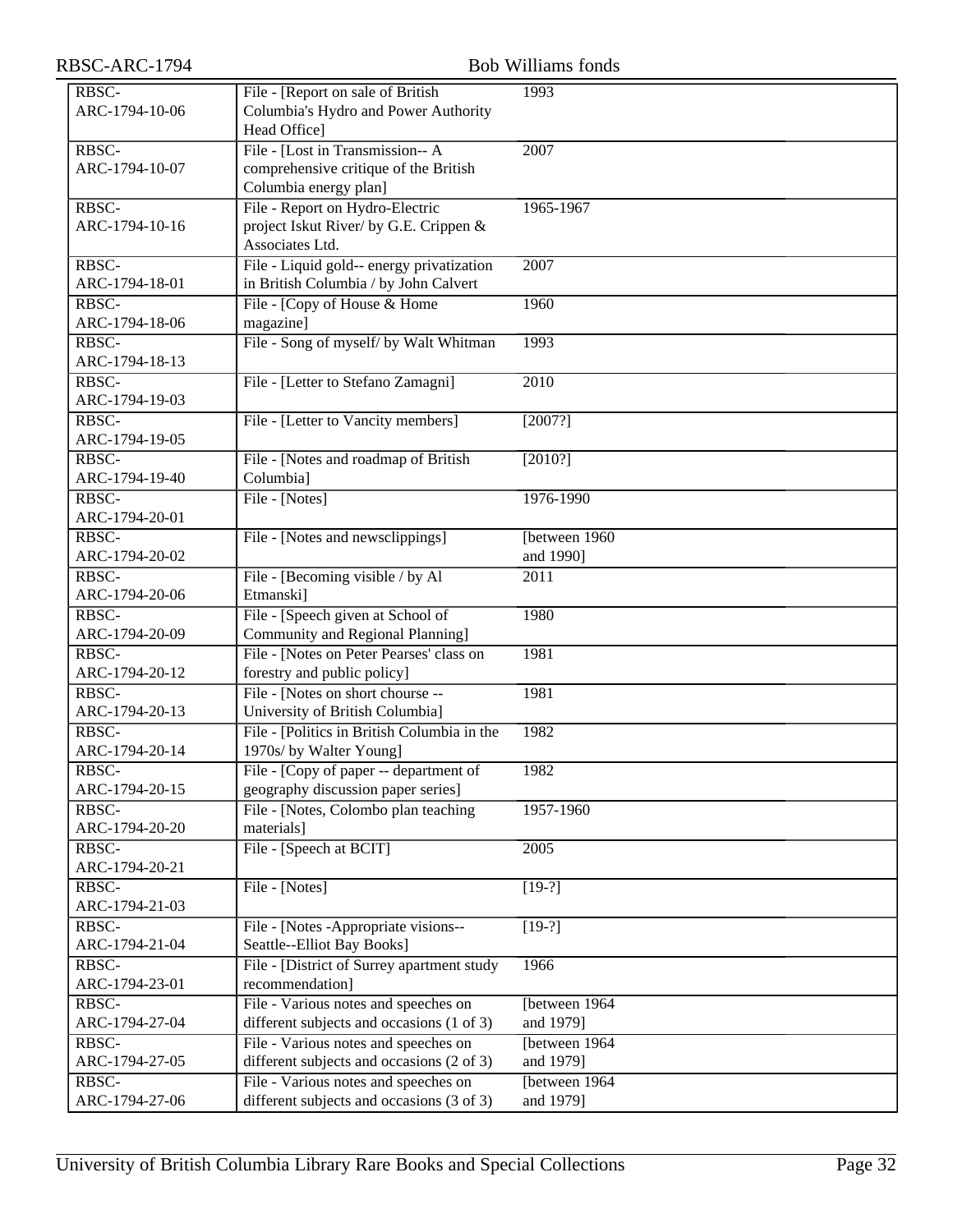| RBSC-ARC-1794           | <b>Bob Williams fonds</b>                    |                 |  |  |
|-------------------------|----------------------------------------------|-----------------|--|--|
| RBSC-                   | File - Ladner marsh- boundary bay            | 1959-1961       |  |  |
| ARC-1794-28-02          | development                                  |                 |  |  |
| RBSC-                   | File - Order of British Columbia             | 2004            |  |  |
| ARC-1794-31-08          |                                              |                 |  |  |
| RBSC-                   | File - [High School yearbook]                | 1949-1950       |  |  |
| ARC-1794-31-09          |                                              |                 |  |  |
| RBSC-                   | File - [Newspaper editorials by Williams]    | 1990-1991       |  |  |
| ARC-1794-46-09          |                                              |                 |  |  |
| RBSC-                   | File - My mother's memorial                  | 1999            |  |  |
| ARC-1794-47-12          |                                              |                 |  |  |
| RBSC-                   | File - Co-op speech university of victoria   | 2010            |  |  |
| ARC-1794-47-13          |                                              |                 |  |  |
| RBSC-                   | File - [Letter to Wilson Parasiuk minister,  | 1981            |  |  |
| ARC-1794-47-14          | Manitoba]                                    |                 |  |  |
| RBSC-                   | File - Sketch of modern economic history     | $[19-?]$        |  |  |
| ARC-1794-47-16          | in British Columbia                          |                 |  |  |
| RBSC-                   | File - Early notes on TFL's and tenure       | $[19-?]$        |  |  |
| ARC-1794-47-17          |                                              |                 |  |  |
| RBSC-                   | File - Early forest studies and finland      | 1969-1972       |  |  |
| ARC-1794-47-18          |                                              |                 |  |  |
| RBSC-                   | File - My keynote speech town planning       | 1972            |  |  |
| ARC-1794-47-19          | institute of Canada- Saskatoon               |                 |  |  |
| RBSC-                   | File - Re-thinking the legislative precint - | 1975            |  |  |
| ARC-1794-47-27          | Paul Merrick architect                       |                 |  |  |
| RBSC-                   | File - Water fountains - New Yorker -        | 2010            |  |  |
| ARC-1794-47-28          | wet-Lincoln center fountain                  |                 |  |  |
| RBSC-                   | File - Mountain settlements - RW first       | [after $2010$ ] |  |  |
| ARC-1794-47-29          | draft                                        |                 |  |  |
| RBSC-                   | File - [Articles, notes, correspondence,     | 1971-2010       |  |  |
| ARC-1794-47-30          | and speeches]                                |                 |  |  |
| RBSC-                   | File - [Book - Unfinished Business -         | 2005            |  |  |
| ARC-1794-47-37          | photographing Vancouver streets]             |                 |  |  |
| RBSC-<br>ARC-1794-47-38 | File - Mountain slopes [draft of book]       | 2010            |  |  |
| RBSC-                   |                                              |                 |  |  |
| ARC-1794-48-04          | File - Journals (1 of 3)                     | 1994            |  |  |
| RBSC-                   | File - Journals (2 of 3)                     | 1992-1993       |  |  |
| ARC-1794-48-05          |                                              |                 |  |  |
| RBSC-                   | File - Journals $(3 \text{ of } 3)$          | 2000            |  |  |
| ARC-1794-48-06          |                                              |                 |  |  |
| RBSC-                   | File - [Family correspondence and            | 2003-2004       |  |  |
| ARC-1794-48-07          | photographs]                                 |                 |  |  |
| RBSC-                   | File - [Copies of assignments for            | $[196-?]$       |  |  |
| ARC-1794-48-08          | Sociology 425 course]                        |                 |  |  |
| RBSC-                   | File - [Interim report of the post-war       | 1943            |  |  |
| ARC-1794-48-21          | rehabilitation council]                      |                 |  |  |
| RBSC-                   | File - [Appendiz to interim report of the    | 1943            |  |  |
| ARC-1794-48-22          | post-war rehabilitation council]             |                 |  |  |
| RBSC-                   | File - [Supplementary report of the post-    | 1944            |  |  |
| ARC-1794-48-23          | war rehabilitation council]                  |                 |  |  |
| RBSC-                   | File - [Daily planners]                      | 1998-2001       |  |  |
| ARC-1794-49-04          |                                              |                 |  |  |
| RBSC-                   | File - [Copy of feasibility report regional  | 1964            |  |  |
| ARC-1794-49-05          | planning -Salmon Arm - Revelstoke area]      |                 |  |  |